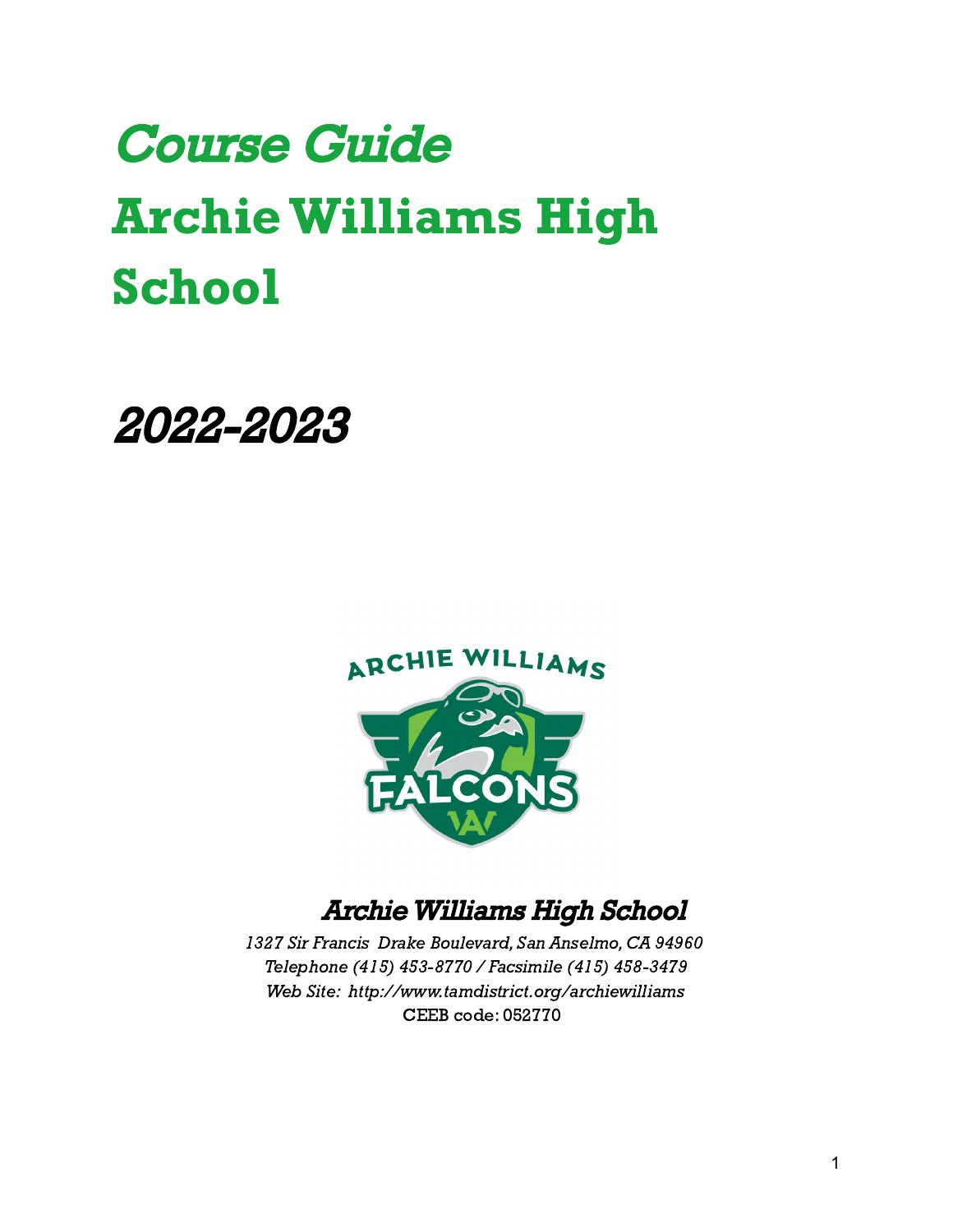# Course Guide

2022-2023

# Tamalpais Union High School District

# Mission Statement

The Tamalpais Union High School District is dedicated to the development of creative, passionate, and self-motivated learners. Upon graduation, students will be prepared for engaged citizenship and able to contribute individually and collaboratively in order to address the challenges of a dynamic and diverse world.To these ends, all students will demonstrate mastery of core competencies and will be offered meaningful learning experiences to enable them to access and critically analyze information, pose substantive questions, and communicate effectively.

# ArchieWilliams High School

# Vision Statement

Archie Williams High School ensures an inclusive, supportive, and safe environment so all students, especially those from marginalized groups, achieve at high levels socially and academically.

# ArchieWilliams Administration

LaSandra White, Interim Principal Chad Stuart, Assistant Principal Nate Severin,Assistant Principal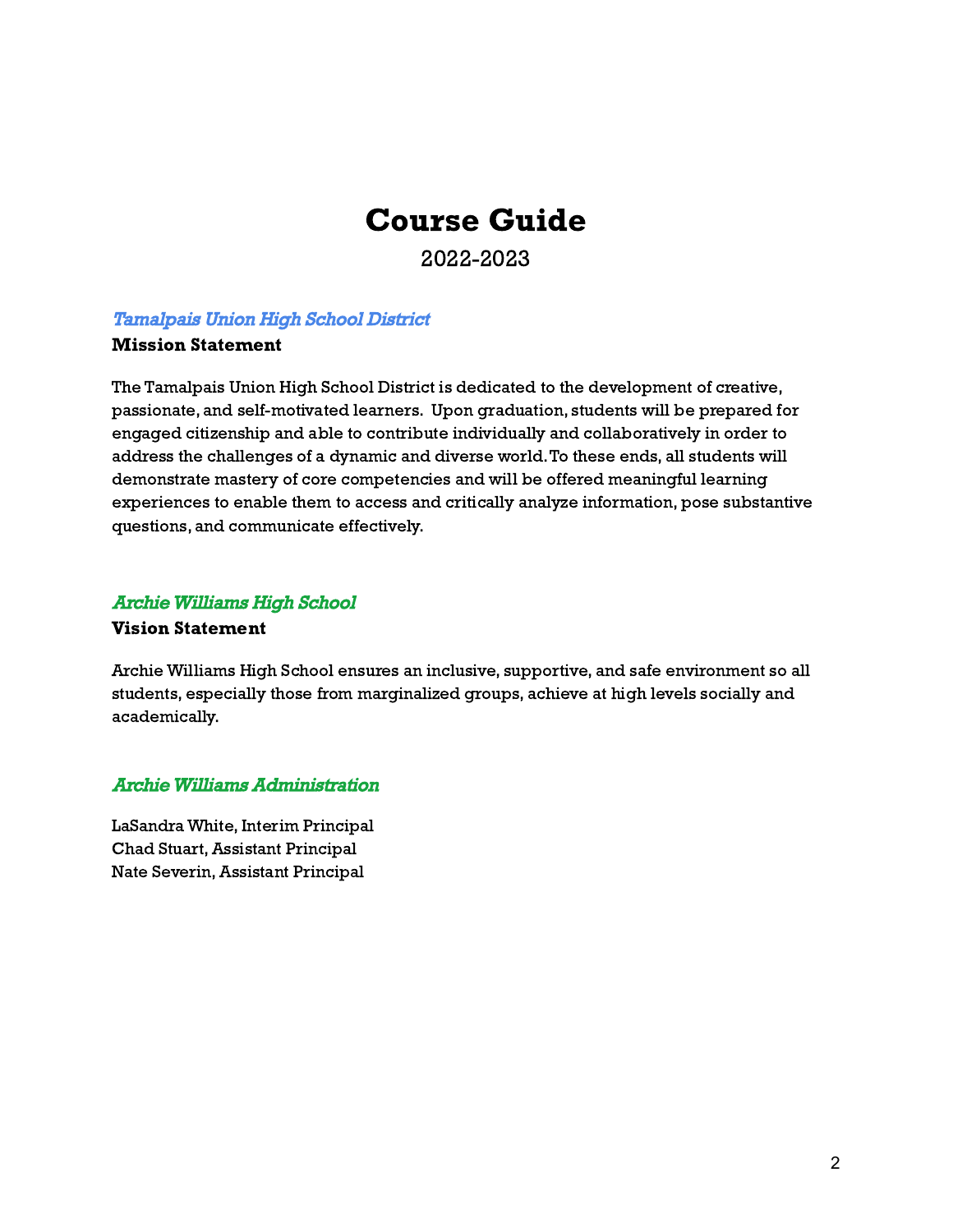# Table of Contents

| Academic Workshop                    | 12             |  |
|--------------------------------------|----------------|--|
| A.P. and Honors Classes              | $\overline{z}$ |  |
| <b>Applied Technology Courses</b>    | 12             |  |
| ASB (Leadership Course)              | 38             |  |
| AVID                                 | 38             |  |
| <b>Career Planning</b>               | 8              |  |
| <b>College Entrance Requirements</b> | 8              |  |
| <b>College Level Courses</b>         | $\overline{7}$ |  |
| <b>College Planning Checklist</b>    | 9              |  |
| <b>Communications Academy</b>        | 17             |  |
| <b>Counseling Services</b>           | 8              |  |
| <b>Course Descriptions</b>           | 12-39          |  |
| Curriculum at a Glance               | 40             |  |
| <b>Integrated Studies</b>            | 17             |  |
| <b>Engineering Courses</b>           | 14             |  |
| <b>English Courses</b>               | 19             |  |
| English Language Development         | 39             |  |
| <b>Graduation Requirements</b>       | 5              |  |
| <b>Grade Point Average</b>           | 6              |  |
| In-School Work Experience            | 38             |  |
| <b>Mathematics Courses</b>           | 26             |  |

| <b>Ninth Graders Only</b>                   | 10             |
|---------------------------------------------|----------------|
| <b>Peer Resource</b>                        | 39             |
| <b>Physical Education Courses</b>           | 29             |
| <b>School Profile</b>                       | 4              |
| <b>Repeating Courses</b>                    | 7              |
| Regional Occupational Program               | 16             |
| <b>Schedule Changes</b>                     | $\overline{7}$ |
| <b>Scheduling Procedures</b>                | 6              |
| <b>Science Courses</b>                      | 30             |
| <b>SEA-DISC Program</b>                     | 17             |
| <b>Small Learning Communities</b>           | 17             |
| <b>Social Studies Courses</b>               | 33             |
| <b>Special Education</b>                    | 11             |
| <b>Student Learning Outcomes</b>            | 5              |
| <b>Students Taking Action for</b>           |                |
| Anti-Racism (STAAR)                         | 39             |
| TEAM                                        | 18             |
| <b>Visual &amp; Performing Arts Courses</b> | 21             |
| <b>World Language Courses</b>               | 36             |
|                                             |                |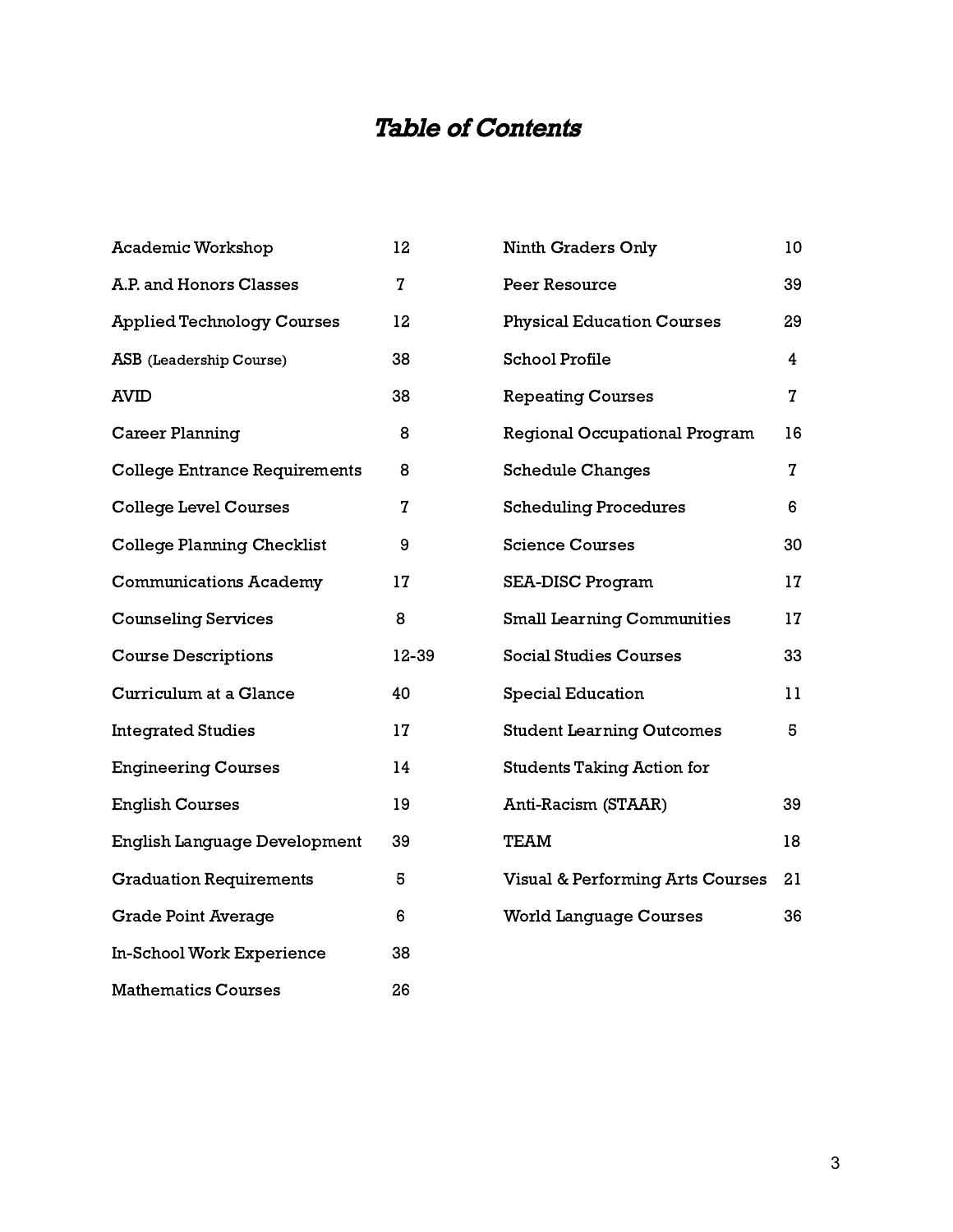# ArchieWilliams Profile

Archie Williams High School opened with the name "Sir Francis Drake High School" in 1951 as the second high school in the Tamalpais Union High School District. The 21-acre campus, verdant with trees, shrubs and two creeks, was once known as Cordone Gardens, a prosperous San Anselmo farm.

Archie Williams High School is a center for academic achievement and student activity. Students come to Archie Williams from a wide geographical area that includes the communities of San Anselmo, Fairfax, Nicasio and the San Geronimo Valley.

The current student enrollment (January 2022) is 1,313 Our ethnic makeup is 4% Asian, 11% Hispanic, 1% African American, 78% Caucasian, 1% American Indian, 1% Pacific Islander and 4% unreported.

Archie Williams is fully accredited by the Western Association of Schools and Colleges and the California State Department of Education. In 2015 Archie received a six-year accreditation.

One of the strongest reasons for Archie Williams' success in public education is its talented, experienced and professional staff. Teachers and counselors are active as professional leaders, participate in subject matter conferences, attend workshops, assist with curriculum revision, serve on staff development committees, and take courses for further enrichment. The classified staff participates fully in school leadership and shows an active interest in each student.

In 1999 our school was recognized as a California Distinguished School and this recognition was renewed by the State of California in 2005 and 2009. The U.S. Department of Education selected this school as a New American High School, one of only 59 in the nation.

In 2017 we were recognized as a California Gold Ribbon School, acknowledging the work of the Archie Williams Wellness Program that seeks to address the social and emotional needs of the students. This program shows the leadership and dedication of the entire school community.

The Pitch, Archie Williams's student newspaper, is an online and print publication created by Advanced Journalism students. We report on school news, community issues, sporting events, and larger-scale stories through a student lens.

In 1982 history was made when both the girls' and boys' varsity basketball teams captured the State Championship Division II titles in the same year.

Parent Involvement:

• The Archie Williams Falcon Foundation is a volunteer board of parents working together to enhance the high school experience for all Archie Williams students. Please visit us at awhsfalconfoundation.org

• Drake Scholarship Foundation awards twenty one \$3,000 scholarships each year in honor of or in memory of people from the Archie Williams community. Please visit us at drakescholarship.org

# Preparing Today's Students for Tomorrow's World

The Tamalpais Union High School District is dedicated to the development of creative, passionate, and self-motivated learners. Upon graduation, students will be prepared for engaged citizenship and able to contribute individually and collaboratively in order to address the challenges of a dynamic and diverse world. To these ends, all students will demonstrate mastery of core competencies and will be offered meaningful learning experiences to enable them to access and critically analyze information, pose substantive questions, and communicate effectively.

Members of the community work together to provide a rich learning experience for all students, and the community is an essential resource for every student. Students are expected to apply skills and knowledge to new situations, to solve problems, to be flexible as well as responsible, and to be self-starters as well as collaborators.

To succeed in tomorrow's world, every student needs four "pillars":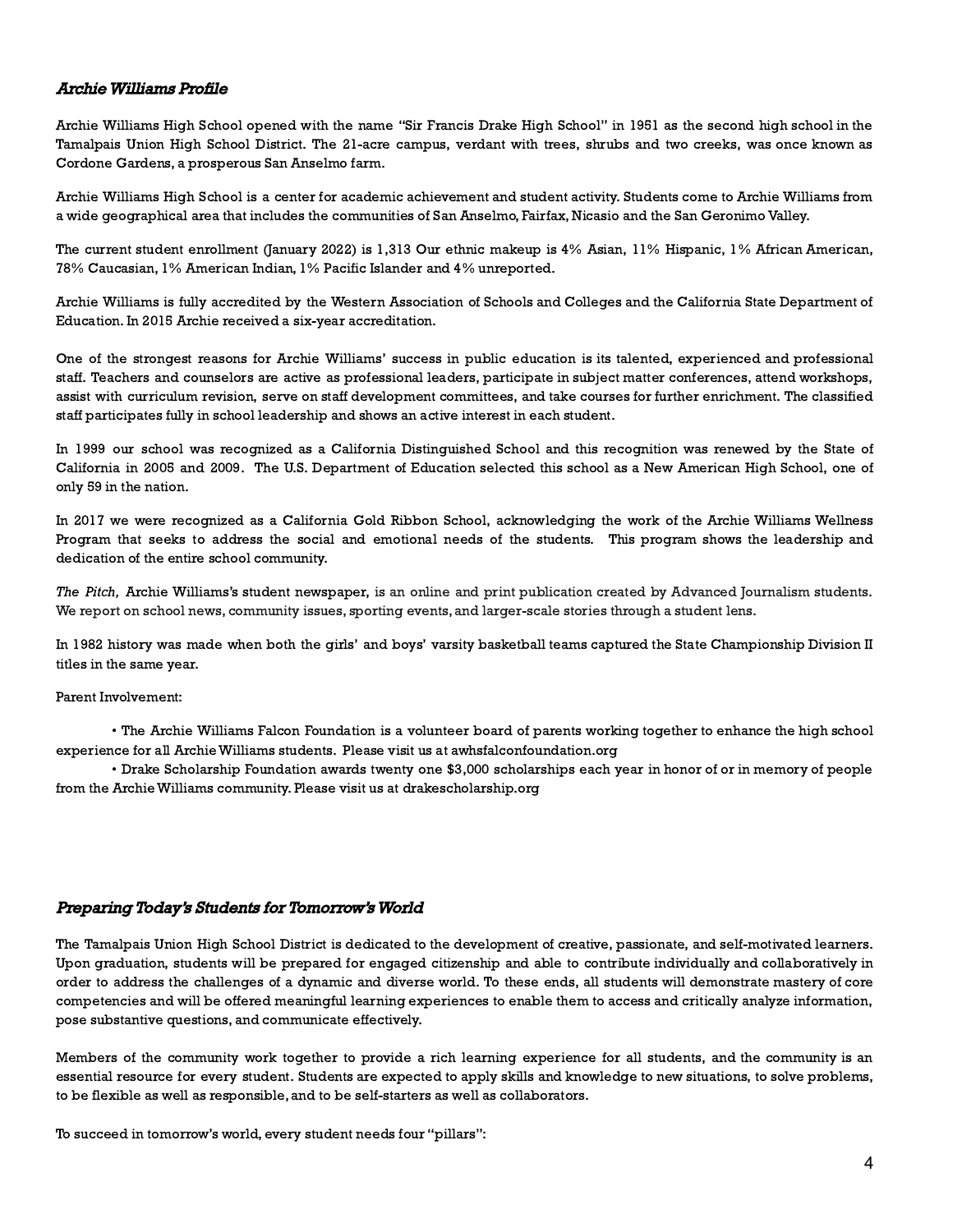#### 1) A Rigorous Academic Foundation

Students will be engaged in a rigorous academic sequence of high-skill instruction and experiential opportunities that will enable them to enter advanced post-high school career prep-aration. Students will demonstrate proficiency in a program of required courses evaluated with letter grades.

#### 2) Necessary Skills for Success in theWorkplace

Students will develop the following skills necessary for 21st century workplaces: thinking creatively, solving problems, interacting well with others, managing resources, acquiring and using information, applying a variety of technologies, demonstrating honesty, responsibility and integrity. Students will master these key skills in classroom activities across the curriculum.

#### 3) Career Planning

Students will work with parents, counselor, career specialist, mentors and teachers to organize and develop their high school course sequence to support realistic plans for post-high school study or work. Students will have access to career exploration, job shadowing and career interest inventories, in addition to college counseling.

#### 4) A SustainedWork-Based Experience

Students will have at least one opportunity for a sustained work-based experience, such as an internship, mentorship or school-based enterprise. Students will discover through real world application how knowledge forms the basis for understanding and practical purpose.

These four pillars underlie the powerful, challenging educational program available to every student in the Tamalpais Union High School District.

#### Student Learning Outcomes

- 1. Communicate articulately, effectively and persuasively when speaking and writing.
- 2. Read/view and analyze material in a variety of disciplines.
- 3. Use technology to access information, analyze/solve problems and communicate ideas.
- 4. Demonstrate knowledge of individual rights and
- responsibilities in a democratic society.
- 5. Apply mathematical knowledge and skills to analyze and solve problems.
- 6. Demonstrate scientific literacy.
- 7. Demonstrate knowledge of the global environment and its resources.
- 8. Communicate in a second language.
- 9. Apply the principles of economics.
- 10. Analyze current issues from historical, political, economic, geographic, scientific and multicultural perspectives.
- 11. Appreciate, interpret, experience, create and/or perform artistic work.
- 12. Demonstrate school-to-work/post-secondary transition skills and knowledge.
- 13. Participate in community social, civic or cultural service.
- 14. Demonstrate knowledge, skills and self-discipline necessary to achieve and maintain good health.

# Graduation Requirements

To qualify for graduation in the Tamalpais Union High School District, a student must successfully complete these requirements:

#### All Graduating Classes

Complete the following required courses with grades of D- or better:

| English                                    | 4 years / 40 credits |  |
|--------------------------------------------|----------------------|--|
| <b>Mathematics</b>                         | 3 years / 30 credits |  |
| <i>(including one year of Algebra)</i>     |                      |  |
| <b>Social Studies</b>                      | 4 years / 40 credits |  |
| <b>Science</b>                             | 3 years / 30 credits |  |
| <b>Physical Education</b>                  | 2 years / 20 credits |  |
| (completion of PE 1, 2, 3, 4)              |                      |  |
| Visual/Performing Arts 1 year / 10 credits |                      |  |
| <b>Electives</b>                           | 50 credits           |  |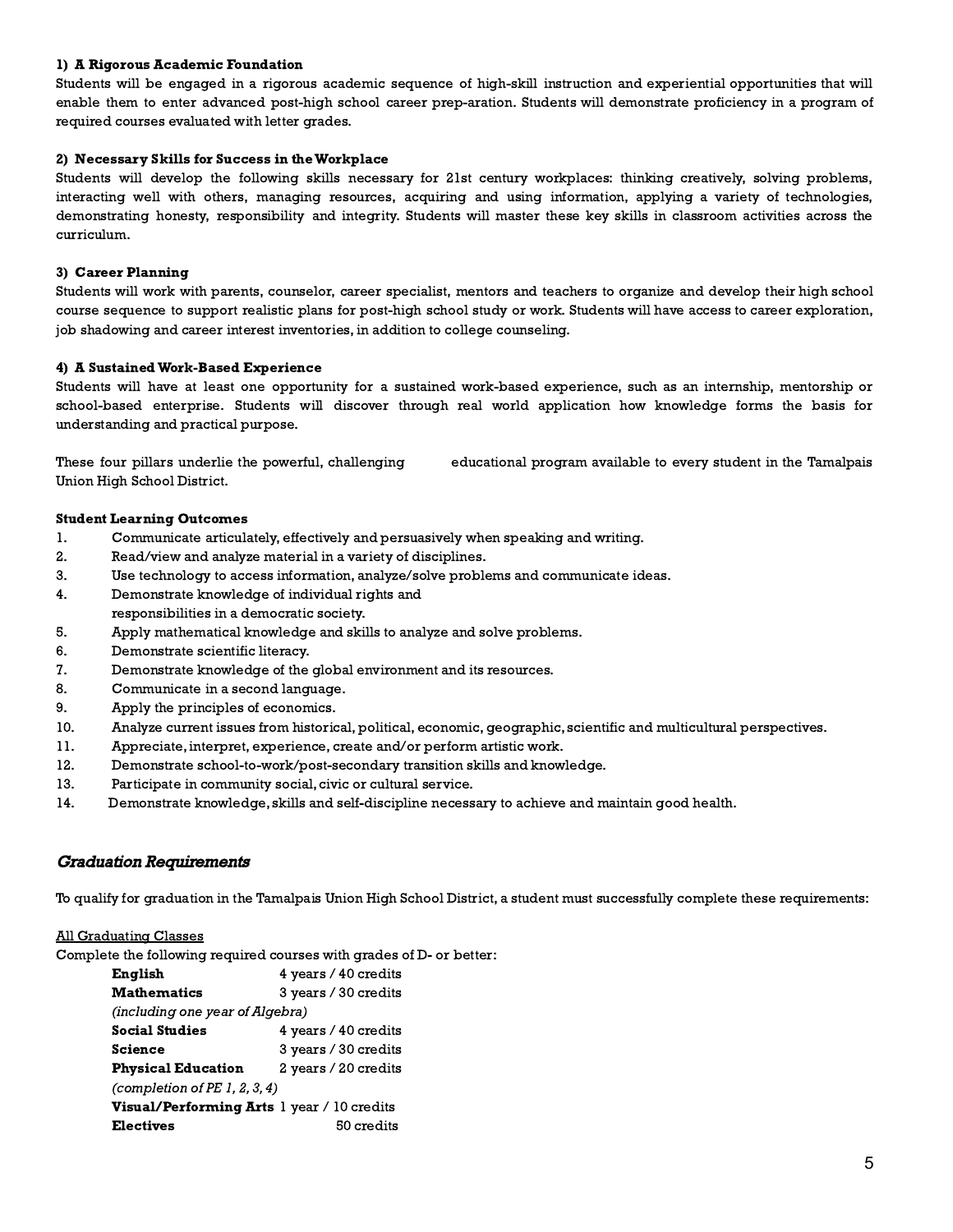TOTAL 220 credits

Five units of credit are granted for courses meeting regularly each week for one semester.

#### Algebra

Students must complete Algebra, or equivalent one-year course in elementary algebra. Students who complete this in middle school have met the requirement.

The district provides alternative ways to meet graduation requirements, such as concurrent enrollment in a college or university.

Talk to your counselor about specific guidelines (BP/AR 6146.11).

#### Grade Point Average

Grade point average is based on all courses completed and is computed as follows:

| A | =   | 4 points |
|---|-----|----------|
| В | ⋍   | 3 points |
| С | =   | 2 points |
| D | =   | 1 point  |
| F | $=$ | 0 points |

Honors points are awarded to students who successfully complete advanced placement courses or honors courses designated for weighted grades. Additionally, UC, state colleges and many other colleges and universities will award honors points to students successfully completing advanced placement classes and/or some honors courses during the 11th and 12th grades.

UC/CSU campuses: Grades from 10 through 12 in classes used to make up the a-g pattern required for admission are used. Grades in up to four advanced placement or UC approved honors courses taken in the last two years of high school are given extra weight.

#### Scheduling Procedures

Parents and students frequently have questions about how a student's schedule is determined. The following information should help you understand the process.

The first step in the process is understanding what courses students need and would like to take. All courses are Board approved and follow the Tamalpais District course of study. A complete list of District approved courses is available online at www.tamdistrict.org.

We ask students to talk with their teachers, parents and counselor to determine which courses they need to take or would like to take. Students and parents are advised to read this booklet for directions, guidelines, additional information and course descriptions. Some courses may be listed that are not offered in the fall semester but may be offered in the spring semester.

Students should check carefully to see that they have completed the prerequisites for each course and have the necessary grades and/or possess the skills to be successful in the course. For some courses teacher permission is needed and a signature required.

When students have selected the required and elective courses they prefer, the numbers are tallied by the administration to determine which courses and how many sections of each to offer.

The careful selection of alternate courses by students and parents will help to avoid disappointment. Students who do not indicate alternates may have incomplete schedules and/or may be placed in available classes.

A master schedule is developed which minimizes conflicts in student choices. Some students may be assigned to alternates because it is impossible to eliminate all conflicts for every student.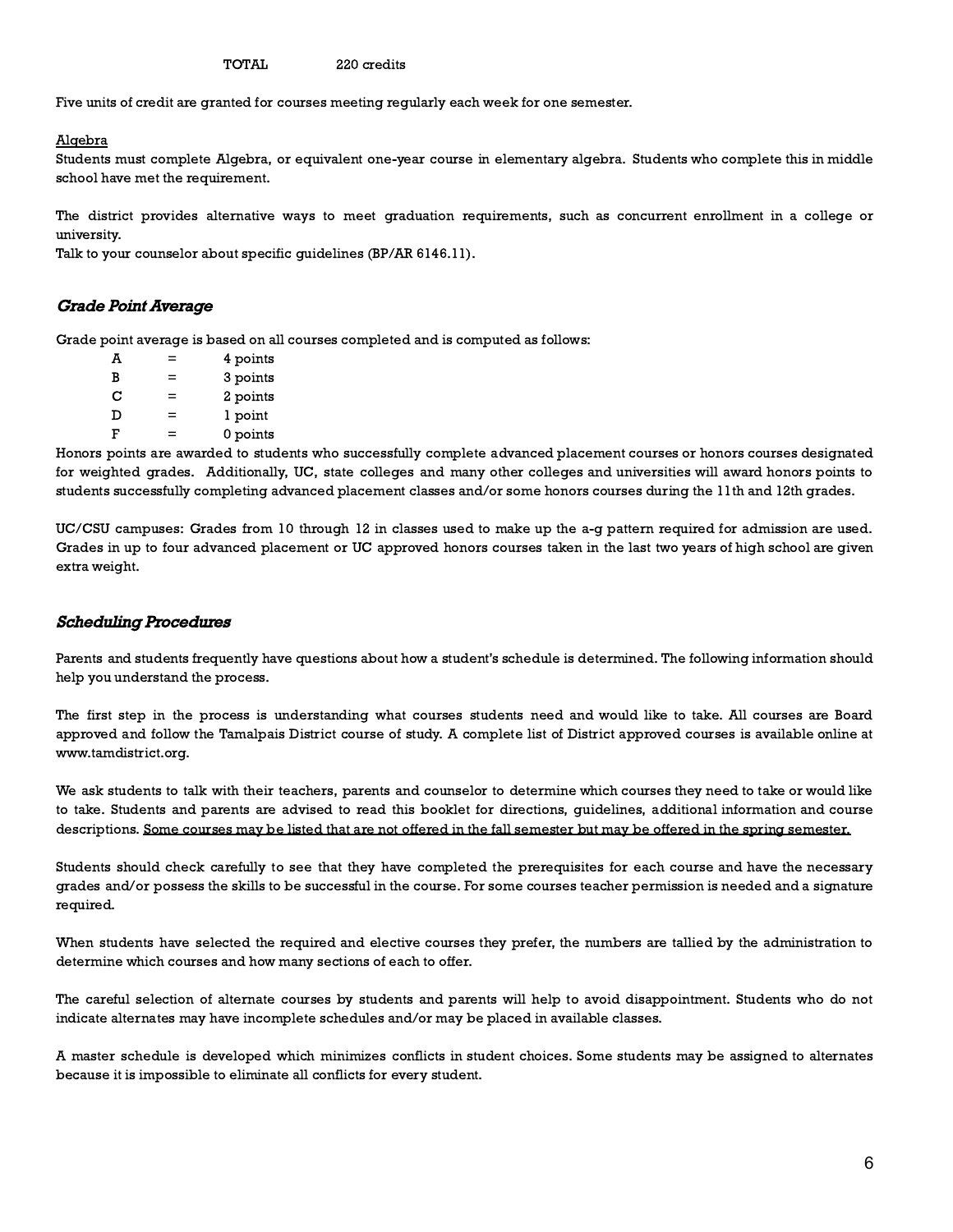# AP and Honors Classes

Each Advanced Placement (AP) or Honors class has its own Tamalpais District prerequisites and criteria for enrollment. For more information go to: http://www.tamdistrict.org/archiewilliams > Students > Honors/AP Information

Archie offers various AP and Honors courses in Applied Technology, English, Fine Arts, Foreign Language, Mathematics, Science, and Social Studies. Please refer to the course descriptions in this booklet.

For more specific information, please contact the appropriate department at Archie Williams or the Academics tab on our website for courses to be offered, criteria and selection timelines. General information is also posted on the District website – www.tamdistrict.org and in Board Policy 6141.5.

# Repeating Courses

Certain courses in applied technology, fine arts, physical education and special programs such as Advanced Journalism and Leadership may be repeated for credit, not to exceed maximum credits allowed by the Tamalpais District guidelines. See your counselor if you have questions.

A student may wish to retake a course if they earned a D or F to improve his/her grade for four-year college eligibility or for high school graduation. For a D grade, credits are not awarded again. Students will be required to retake a graduation requirement if they earned an F. In both cases, the new grade as well as the former grade will appear on the transcript. For purposes of calculating GPA points, the highest grade received shall be used in determining the student's overall GPA (AR 5121).

# Taking College Level Courses

Credit toward graduation may be awarded for completion of a community college, state college or university course, but forms must be submitted for approval **prior** to taking the course. Paperwork must be picked up and returned to the Counseling Center by the student. Students taking college classes must be enrolled in a minimum of five classes at Archie Williams. All students requesting less than a six period day must complete a petition form, available in the Counseling Center, and meet criteria established by the Tam District Board of Trustees.

Arrangement for transfer of the credit is the responsibility of the student. The student must submit a transcript of the completed work to the counseling secretary at Archie Williams. Credits earned at college may be applied to the high school transcript and the college transcript if the course is not offered at Archie.

# Schedule Changes

# Board policy requires that all students be enrolled in six classes or more. No student-initiated changes are allowed after the fifth day of each semester (Administrative Regulation 6112(b).

Every effort will be made to place students in requested classes although class period conflicts and class size may impact student schedules.

Changes will be made only for the following reasons:

- to correct a computer error (two classes for same subject)
- student enrolled in class that was not one of the student's choices
- a five period day is needed
- student lacks proper prerequisites
- student taking classes at College of Marin
- different placement recommended by math and/or world language teacher
- senior needing a particular class to graduate

#### Class changes are not made to accommodate teacher preference and/or particular order of classes.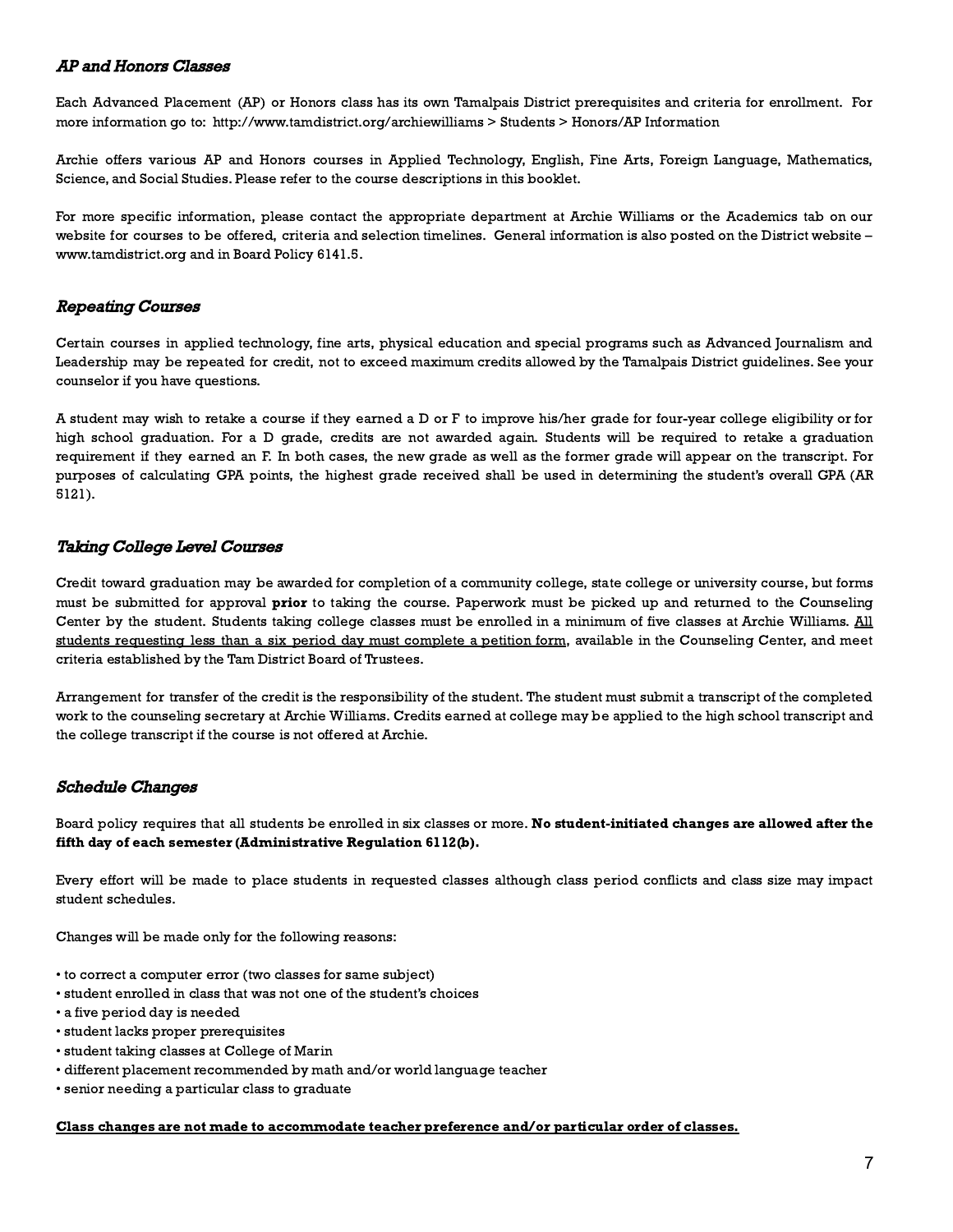Class schedules for fall semester will be distributed to students before school starts.

Any student who believes he/she is eligible to make an administrative change may meet with his/her counselor. Protocol for changes will be posted on the first day of school and e-mailed home. No student-initiated changes will be made after the fifth day of the semester. Requests for changes will be reviewed by counselors, and students will be notified about the decision.

Students who change sections or ability levels will carry their "grade to date" to the new class, and it will be included in the final grade computation.

#### The deadline for dropping classes after the semester begins is the first week after the first grades are reported. Students dropping a class after that date will receive an F grade for the semester.

# Counseling Services

The Counseling Department works toward a common goal of success for all students.

Every student at Archie Williams High School is assigned a counselor who is the four-year resource person who will assist the student with personal, social, educational and career development.

Students are encouraged to maintain close contact with the counselor for the latest information about high school courses and programs, college and career planning, and testing. To better assist you, parents must make an appointment rather than dropping in.

Parents are encouraged to attend all parent nights, to read the Community Newsletter for frequent updates, and to consult the Archie Williams website for events and information.

# Career Planning

Archie Williams's College and Career Center provides students with the latest information about planning for college, vocational schools, and future occupations. The main focus of the School to Career Liaison is to provide internship opportunities across a wide range of professions, while also working with students on their Work Readiness skills including Resumes, Cover Letters, and Mock Interviews. Job Shadows, Career Days, and career guest speakers are also offered. The School to Career Liaison also works with College of Marin on several Career Academies, such as Health Care, Engineering, and Education.

We are pleased to provide Family Connection from Naviance Succeed, a web-based service designed for students and families. Family Connection is a comprehensive website that you can use to help in making decisions about our courses, college, careers, and future plans. Family Connection is also a service that we use to track and analyze data about college and career readiness, so it provides up-to-date information that is specific to your school.

Hundreds of college catalogs, Internet web sites, and resource guides about colleges are available to the students. College representatives visit the College and Career Center and hold informal meetings with our students. Also distributed through the Center are SAT and ACT prep materials, Financial Aid Forms, and information for University of California and California State University.

The Counselors and College and Career Specialist work together to offer nights for seniors, juniors, and sophomores; financial aid meetings, and an orientation meeting for incoming freshmen.

Work permits are issued in the College and Career Center and a job board listing current job opportunities is available to the students.

The College and Career Center is a resource available to you -- take advantage of it.

# College Entrance Requirements

#### University of California / California State University

A student entering UC must complete the following course requirements, often referred to as "the a-to-g requirements":

a. History/Soc. Science 2 years required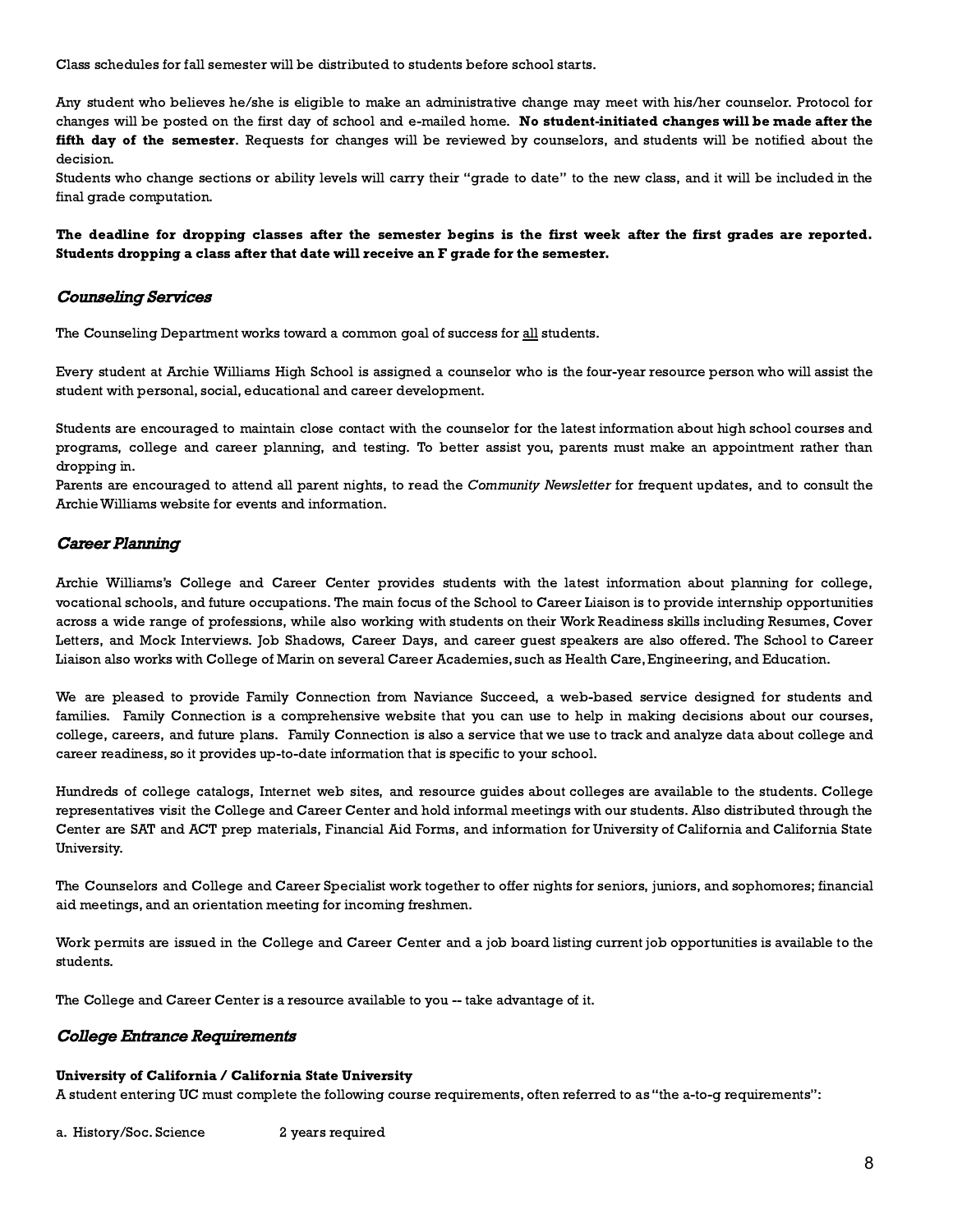| b. English                                                                          | 4 years required   |
|-------------------------------------------------------------------------------------|--------------------|
| c. Mathematics                                                                      | 3 years required,  |
|                                                                                     | 4 recommended      |
| (UC accepts all Archie Williams mathematics courses except<br>Algebra Foundations.) |                    |
| d. Lab Science                                                                      | 2 years required,  |
|                                                                                     | 3 or 4 recommended |
| e. World Lang.                                                                      | 2 years required,  |
|                                                                                     | 3 or 4 recommended |
|                                                                                     | (same language)    |

Two years (four semesters), in addition to those required in a-e above, chosen from at least two of the following areas: visual and performing arts, history, social science, English, advanced mathematics, lab science, and language other than English.

#### California Community Colleges

- Open admission to high school graduates.
- Non-grads 18 or older are admitted on probation.

f. Visual & Performing Arts 1 year required g. College prep electives 1 year required

# College Planning Checklist

#### Ninth Grade

- Read Crew Announcements and check the Archie Williams homepage regularly
- Develop good study habits
- Familiarize yourself with the Archie Williams website: http://www.tamdistrict.org/archiewilliams
- Develop a good rapport with each of your teachers and your counselor
- Develop friendships with at least three students who have good study habits, write their names and phone numbers in your planner and contact them for missed homework or homework assistance
- Use your planner and check it daily
- Learn about extra-curricular activities: sports, clubs, community service
- Set your goals for success in your classes and personal life
- Seek help from your teachers during tutorial
- Talk with your parents, teachers and counselor about your strengths and challenges and assess goals related to maximizing strengths and overcoming challenges
- Read the Course Guide to know both the graduation and college preparatory requirements http:www.tamdistrict.org/Domain/672
- Complete Naviance tasks (Complete Strengths Explorer, Complete Career Cluster Finder, Complete Learning Style Inventory 2.0)
- Visit the College & Career Center in Room 211
- Attend a College Fair or visit a college campus

#### Tenth Grade

- Read Crew Announcements and check the Archie Williams homepage regularly
- Explore careers by interviewing adults in occupations of interest
- Visit your counselor and ask questions
- Maintain strong study habits to help achieve your maximum potential
- Maintain grades of C or better for college eligibility
- Start or continue to participate in extra-curricular activities-sports, clubs, community service, drama, music, student government, work, internship
- Review the UC A-G list for course eligibility requirements: <https://doorways.ucop.edu/list/>
- Investigate your eligibility for Honors and AP (Advanced Placement) courses for junior year [http://www.tamdistrict.org/archiewilliams>](http://www.tamdistrict.org/archiewilliams) Resources > Students > Honors/AP Information
- Consider taking a SAT subject exam if you are taking World History or Pre-Calculus
- Begin to research some college and career choices
- Visit additional college campuses and attend college and career fairs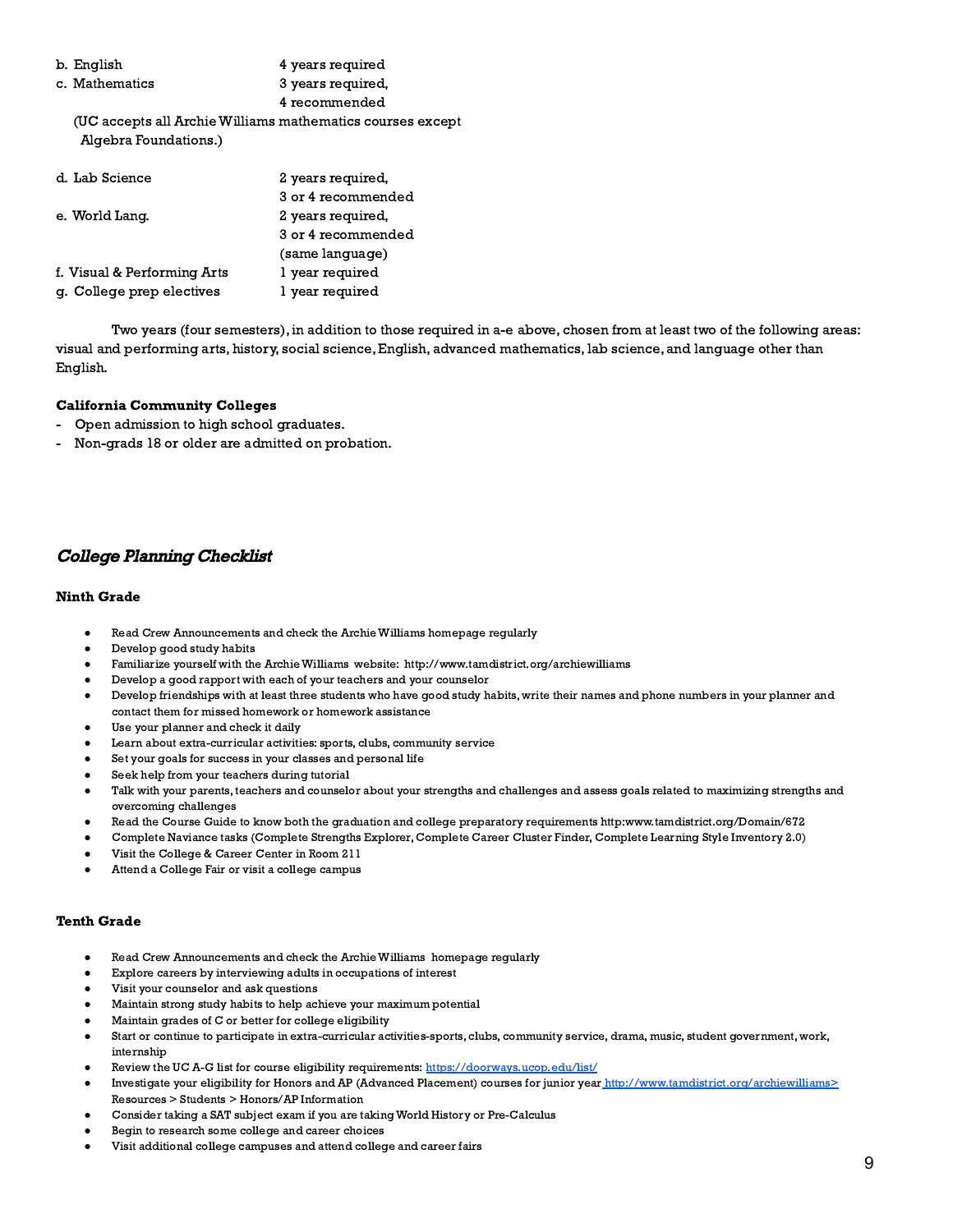Complete Naviance tasks (Complete Do What You Are, Complete Career Interest Profiler, Add Careers to your List, Complete Super Match College Search, Build Resume)

#### Eleventh Grade

- Read Crew Announcements and check the Archie Williams homepage regularly
- Talk with your parents about your current schedule and future plans
- Always take an appropriately challenging curriculum
- Explore your school-to-career options check on internships and special programs
- Make it your responsibility to listen to/read the Crew Announcements and the Community Newsletter[https://www.tamdistrict.org/AWHS\\_Newsletters](https://www.tamdistrict.org/AWHS_Newsletters)
- Explore concurrent enrollment options at College of Marin <http://www.marin.cc.ca.us/>
- Visit with college representatives in College & Career Center in fall see list and sign up in the College & Career Center on Naviance
- Research college choices use the resources in the College & Career Center and on-line
- Review academic plan, graduation and college entrance requirements with your counselor
- Take PSAT (registration information in Crew Announcements and Newsletters)
- Participate in extracurricular activities, clubs or other organizations
- **Attend Junior Night**
- Arrange to visit colleges. Go when their classes are in session
- In January, review your PSAT results and look to see where you need to improve
- Develop a preliminary college list, including reaches, possible admits & safety schools
- Attend the Marin County College Fair in spring semester
- Plan your summer activities: school, work, internship or community service or explore concurrent enrollment options at College of Marin <http://www.marin.cc.ca.us/> for spring semester
- Take the SAT Reasoning, SAT Subject exams and/or ACT [www.collegeboard.com](http://www.collegeboard.com/) or [www.act.org](http://www.act.org/)
- Register with the NCAA Clearinghouse if you might play Division I or II athletics
- Seek out teachers whom you would like to write recommendations for you in the fall
- Complete Naviance tasks (Continue to add to Resume, Add Colleges to the "Colleges I'm Thinking about" list, Scholarship Search, Complete Super Match College Search, Complete MI Advantage

#### Twelfth Grade

- Read Crew Announcements and check the Archie Williams homepage regularly
- Take challenging courses
- Research early decision/early action application deadlines.
- Research scholarships
- Meet with your counselor to discuss your post high school plans
- Register for the SAT/ACT/SAT Subject Tests (no later than December testing date)
- Develop your resumé for a job or college.
- Attend college nights and continue to attend college admission sessions in the College and Career Center.
- Submit UC/CSU applications (through November 30th)
- Fill out FAFSA and CSS Financial Aid PROFILE forms, if required, after October 1.
- Take placement exams in English and math for community college. Use spring break to visit prospective college choices

# For Ninth Graders Only

Entering ninth graders and their parents will have many questions regarding the transition to high school. We hope this guide is helpful to you, but we know that some pages assume you already know about high school. This section is just for you! We hope it answers many of your questions. If not, please call the Archie Williams Counseling Center (415-458-3434) or speak to any Archie Williams administrator.

As entering ninth graders, you may have a lot of questions. Here are some of the most frequently asked ones:

#### How many classes do I take?

All Archie Williams ninth graders take six or seven credit classes.We encourage ninth graders to take seven periods.

#### What classes should I take?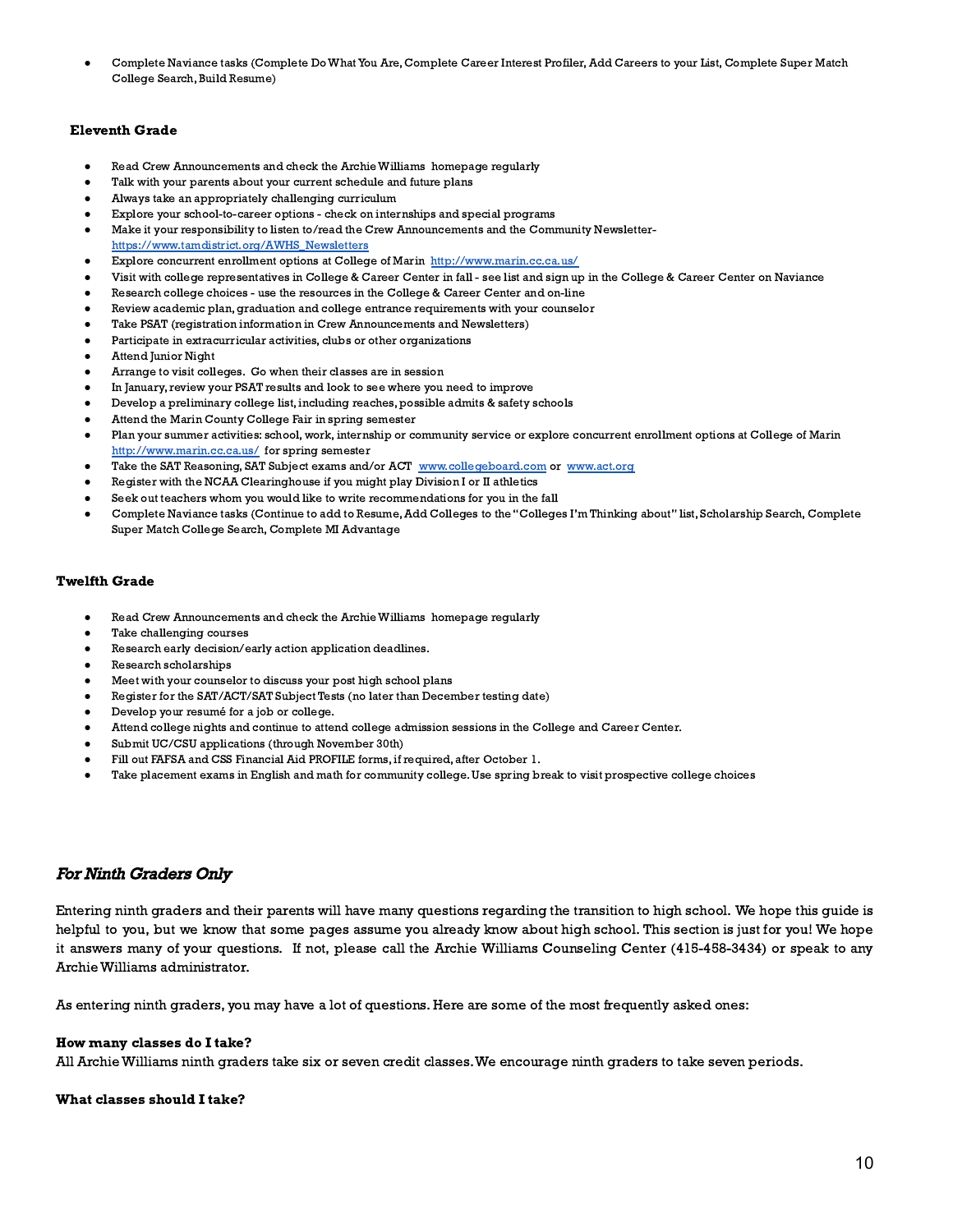During a ninth grade presentation, a counselor will help you and your parents decide which classes you should take. Most ninth graders will take English 1-2, Social Studies, physical education, mathematics and Science. The remaining elective courses may be world language, fine arts, leadership or applied technology classes.

#### How do I know what mathematics course to select?

Your student will take a state-mandated assessment in the spring that will provide assistance in determining the correct  $9^{\rm th}$ grade placement. If there are concerns about the  $9^{\rm th}$  grade math placement please discuss with your eighth grade teacher..

#### If I have studied a world language in middle school, will I be able to enter the second year of the language at Archie Williams?

It is quite possible. Again, we will ask your eighth grade teacher for a recommendation. You should ask your teacher what course recommendation has been made for you.

#### Will I be able to play sports or participate in other extracurricular activities in addition to my seven period day?

Of course. We encourage every entering ninth grader to get involved at Archie Williams in some extracurricular activity—a sport, a club, drama, music, journalism, etc.A minimum 2.0 GPA must be maintained in order to be eligible for sports.

#### How will I know when sports begin or if I am skilled enough to make the teams?

Archie Williams has a wide variety of sports and extracurricular activities. Everyone trying out for a team must complete an Athletic Participation Form, which includes clearance from your physician. Fall sports information will be included in the July mailing.

#### Will I get to see the school before classes begin?

Yes. Our Administration Team holds informational nights for our incoming families with an overview of electives, SLCs and activities at Archie Williams. You are also encouraged to attend any public event, including athletics, music concerts, drama productions, video productions, etc. Open House is also open to the community.

We look forward to meeting you and welcoming you to the outstanding Archie Williams Community!

\*\*presentations, sports, and events are subject to county health code/shelter-in place guidelines.

# Course Descriptions

Some courses may be listed that are not offered in the fall semester but may be offered in the spring semester.

Some common abbreviations used in course descriptions are:

- AP Advanced Placement course
- H Honors course covering accelerated and/or enriched content
- UC Course certified to the University of California
- CSU Course certified to California State Universities
- 1-2 Signifies first & second semesters of a course
- 3-4 Signifies third & fourth semesters of a course
- 5-6 Signifies fifth & sixth semesters of a course
- 7-8 Signifies seventh & eighth semesters of a course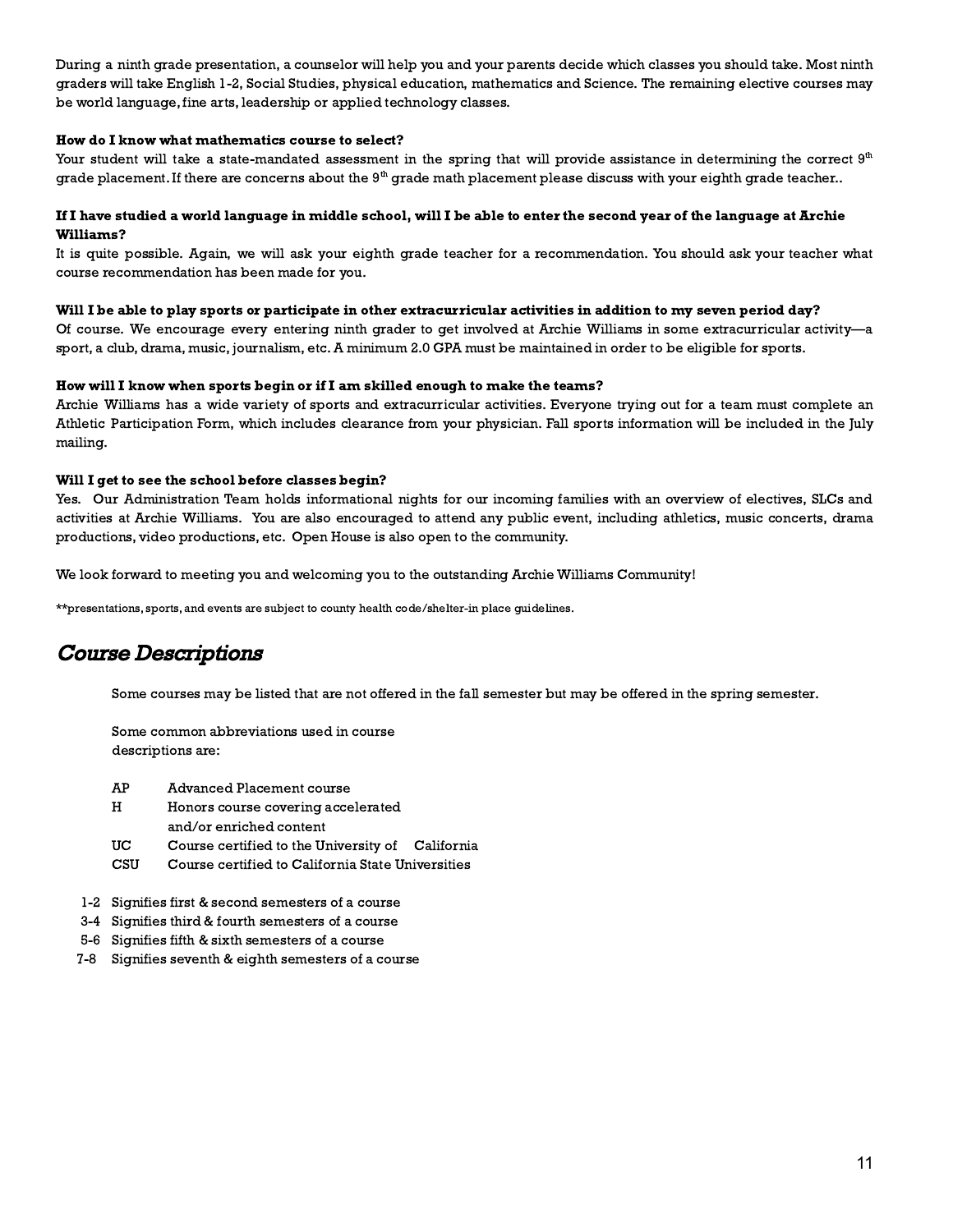# Special Education

The programs below are available only to students who qualify for special education services. Placement is determined by the IEP team based on individual student needs.

Academic Workshop (Resource Specialist Program) and Special Day classes provide support for students with special education needs. The program focuses on increasing student participation in the regular education courses by working with classroom teachers to provide necessary accommodations and modifications to the curriculum.

Special education teachers provide academic support and are responsible for implementing individualized educational programs and monitoring annual goals and objectives for each student. Additionally, these teachers are available to consult with staff and to assess students who have been referred for special education services.

Special Day Class teaches content area classes in English, history, math and science based on student need. There are two Special Day programs on campus. The curriculum is often modified from grade level to ensure student access.

# Counseling Enriched Classroom (CEC)

The Counseling Enriched Classroom (CEC ) is a special education program meant to serve students who are significantly impacted by their mental health symptoms. These students require a therapeutic component to their school day, and students in the CEC program require a high level of support in order to function on a mainstream campus. This includes direct mental health services, curriculum in a small classroom setting, and ongoing consultation with school staff, families, and outside providers.

# Applied Technology Courses

The Applied Technology Department encompasses a variety of courses including Regional Occupational Program (ROP) courses.

Computer technology consists of, Computer Graphics, Web Design, and Computer Programming.

Listed below are course descriptions for Drake's Applied Technology classes, followed by descriptions of ROP courses.

# Computer Programming 1-2 (UC/CSU)

Computer Programming is a great way to improve logical thinking skills in a creative, supportive, self-paced environment. Students practice their logical problem-solving skills while creating a solid foundation of programming fundamentals. In the second semester, students learn the basics of introductory programming, applying the concepts they learned first semester to a professional computer language, C++ or Java. This UC-approved elective class teaches the basics of how the computer works and computer programming, including logic and problem-solving skills that are transferable to all programming languages. Students will learn syntax and good programming technique through Android app development, Arduino programming and HTML web development. This course is recommended for students who like puzzles and problem-solving as well as those interested in further study in engineering and sciences (including computer sciences).

# Computer Graphics 1-6

This one semester elective course allows students to use a variety of software to produce computer graphics projects. Two-dimensional still graphics (vector and raster-based) are covered and students work hands-on with the laser cutter engraver. CAD/CAM techniques are also introduced in this class. Students complete projects such as creating image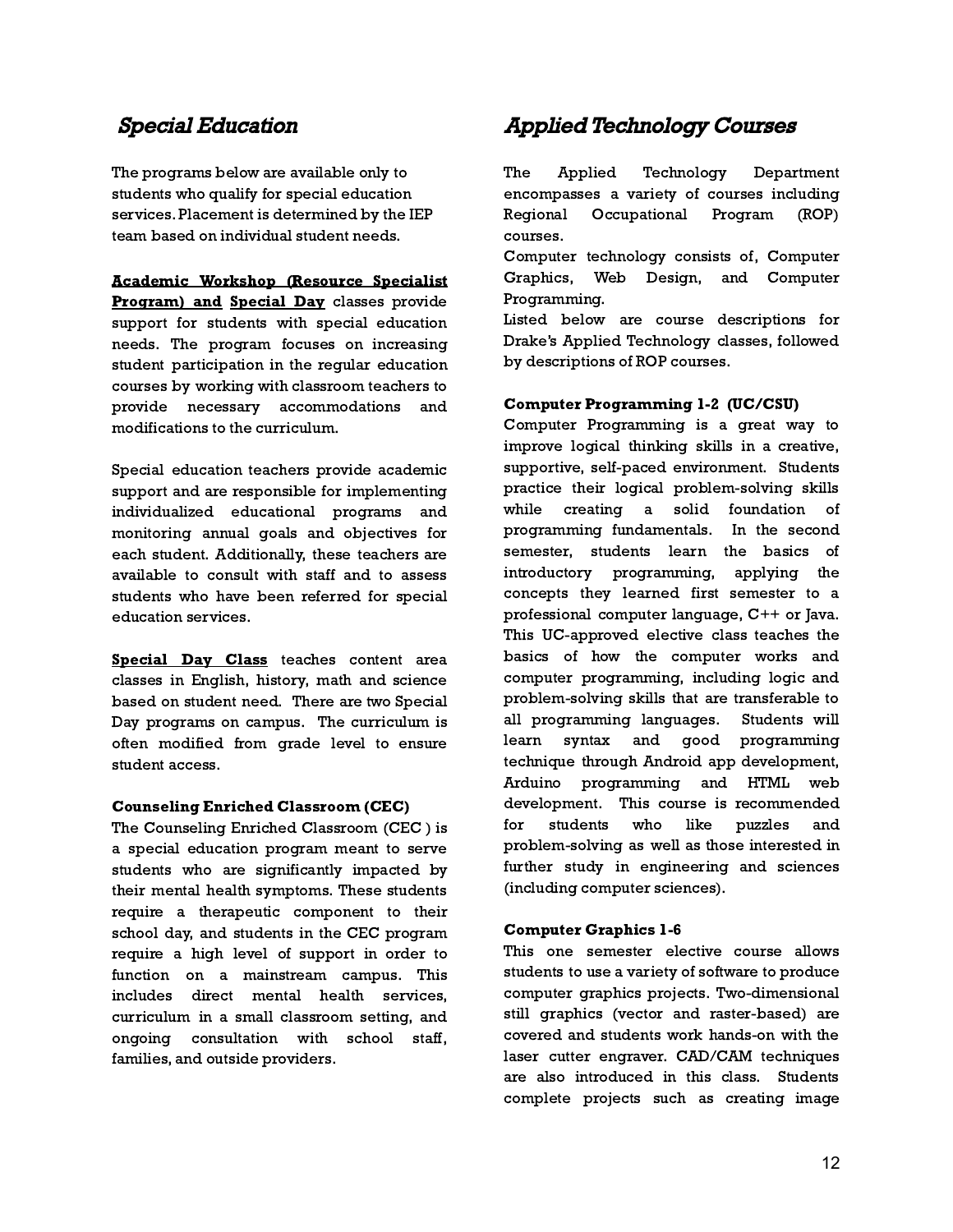manipulation, photo restoration, large format advertising pieces, posters, web graphics, logos, etc. Software used includes Adobe's PhotoShop, Illustrator and Inkscape. Scanners, digital cameras and graphics tablets are also used. This course is a prerequisite to Computer Graphics 2-4.

#### Web Design 1-4

This course uses a variety of software to solve problems and produce student-created Internet and World Wide Web projects. Students may create web sites around their own interests or create web sites for local non-profits and small businesses. Effective design techniques for multiple browsers and platforms (PC, mobile,etc) as well as the incorporation of social media. Additionally, students may venture into the area of interactive website design, incorporating more animation, sound, forms, etc. Students do not need prior Internet experience for this course. Software may include web page design tools, graphics and image editing, multimedia, etc.

# AP Computer Principles (UC/CSU)

AP Computer Science Principles is designed as an inclusive, rigorous examination of the digital world and our place within this world. This course is not a pure programming class but developing essential programming skills. Students will also examine core concepts of computer science, data management, analysis and spreadsheet, cybersecurity, social media usage, essential Internet skills and creating and using computer graphics. Programming languages will include Python and HTML. In the second semester, our focus will also include AP exam review as well as the completion of the independent projects are part of the AP Computer Science Principles exam.

Prerequisites: completion of Computer Programming 1/2 or instructor approval.

# AP Computer Science (UC/CSU)

This year-long elective course is designed to be the equivalent of a college introductory computer science/programming course usually taken by Computer Science majors in their first year. Successful completion of the Advanced Placement Computer Sciences A exam (for a fee) may allow some students to receive college credit and accelerate the college program in Computer Sciences. Offered every other year, this course is intended primarily for 11th and 12th grade students interested in Computer Sciences or a career in Computer Sciences. It is accepted as a UC "g" elective.

Prerequisite: A grade of C or better in Computer Programming 1-2 and Algebra 1-2 OR the approval of the instructor.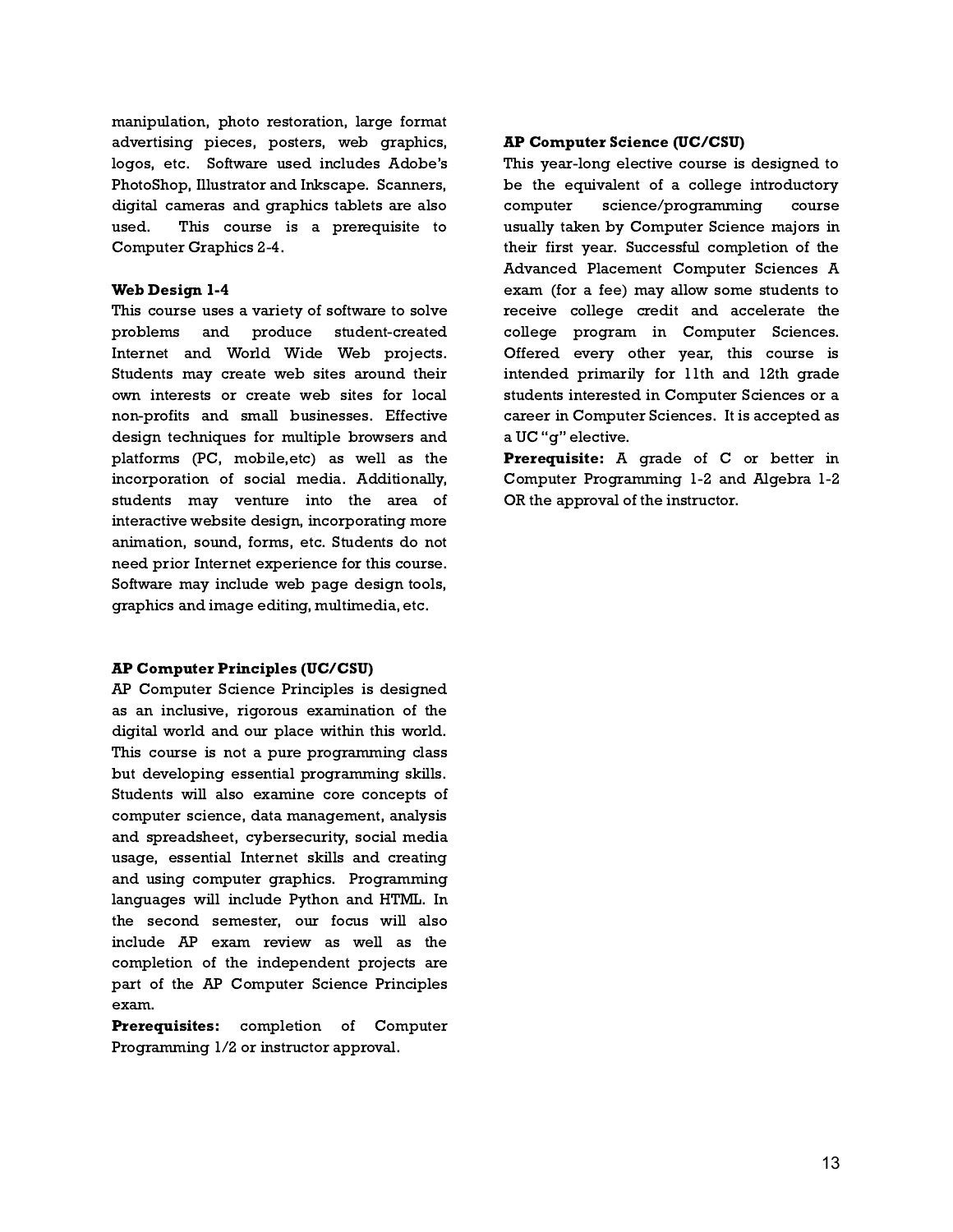# Engineering Courses

The Archie Williams Engineering Program helps students develop knowledge and skills related to fabrication (woodworking and metalworking), computer programing and CAD/CAM (Solidworks, 3D printing, laser cutting). As students progress through the program, they learn the process of engineering design, problem solving techniques and project planning/management. Throughout the program, students work towards completion of an engineering portfolio that is designed to be a supplement to college applications.

# Principles of Technology (UC/CSU) with either Computer Programming or Computer Graphics Emphasis

Principles of Technology is a year-long, two semester course where students select either a Computer Programming or a Computer Graphics emphasis. The class is structured such that approximately half of the time is spent in a software/computing environment, and the other half is spent on physical projects in an engineering environment. The Computer Programming emphasis will seek to develop deeper skills in coding and as preparation for more advanced programming classes, while a Computer Graphics emphasis will seek to develop deeper skills within visual communication, marketing and design. Both tracks of Principles of Technology offer dynamic, project-based curriculums that run through several directed skill-building projects to reinforce technological principles and culminate with a more creative and self-directed project.

Students in both tracks will be held accountable for maintaining orderly and safe workspaces, using tools only as appropriate and directed, and diligently cleaning up and putting tools away at the conclusion of every workshop class period. Participation in these regards is required to achieve a passing grade.

# Principles of Technology (UC/CSU) with Computer Programming Emphasis

This year-long, two semester course is for the student interested in exploring the intersection of computer programming and engineering. The course is designed to reinforce software learning with tangible fabrication projects in a makerspace environment. Students with a range of experience levels are welcome in the class, as we will build skills through assignments and projects that gradually increase in knowhow and complexity. Students will learn to program microcontrollers to control lights, sound and motion based on a selection of inputs like buttons or sensors. Students will also learn how to safely and effectively utilize a range of engineering equipment, including power hand tools, industrial machine tools, laser cutters and 3D printers.

Through a variety of individual and group projects, students will develop core skills in planning, problem solving, and organization. Students will also be taught or strengthen foundational skills in coding, schematics, tool usage, and workflow. Examples of projects include Arduino controlled arcade machines, interactive dioramas, Rube Goldberg machines, miniature golf courses, robotics and other independent projects. This work will be documented on student-created websites built using HTML.

Principles of Technology/Computer Programming is a UC/CSU approved G elective course that will appear on the report card as one semester of Principles of Technology and one semester of computer programming. The course serves as a prerequisite for AP Computer Principles and Engineering Design.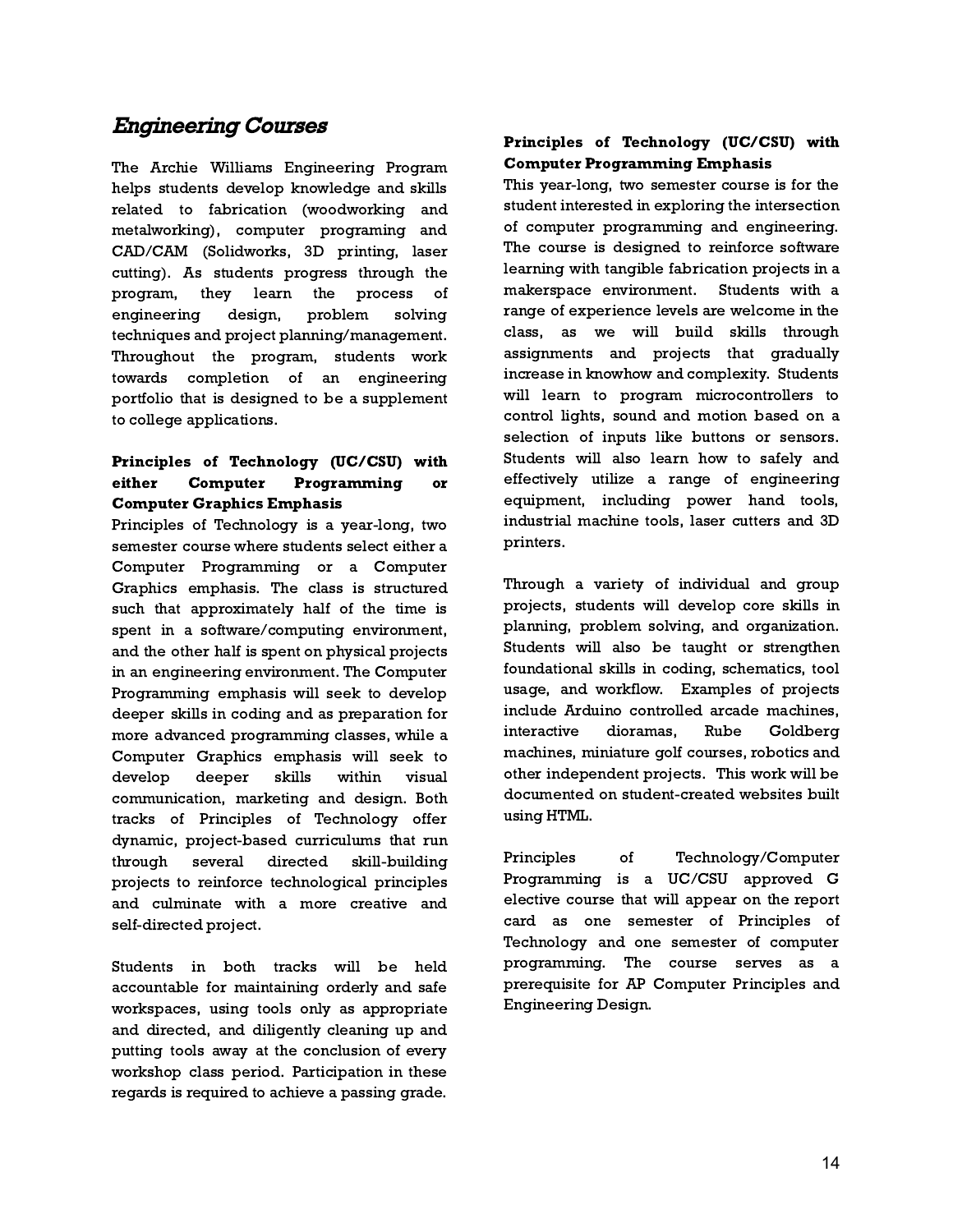# Principles of Technology (UC/CSU) with Computer Graphics Emphasis

This year-long, two semester course is for the student interested in exploring the intersection of software and engineering design, and also the intersection of computer graphics and marketing communication. The course is designed to reinforce software/design learning with tangible fabrication projects in a makerspace environment. Students with a range of experience levels are welcome in the class, as we will build skills through assignments and projects that gradually increase in knowhow and complexity. Students will learn to program microcontrollers to control lights, sound and motion based on a selection of inputs like buttons or sensors. Students will also learn how to safely and effectively utilize a range of engineering equipment, including power hand tools, industrial machine tools, laser cutters and 3D printers. Students will also learn how to use the Adobe Creative Suite, particularly Photoshop as a means of generating marketing and communications materials.

Through a variety of individual and group projects, students will develop core skills in planning, problem solving, and organization. Students will also be taught or strengthen foundational skills in coding, schematics, tool usage, and workflow. Examples of projects include Arduino controlled arcade machines, interactive dioramas, Rube Goldberg machines, miniature golf courses, robotics and other independent projects. This work will be documented on student-created websites built with WIX. Students in the Computer Graphics track will develop introductory coding skills, but spend more time creating a deeper visual portfolio of digital design work relative to the Computer Programming track that will pursue more extensive programming.

Principles of Technology/Computer Graphics is a UC/CSU approved G elective course that will appear on the report card as one semester of Principles of Technology and one semester of Computer Graphics. The course serves as a prerequisite for Engineering Design. This course DOES NOT serve as a prerequisite of AP Computer Programming.

# Engineering Design (UC/CSU)

Engineering Design is a one year course designed for students who have completed Principles of Technology or Juniors or Seniors new to the engineering program. This course further develops the fabrication skills covered in Principles of Technology and, more importantly, allows students to learn the process of engineering design through work towards solving various design challenges. Example challenges include programming a robot to pass through a maze autonomously. Design, build and program a machine to sort skittles by color as quickly/accurately as possible. Design and build the smallest cardboard boat possible to get a student across the pool and back. Design and build a hydraulic robot to pick and place objects as quickly as possible. Design and build and optimize a direct current motor. Design and build the most efficient solar cooker possible. Each project requires development of specific engineering skills such as data acquisition, data analysis, analytical writing, design optimization and problem solving. Upon completion of the course, students will have a well-developed, web based engineering portfolio.

Students in Engineering Design will be held accountable for maintaining orderly and safe workspaces, using tools only as appropriate and directed, and diligently cleaning up and putting tools away at the conclusion of every workshop class period. Participation in these regards is required to achieve a passing grade.

# Engineering Projects (UC/CSU)

Engineering Projects is a one semester class offered to any student who has completed Engineering Design. The class may be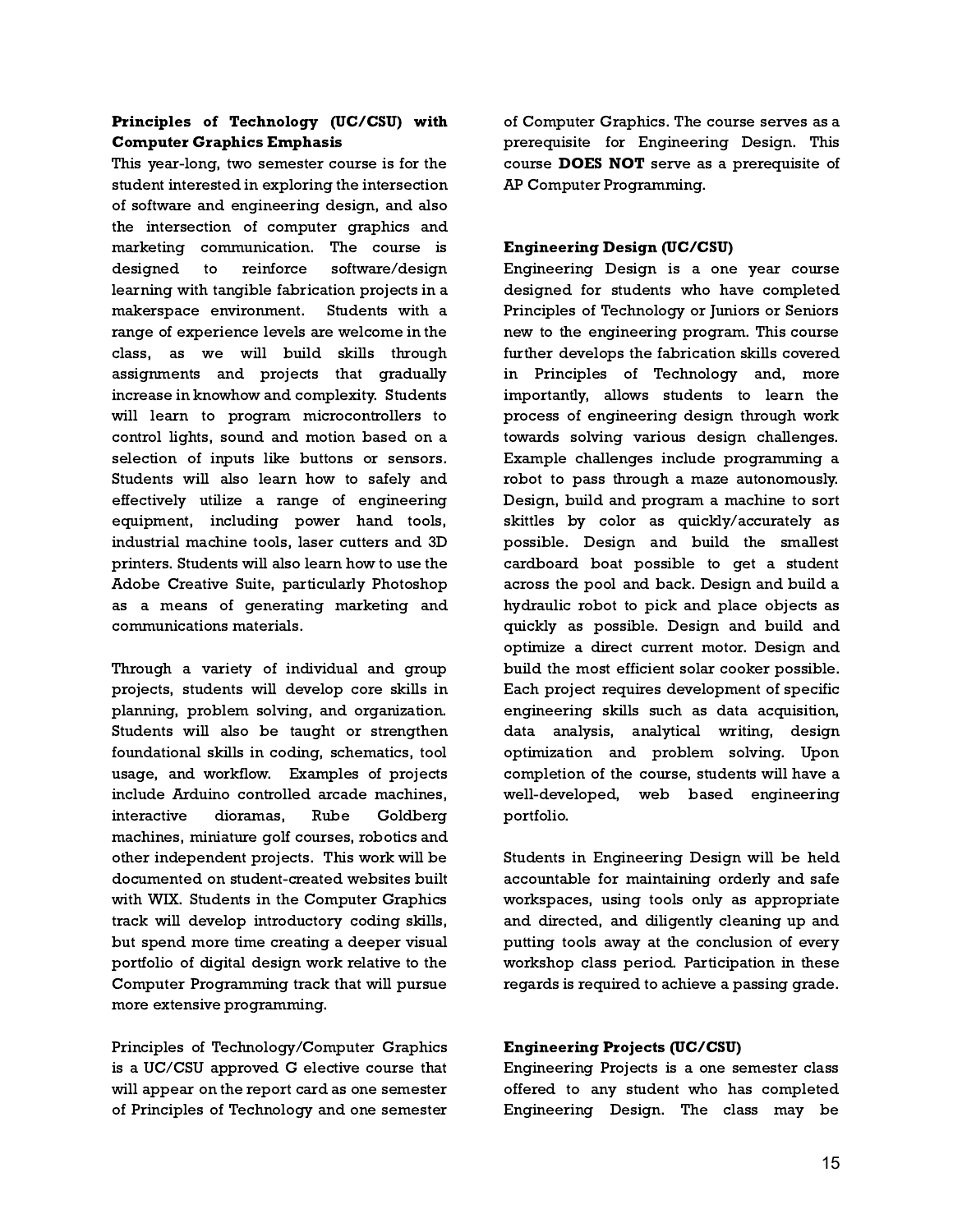repeated up to four times as the focus of each semester rotates through on one of the "big four" fields of engineering\*: Mechanical Engineering, Civil/Structural Engineering, Computer Engineering and Electrical Engineering. Students will be given an engineering challenge in the focus field related to real world issues and will work to solve the challenge by applying skills developed in the Engineering Design and Principles of Technology classes. Students will also work to find and interact with professionals in the area of the project focus to better understand the pathway leading to a career in that field as well as what a career in that field looks like on a day to day basis. Each project done in Engineering Projects is a major component of the student's web-based portfolio that is ultimately submitted as a college application supplement.

Students in Engineering Projects will be held accountable for maintaining orderly and safe workspaces, reading instruction manuals and only using industrial equipment they are properly trained in and familiar with, using tools only in the manner intended, and diligently cleaning up and putting tools away at the conclusion of every workshop class period. Participation in these regards is required to achieve a passing grade.

\*As determined by the University of California Schools of Engineering

# Construction Technology

Construction Technology is a hands-on course focused on the use and function of hand and machine tools, different mediums of fabrication materials, and the approaches and processes of various construction, production and vocational fields. Its purpose is to help students locate and develop interests and aptitudes that are related to a professional pathway, areas of business and trade, and identifying and solving consumer needs.

This hands-on program emphasizes the "laboratory of industries" concept, and is offered to student from grades 9 through 12 and can be of value to students at all levels of ability and aspirations. Each Construction Technology area presents many practical problems which apply, reinforce and extend the academic skills learned in other classes, such as math, communication, teamwork, and environmental/social impact. A sequence of beginning, intermediate and advanced activities enables students with varying interests and capabilities to acquire the skills and knowledge appropriate to them.

Employability is a major target outcome, and students will be held accountable for maintaining orderly and safe workspaces, using tools only as appropriate and directed, and diligently cleaning up and putting tools away at the conclusion of every workshop class period. Earnest effort and consistent participation in these areas is required to achieve a passing grade.

# Regional Occupational Program

The Regional Occupational Program (ROP) is administered by the Marin County Office of Education. The classes provide both entry-level and advanced career technical education that enables students to enter the job market, upgrade existing skills, or transfer to more advanced training. ROP classes are project-based and may be taken for consecutive semesters. For additional information, please contact the ROP office at 415-499-5860 or 415-491-6639 or visit [this](https://www.cde.ca.gov/SchoolDirectory/details?cdscode=21746580000000) [website.](https://www.cde.ca.gov/SchoolDirectory/details?cdscode=21746580000000)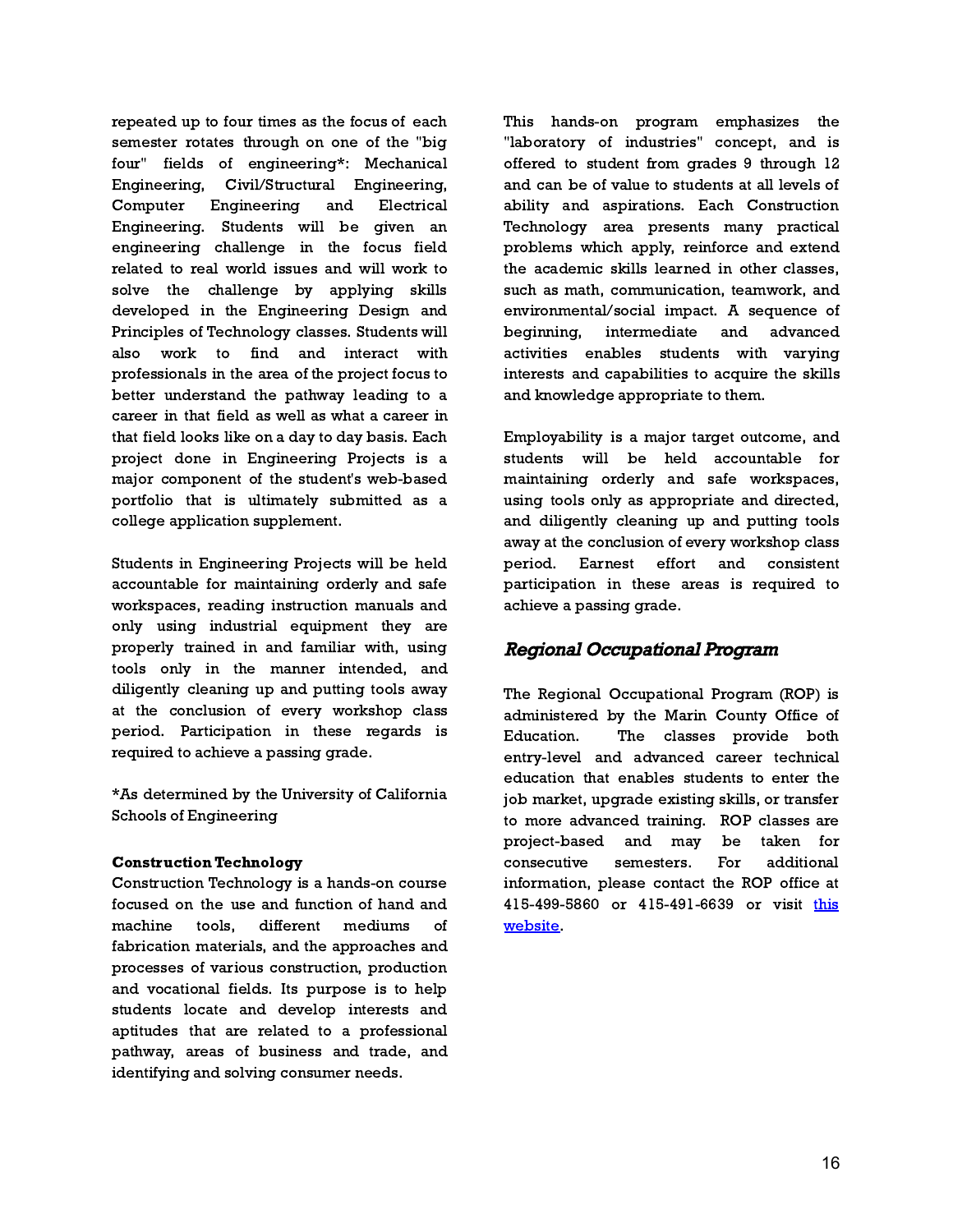# Integrated Studies Curricula

# FRESHMAN/SOPHOMORE PROGRAMS:

# Small Learning Communities

The SLC Program is a program for freshmen and sophomores. Teams of teachers share students, collaborate on curriculum alignment to provide personalization and set common expectations for student performance and work quality. The teams meet weekly to monitor student progress and coordinate instruction.

# JUNIOR/SENIOR ACADEMIES:

# Communications Academy

The Communications Academy (ComAcad) is taught by a team of teachers. The program is designed to be taught over a two year period. In two years, students receive credit for the following courses: U.S. History, American Government, Economics, American Literature, Humanities, 20<sup>th</sup> Century Literature, and four semesters of Digital Communications.

The program is built upon the concept of a learning community. Students participate in the planning and execution of the program. The program is project-based and process-intensive, with English and Social Studies course work providing the subject matter for the arts productions. Students work in teams and receive small group instruction in various craft areas including screenwriting, video, audio production, and Web page design. Flexibility, the ability to plan, manage time and work independently are essential to students considering the academy.

Due to the demands of production (rehearsal, production, post-production and performance) additional time outside of classes (in late afternoons and/or evenings) is required.

The courses in the program qualify for the appropriate a-g requirements of the University of California. Students should enter the program as juniors and stay with this option for two years.

Multi-Media Production is offered through ROP in conjunction with Communications Academy. This hands-on course covers all aspects of video technology. Students learn the basics of single-camera field production, digital non-linear editing, lighting, audio recording, post- production, and computer graphics for video. Classes are centered around student-driven projects, with an emphasis on direct participation in all aspects of the production process by all participants in the class.

# Studies of the Environment Academy

The Studies of the Environment Academy (SEA-DISC) is an academy designed for students who want to learn more about the environment and the careers involved through internship. SEA-DISC, for juniors and seniors, is taught by a team of teachers. Over a two year period students receive credit for Chemistry\*, U. S. History\*, Environmental Science 1-2\*, Economics/American Government\*, Workplace Learning (includes an internship), and AP Environmental Science  $3-4*$ .

Students can take grade 11 and 12 English courses or AP English Composition if requested. (All \* courses are UC approved).

SEA-DISC is designed to develop real life experience through extensive field work and internship, as well as demonstrate academic achievement in each of the units offered. Students will work as a team designing field and laboratory research and will develop conclusions to scientific inquiry in the unit areas of Creek Restoration, Ecology, Aquatic Biology, Energy, Atmospheric Issues, and Human Pollution and Endangered Species. In these field studies, they will employ current technology, instruments, and techniques used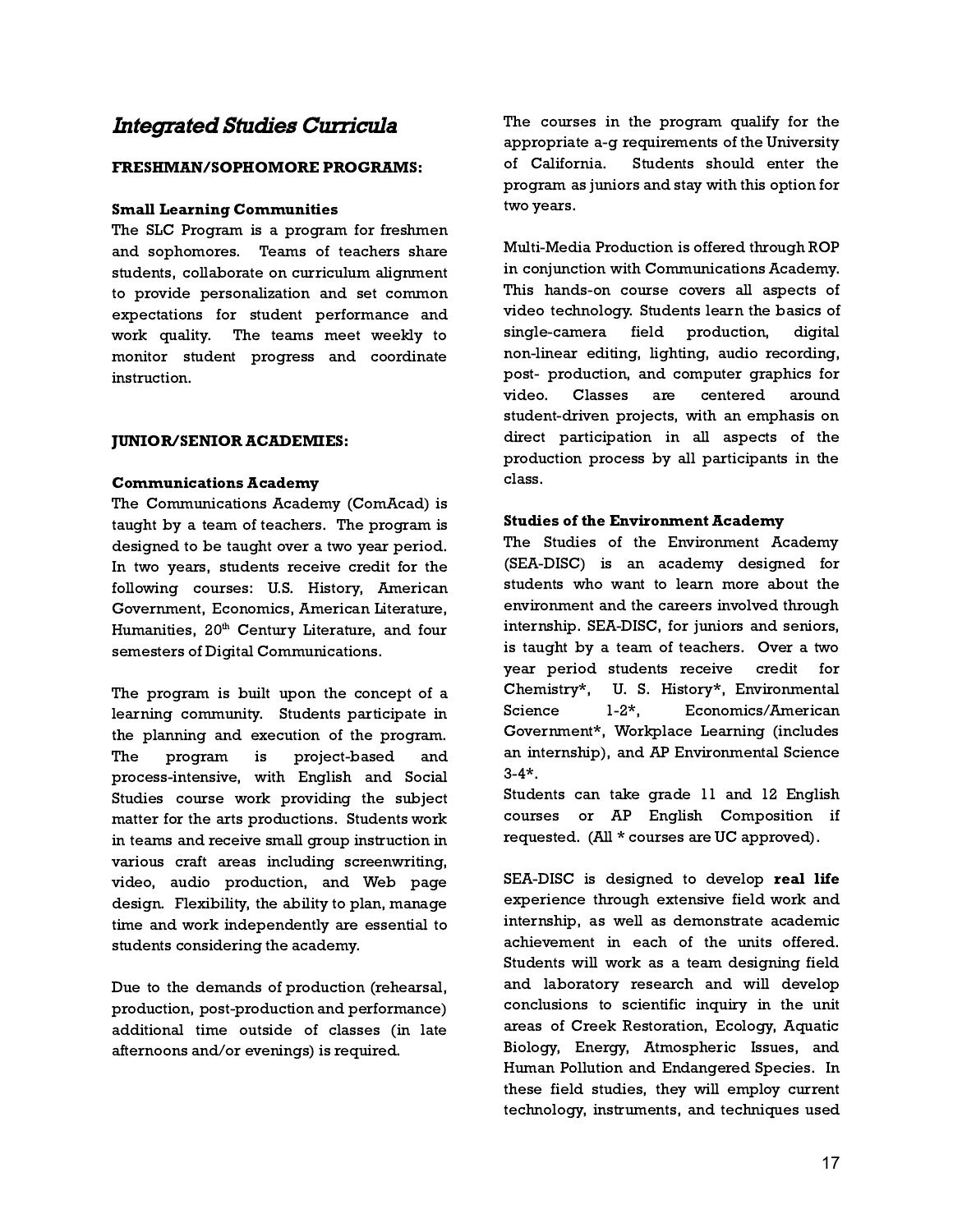by professional environmental scientists. Working with community mentors and participating in internships, students will explore and gain skills for potential career choices.

This Academy is a student-centered, activity based, issues-oriented curriculum that encourages small group learning. It stresses data gathering and interpretation, as well as team research projects and presentation skills.

Most of the complex and perplexing issues and problems facing our nation involve more than scientific concepts or economic principles; they also involve individual and social values and group decision making processes. Accordingly, Environmental Science aims to prepare students for informed, effective citizenship through stimulating and engaging projects with mentors, discussion and debate on critical environmental problems, and a variety of student "decision-making" activities.

Due to the demands of field research and internships, the ability to plan, manage time, and work independently are essential to students considering this academy. Since students will be working off campus regularly to do research and internships, additional time outside of classes may occasionally be required.

TEAM - The Team Program is officially set to launch as a new Academy model program this fall at Archie Williams High School. Team is an experiential education program combining wilderness adventure, community service, internships, and cohort academic learning. The central mission of Team is to help students reconnect with a greater purpose in their lives. Through Team's experiential education model, students can gain real world experiences in the outdoors, in their community services placements and internships, and with a close knit community of peers and teachers.

In Team, students are reminded of a greater sense of belonging and meaning in their everyday lives, along with a recognition of how much of an impact they can make on the world around them. Now more than ever, students are looking for ways to be present with their peers in person and gain life long skills to help them succeed. This pandemic has taught us all that connecting through a screen is incredibly difficult, and some time immersed in nature can serve us all. No prior wilderness experience is necessary and all gear is provided. This is a completely free program! We will start with a cohort of juniors during our launch year this Fall.

Team is truly a transformative 2 year model. It will help young people to find the HOPE and HEALING they are looking for. You can visit our website at [www.team-program.org/](http://www.team-program.org/) to learn more!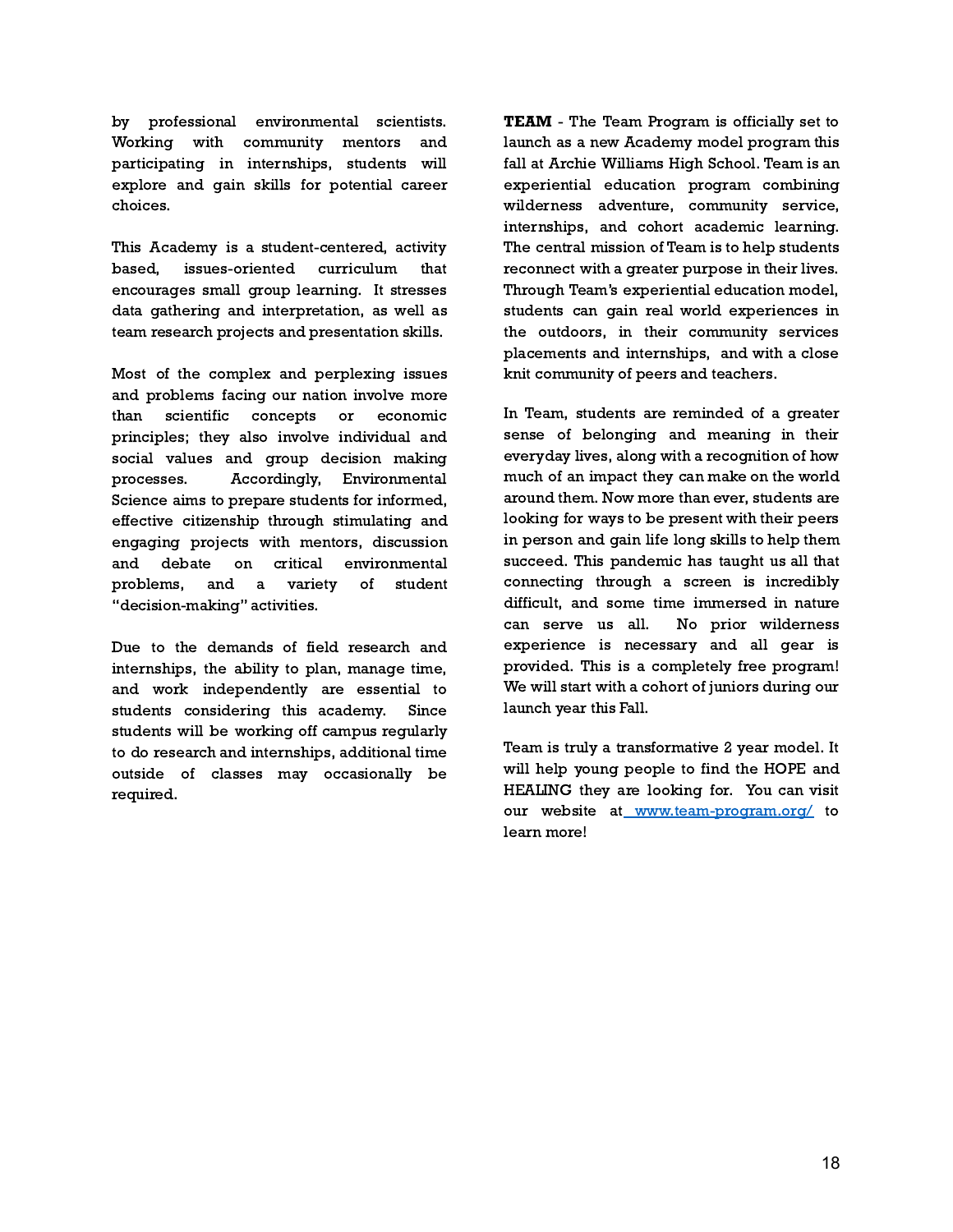# English Courses

# FRESHMAN/SOPHOMORE PROGRAM:

# English 1-2, 3-4

The primary goal of the Freshman / Sophomore English Program is to engage students in using and interpreting language skillfully. Students will read widely and deeply from among a broad range of high-quality, increasingly challenging literary and informational texts. Through extensive reading of stories, dramas, poems, and myths from diverse cultures and different time periods, students will gain literary and cultural knowledge as well as familiarity with various text structures and elements. Students will write routinely over extended time frames (time for research, reflection, and revision) and shorter time frames (a single sitting or a day or two) for a range of tasks, purposes, and audiences. They will participate effectively in a range of collaborative discussions, making strategic use of digital media, and adapting speech to a variety of contexts and tasks, demonstrating command of formal English when indicated or appropriate.\* Students are required to take all four semesters in the Freshman (1-2) and Sophomore (3-4) English Program.

\*Language adapted from the Common Core Standards for English Language Arts.

# JUNIOR/SENIOR PROGRAM:

The Junior/Senior English Program continues the work of the English 1-2, 3-4 Program emphasizing a higher level of student performance, and providing more demanding, complex assignments and materials. All courses require substantial practice in the writing of structured papers, extensive reading of significant literature and nonfiction texts, regular practice in informal and formal oral presentations, and rigorous application of critical thinking skills.

# JUNIOR OFFERINGS

# AP English Language & Composition (Fall/Spring) (UC/CSU) (AP)\*

This course, open to juniors and seniors, focuses on the close reading of texts as well as analytical and argumentative writing. Students will read both fiction and nonfiction, with an emphasis on rhetorical analysis, opinion, and synthesis (research-based) writing. Students may be required to complete a summer assignment. This is a college-level AP course, and its contents are aligned with the curriculum outlined by the College Board. It requires that a student work to become well-versed in reading a variety of high-level texts at a fast pace; to write both timed in-class essays, formal analysis papers, and research papers. Student presentations and group collaborations are expected in the course.

# Essay & Exposition (Fall) / Oral Rhetoric-Speech (Spring) (UC/CSU) Essay & Exposition:

As an eleventh grade, upper division course, Essay/Exposition builds upon the work begun in the 9-10th grade core. The students will work to improve their writing by reading model essays, studying writing techniques, and writing their own essays. They will explore and develop ways of approaching subjects deductively and inductively, establish relationships between causes and effects, and support generalizations with analogy, anecdote, illustration, example, argument, and use of authority.

# Oral Rhetoric

Oral Rhetoric is designed to help students improve their speaking skills, their writing skills, and their understanding of literature. Students will analyze the structure and content of effective speeches, will write and present speeches using techniques studied, and will learn to listen with critical attention. They will study and analyze literary and nonfiction works, interpret them orally, and write critically about them.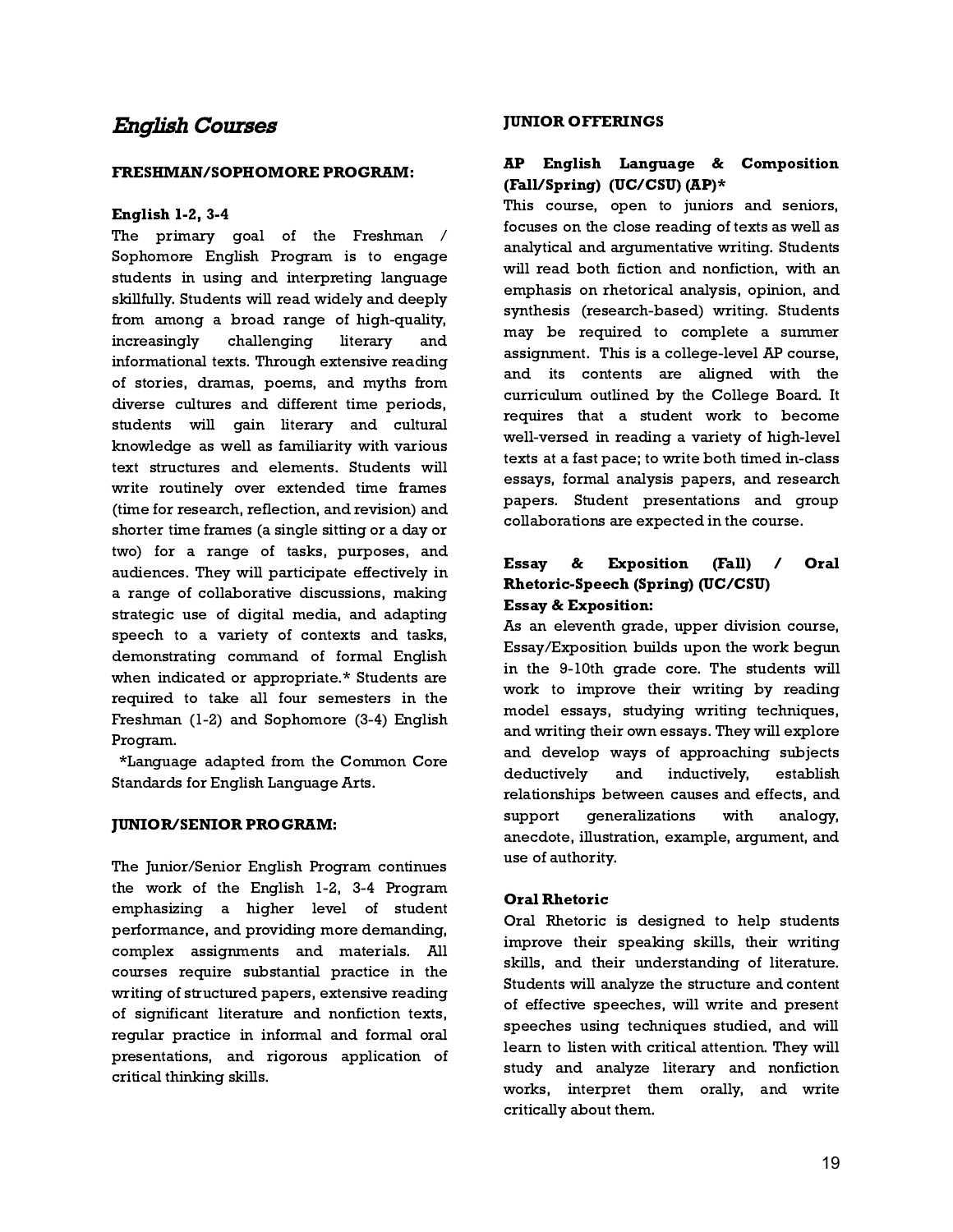#### SENIOR OFFERINGS

# AP English Language & Composition (Fall/Spring) (UC/CSU) (AP)\*

This course, open to juniors and seniors, focuses on the close reading of texts as well as analytical and argument writing. Students will read texts in a variety of genres, ranging from opinion and exposition to speeches and literature, in order develop the skill of rhetorical analysis. {Students may be required to complete a summer assignment.} This is a college-level AP course, and its contents are aligned with the curriculum outlined by the College Board. It requires that a student work to become well-versed in reading a variety of high-level texts at a fast pace; to write timed in-class essays, formal analysis papers, and research papers. Presentations, discussions, and other collaborative activities may be used as assessments in this course.

# AP English Literature & Composition (Fall/Spring) (UC/CSU) (AP)\*

Open to seniors only, AP Literature focuses on the close study and analysis of works of literature, including short stories, and poetry. Students will demonstrate deep knowledge of literary techniques through writing, discussion, and group projects. This is a year-long course and students may be required to complete a summer assignment. Students/parents should check the AP Matrix for prerequisite criteria. Students will read poetry, drama, short stories, novellas, and novels from various literary periods by diverse authors.

\* Note: The Advanced Placement English courses are intended to approximate the first year of college English. Students may gain college credit if they pass the Advanced Placement English Examination with a sufficiently high score.

# World Literature/ Humanities (UC/CSU)

# World Literature:

In this course, students will explore literature based in places in the world outside the United States, written by non-American (and American native) authors. Cultural, ethnic, political, religious, and anthropological lenses allow students to peer deeply into this literature and to examine the cultures in which it was created. Students will complete comparative essays, track motifs and themes in literature, and engage in seminars and other projects, all to enhance their reading and writing skills and understandings of how literature reflects culture. Texts will possibly include: One Day in the Life of Ivan Denisovich, The House of the Spirits, One Hundred Years of Solitude, Things Fall Apart, Ceremony, White Teeth, Life of Pi, and others .

# Humanities:

In this course, students will focus on examining the behaviors and lifestyles we see in literature and how they manifest in real life. Central questions about the human experience are explored, such as: What is the good life? What are good and evil? We also look at what it means to be human, what our responsibilities are as humans, what we believe in, how experiences such as war shape us as humans. Students are encouraged to discover, feel, think, communicate and question. Books frequently taught in this class are: One Flew Over the Cuckoo's Nest, Siddhartha, and Twelfth Night. Poetry, art, film, and drama may also be incorporated.

# American Literature / Contemporary Literature (UC/CSU)

# American Literature:

American Literature is an upper division elective that provides students with a foundation in American literary heritage. The scope of the course is broad, covering outstanding authors and representative works, including novels, short stories, drama, poetry, and non-fiction. Texts may include those highly-regarded in the American canon, such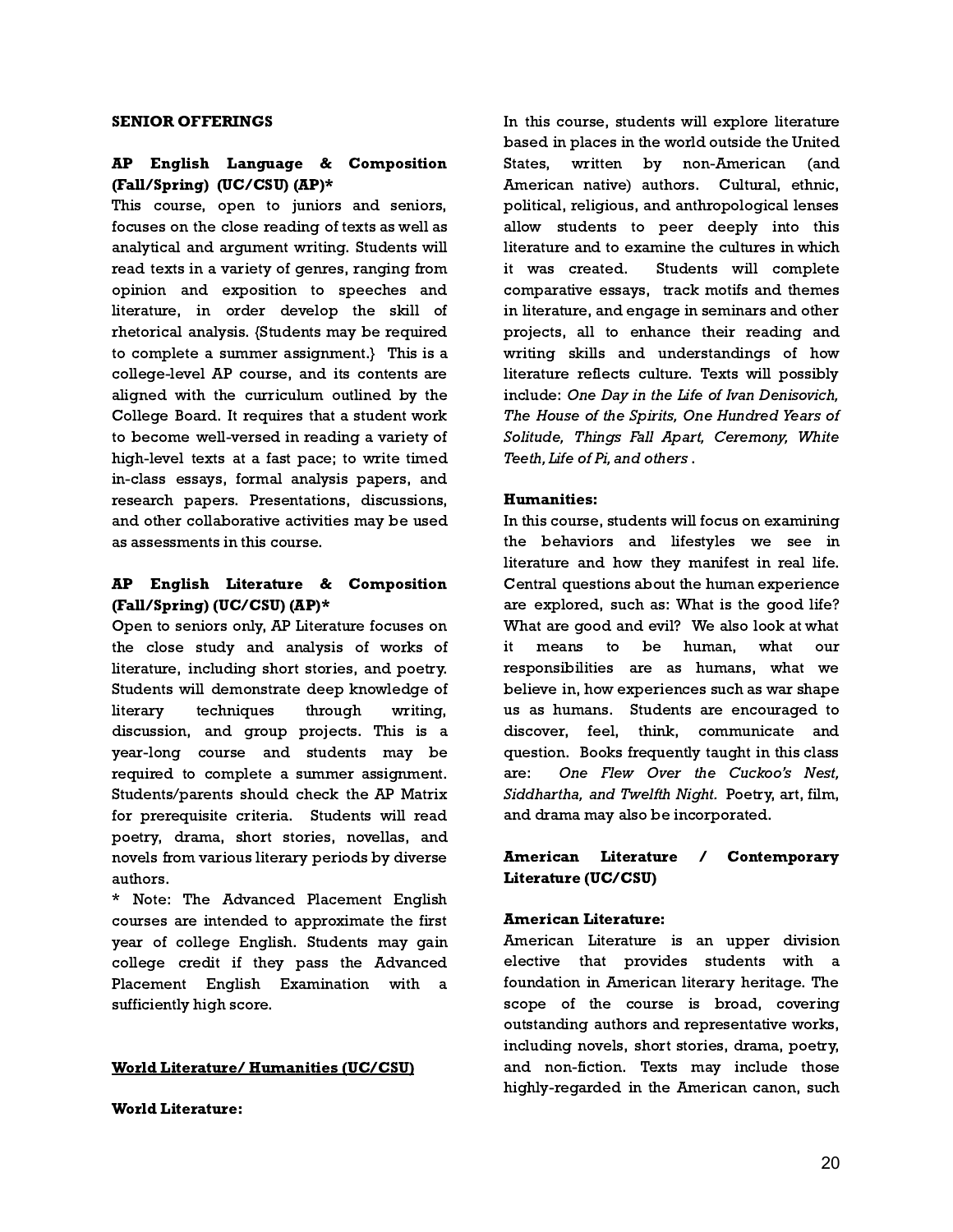as The Great Gatsby, Slaughterhouse Five, and The Crucible.

#### Contemporary Literature:

Contemporary Literature examines literature of the last twenty years and those written more recently, through a prism of critical reading and writing. It addresses contemporary writing techniques, such as satire, to augment our study of the writing techniques found in classical literature. Many college English courses frequently devote a large proportion of their reading lists to the most recent literature. The works taught in this course should prepare all District students to become lifelong critical readers.

# ENGLISH ELECTIVES: Courses do not count for English graduation credit.

# Advanced Journalism (Fall/Spring) (UC elective / CSU)

In the Advanced Journalism class, students produce the school newsmagazine, The Pitch – to report on issues and events on campus and in the community. Students also study the nonfiction genre through reading periodicals and other current Journalism texts, and learn about the First Amendment and student rights regarding freedom of speech. Students are responsible for determining editorial policies and content of the magazine (per state law for public school forums), for supervising its circulation, and for generating revenue through subscriptions and advertising sales, to publish once a month. This is a project-based course.

# Visual & Performing Arts Courses

The Tamalpais district one-year requirement for graduation may be satisfied by taking one year of drama or music or by taking the one-semester Art Explorations course and one semester of any of the other visual art classes described below. The Fine Arts Department encourages students to take advantage of the sequential classes offered beyond the one-year requirement to fully explore their creativity.

#### Art Explorations (UC/CSU)

The first in a sequential art program, this course is a prerequisite for all visual arts electives. It is recommended to be taken in the freshman or sophomore year and will satisfy five units of the district's ten-unit fine arts graduation requirement. It introduces the student to various forms of artistic expression such as painting, drawing and sculpture and is structured around the elements of art and principles of design as concepts universal to all art forms.

# Ceramics 1 (UC/CSU) (Honors)

All ceramic courses explore clay as a functional and a sculptural medium. Concepts such as the elements of art and the principles of design, taught in Art Exploration are further developed using clay as a medium. The first trimester stresses hand building techniques such as pinch, coil, slab and surface embellishments. The second trimester stresses the potter's wheel. Students are encouraged to develop and combine skills and ideas in the third trimester.

Prerequisite: Art Explorations.

# Ceramics 2-6 (UC/CSU) (Honors)

Advanced ceramics classes include continuation of the skill development begun in the first course, greater understanding of complex decorative and construction processes, glaze preparation and formulation,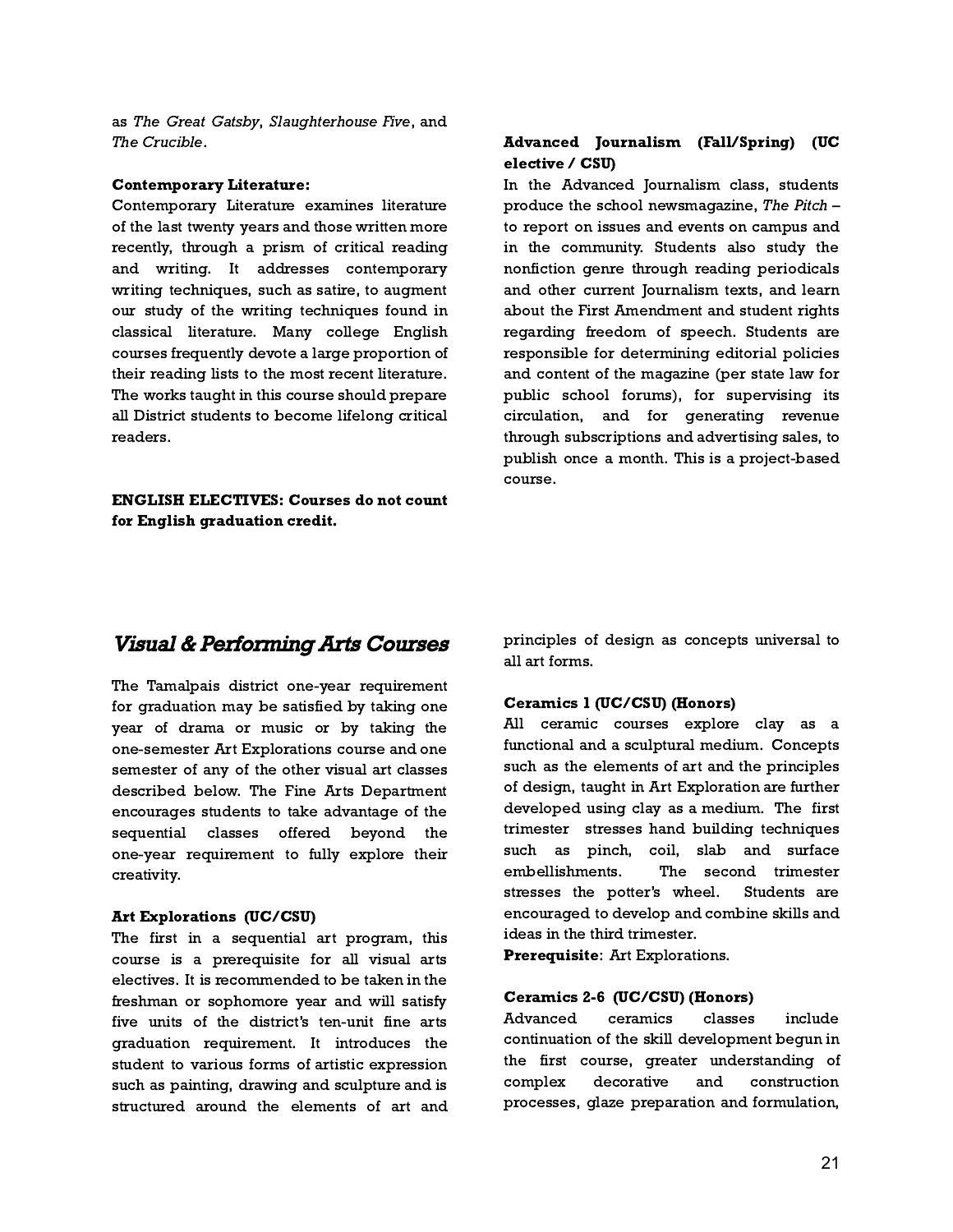and advanced finishing methods. Individual success is nurtured, and a variety of styles is encouraged with both hand building and creating on the potter's wheel.

Prerequisite: Art Explorations and Ceramics 1, 2, 3, 4 or 5 respectively.

# AP Studio Art 3-D Design (Ceramics) (UC/CSU)

This course is designed for the serious art student who is interested in working independently and collaboratively to develop a personal voice. The course emphasizes exploring three-dimensional space. Students submit a digital portfolio to the AP Board consisting of a Sustained Investigation (15 images of work which demonstrate inquiry-based thinking and making), and a Selected Works section ( 2 views of 5 pieces, equaling 10 images) showing their highest quality pieces. Although students may use any materials for this portfolio, the strength of the program at H.S. 1327 is ceramics.

Prerequisites: Completion of Art Exploration and 2 semesters of Ceramics with passing grades are minimum prerequisites. However, most students will have completed at least 3 semesters of Ceramics.

# Drawing & Painting 1 (UC/CSU)

This course is a foundation for continuing art students who wish to develop skills in use of charcoal, watercolor, pencil, paint, and mixed media. It is an opportunity for personal expression through many different approaches and media, combining skills and creativity. Prerequisite: Art Explorations.

# Drawing & Painting, 2-6 (UC/CSU)

These are advanced art courses in which students will increase their technical competence in observation, recording, and creatively interpreting their environment. A variety of media will be offered, including pencil, ink, charcoal, water color, and acrylics, as the student pursues varied assignments. Development of a personal artistic vision and style is encouraged. Reflection on one's own work and the work of others through written and oral critiques is used as a learning tool. Aspects of art history are also covered.

Prerequisite: Art Explorations, Drawing & Painting 1, 2, 3, 4 or 5 respectively.

# AP Studio Art 2-D Design (UC/CSU)

This one-year course is designed for highly motivated students who will create a college level portfolio of two dimensional art with a design focus. Through any 2D process or medium, students create works that demonstrate a range of understanding and fundamental mastery of 2D visual concerns and methods. Graphic design, photography, collage, fabric design, weaving, fashion illustration, painting, and printmaking are among the possibilities for submission. By AP guidelines, digital images of fifteen works demonstrating an indepth exploration are submitted for the sustained investigation. Five works of highest quality are physically mailed for the selected works section. Students should expect to work several hours outside of class each week. Exact requirements may change and are specified by the College Board at http://apcentral.collegeboard.com/studio2D.

AP Prerequisites: Art Explorations plus two semesters of either Drawing and Painting, Photography, or Graphic Design with passing grades are minimum requirements. Students who have had considerable independent art instruction outside of school may submit a portfolio of their artwork subject to teacher approval in lieu of prerequisite visual arts courses.

# AP Drawing & Painting (UC/CSU)

This one-year course is designed for highly motivated students who will create a college level portfolio of artwork demonstrating a mastery of drawing and painting. This portfolio is designated for work that focuses on the use of mark-making, line, surface, space, light and shade, and composition. By AP guidelines, digital images of fifteen works demonstrating an in-depth exploration are submitted for the sustained investigation section. Five works of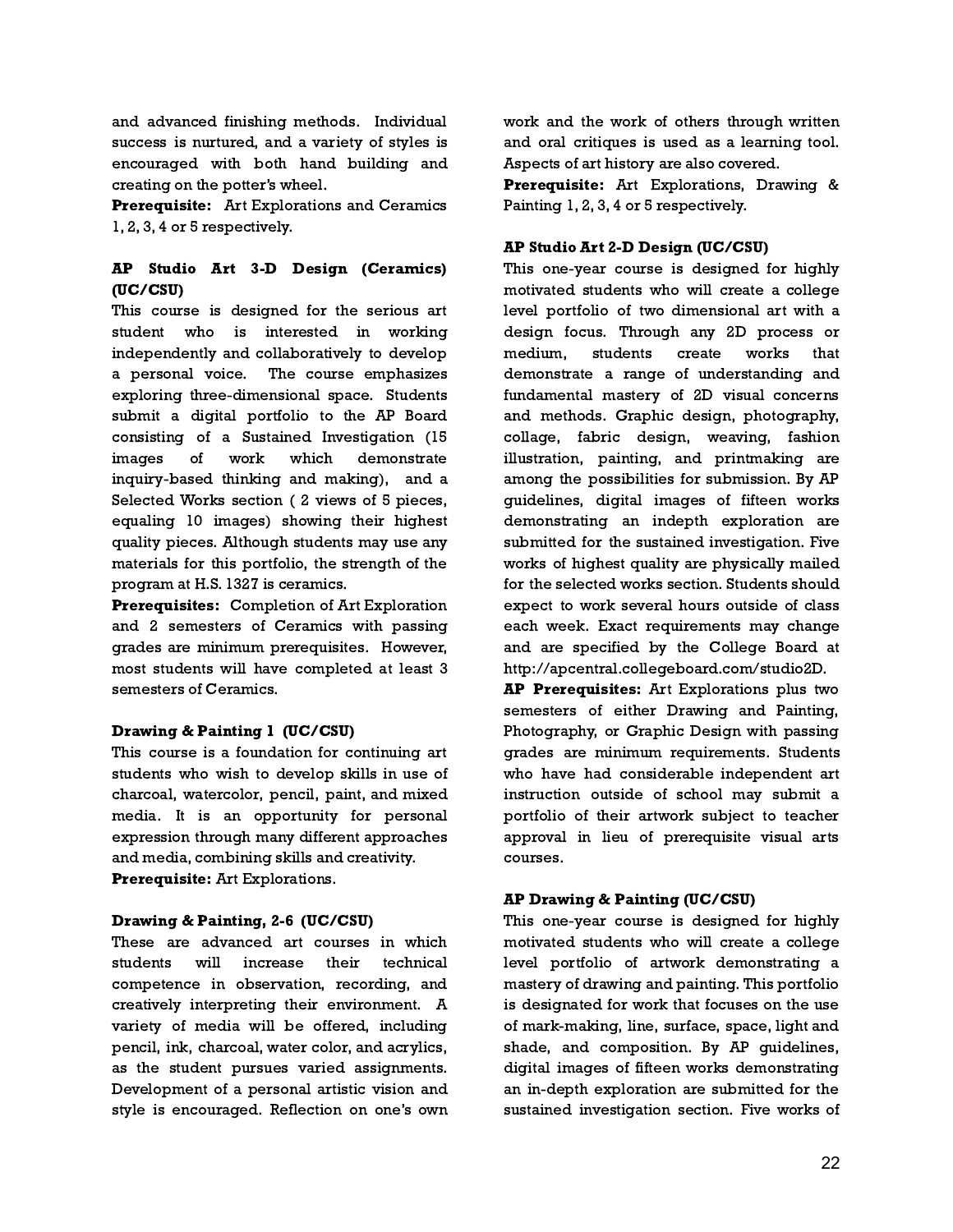the highest quality are physically mailed for the selected works section of the portfolio. Students should expect to work several hours outside of class each week. Exact requirements may change and are specified by the College Board at http://apcentral.collegeboard.com/studiodraw ing.

Prerequisites: Art Explorations plus two semesters of either Drawing and Painting, Photography, or Graphic Design with passing grades are minimum requirements. Students who have had considerable independent art instruction outside of school may submit a portfolio of their artwork subject to teacher approval in lieu of prerequisite visual arts courses.

# Photography 1 (UC/CSU)

This hands-on, project-based class is intended for the newcomer to the art and craft of photography. Students learn basic camera use and print production using both digital and film cameras. Students learn to clarify the subject matter, light, and composition in their work. Students create a portfolio of images during the semester. A general history of photography is taught through presentations, films, and activities.

Prerequisite: Art Explorations.

# Photography 2 (UC/CSU)

This hands-on, project-based class is the intermediate-level course in the art and craft of photography. Students increase their technical and visual understanding of both the digital and film photographic processes. Students create a portfolio of fine-art images showing straight, conceptual, and method-based work. Historic and contemporary photographers are studied that relate to the class content.

Prerequisite: Photography 1

# Photography 3-6 (UC/CSU)

This repeatable, project-based class is the advanced-level course in the art and craft of photography. Students continually refine their

technical and visual understanding of the digital and film process as it pertains to their work. Students create an expanding portfolio of images reflecting straight, conceptual, and method-based photographic practices. Emphasis is placed on the development of a personal voice in the medium. Historic and contemporary photographers are studied that relate to the class content.

Prerequisite: Photography 3.

# Honors Photography (UC/CSU)

Honors Photography is intended for students who plan to pursue still photography post high school. The course curriculum mirrors Photography 4-6 with an additional concentration on portfolio preparation, editing, and public exhibition. Students will create a body of work which reflects their specific interest in the medium and show this work during the semester.

Prerequisite: Photography 3.

# AP Art History (UC/CSU)

This one-year, college-level class will prepare students for the AP Art History exam. The course chronologically explores the history of art & architecture from prehistoric times to our contemporary moment. The comprehensive content includes the work of western (65%) and non-western cultures (35%). Students will learn to critically analyze and compare art from many traditions to understand why humans create. They will learn the connections and influences of art-making on history and culture. Finally they will learn the biographies of master artists and the stories that make art central to the human experience. AP Art History is intended for the serious, intellectually-curious, and hard-working student willing to dedicate time outside of class to the subject. The class requires weekly reading, writing, discussion, and note-taking. Students are required to create 250 comprehensive flash-cards which form the core content of the AP exam. The class features museum field-trips, drawing, regular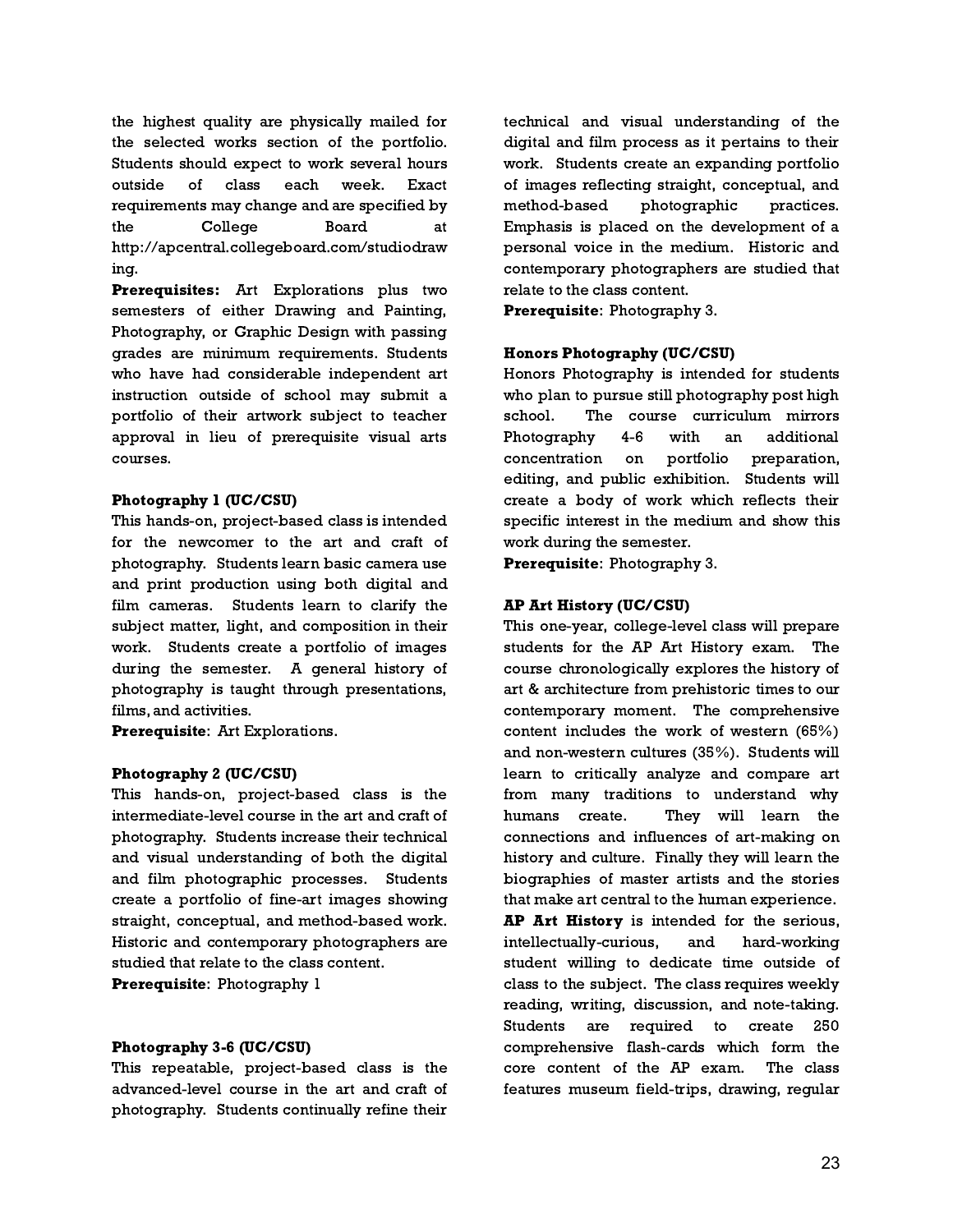assessment, and daily presentations featuring the best possible reproductions.

#### Graphic Design I (UC/CSU)

This course is a one semester Fine Arts elective course that teaches students how to communicate visually. Through a series of projects rooted in the practice of graphic design, students will study composition, color, typography, and digital drawing concepts.They will experience traditional media such as pen and ink, monotype, printmaking, stenciling, and screenprinting, as well as digital photo editing and drawing programs like Adobe Creative Suite. Students will explore various solutions to two-dimensional design challenges and learn how to utilize the elements and principles of design to guide their decision making. Students will learn to communicate their own ideas as a graphic artist, as well as solve visual communication problems for client based commercial work such as logos and packaging design.

# The Drama Program

The drama program is a four year sequence which begins with two years of actor training. Students can continue on to do advanced level work in Drama and Theatre Directing. Students may enter the drama program any year of their high school career, but they must enroll in Beginning Drama no matter what year they are in school or what their previous experience in drama has been. The courses are yearlong (two semesters).

# Drama 1-2 (UC/CSU)

The course is divided into two parts: theatre training and application. Theatre training happens during the first and third quarters; the student learns the basic language and discipline necessary to work in a performing ensemble. During the second and fourth quarters the students apply their training by rehearsing for a production. Each student will be in two productions/exhibitions in his/her Prerequisite: Art Explorations.

#### Graphic Design 2-3

These are one semester elective courses (a two semester sequence) that build on the foundation from Graphic Design 1 to enable students to expand their experience in two dimensional design. Through a series of projects rooted in the practice of graphic design, students will study composition, color, typography, and digital drawing concepts.They will experience traditional media such as pen and ink, monotype, printmaking, stenciling, and screenprinting, as well as digital photo editing and drawing programs like Adobe Creative Suite. Students will explore various solutions to two-dimensional design challenges and learn how to utilize the elements and principles of design to guide their decision making. Students will learn to communicate their own ideas as a graphic artist, as well as solve visual communication problems for client based commercial work such as developing a brand identity.

Prerequisites: Art explorations + Graphic Design 1

beginning year. A small amount of after-school time is required.

# Drama 3-4 (UC/CSU)

The course integrates theatre training with productions. The training is focused on specific skills such as voice, movement, scripting, company management and technical theatre. Students rehearse and present at least two productions a year. More after-school time is required at this level.

#### Drama 5-8 (UC/CSU)

This course integrates theatre training with productions at a higher level than Drama 3-4. The training is focused on specific skills such as voice, movement, mask, scripting, company management and technical theatre. Students rehearse and present two productions a year. Options open in technical theatre, audition workshops, and company management. More after-school time is required at this level.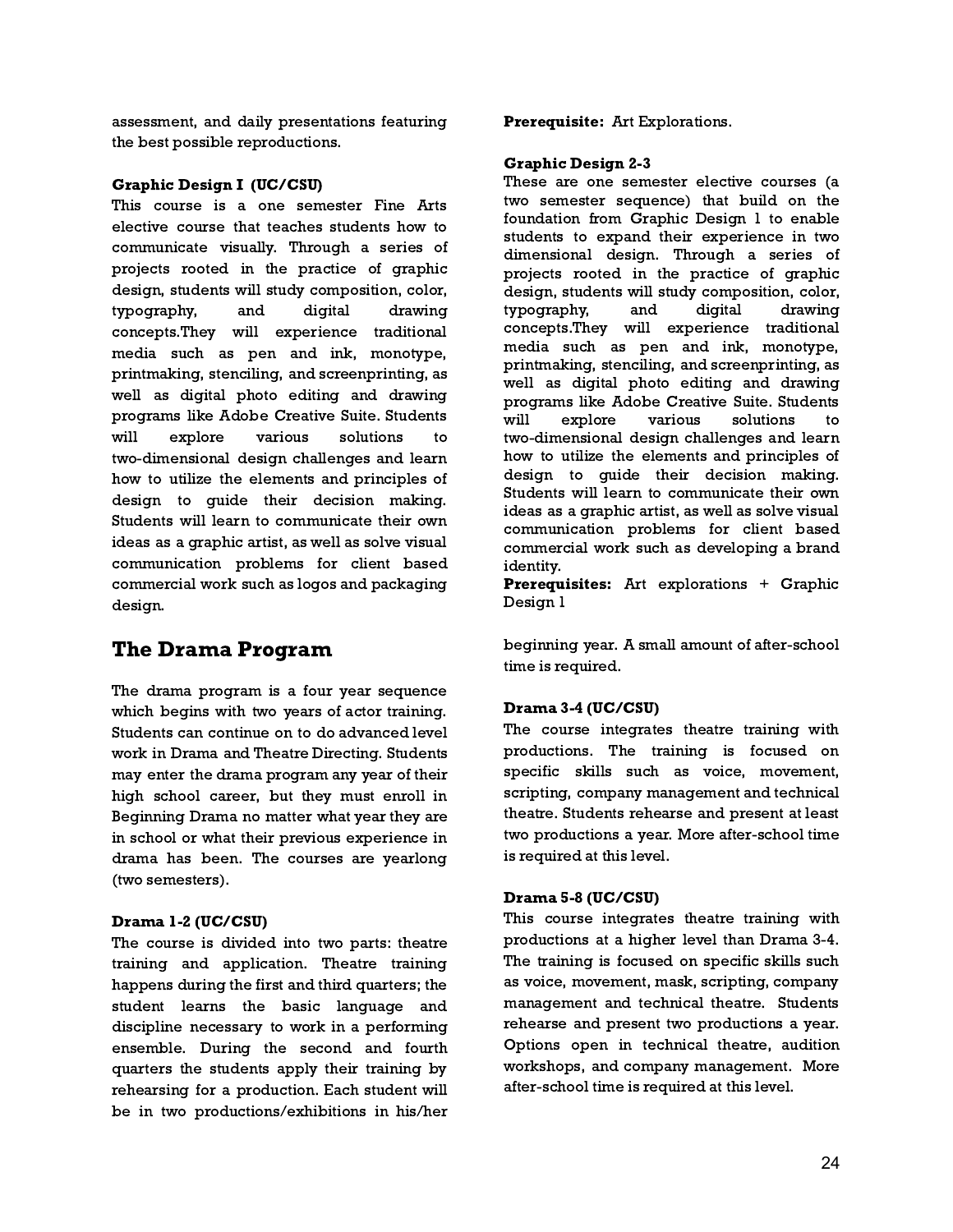# Drama, Honors Theatre Directing (UC/CSU) (H)

This is for students who are especially interested in directing in theater and film. The training is focused on enriching and deepening skills acquired in Intermediate Drama as it pertains to directing actors, including scene work, mask movement, voice, and ensemble skills. Honors Theatre Directing students will then put their skills into action directing Beginning and Intermediate drama students in scenes and one acts plays in both the Fall and Spring semesters. Third and fourth year Drama students only may take this seminar; they must be enrolled concurrently in Advanced Drama and must have completed Beginning and Intermediate Drama with grades of B or better. This course requires 1-2 hours a week outside of school hours.

# The Music Program

# Jazz Band (UC/CSU)

This course is for instrumentalists and vocalists with an interest in developing jazz performance skills. Students will study the jazz tradition, becoming familiar with history and influential artists. The emphasis of the class will be upon the development of authentic performance technique in a variety of jazz styles, including swing, Brazilian jazz, Afro-Cuban jazz, and fusion. This is a pre-period course; concurrent enrollment in either Symphonic Band (wind players/percussion), Performance Workshop (guitar, electric bass, drums, piano), or Concert Choir (vocalists) is mandatory. Students will perform both in and out of class.

# Advanced Band Symphonic (UC/CSU)

This course involves the advanced study and performance of a wide variety of wind band repertoire. In addition to repertoire studies,

# Drama, Stagecraft (UC/CSU)

A course designed to expose students to basic theatrical production elements and design and production. During the course of the semester students will learn basic stagecraft techniques including: set design and construction; sound cue production and operation; lighting design and operation; prop and costume gathering and storage; stagehand and backstage crew theory and practice; and stage management. Students will learn the basics of front-of-house and theater management including box office, concessions, publicity, programs, video archival, and house management. Students learn to be accountable for their time, their effort and their contribution to keeping the workspace clean and organized. There is some after-school time required in this course, in the running of productions and work calls.

we spend a good deal of time deepening student knowledge of technique on their instrument, music theory, the historical and cultural context of music, and composition. Students perform both in and out of class in a variety of contexts, including football and basketball games, rallies, concerts, festivals, and community events. Previous experience in middle school band or instructor consent is required for enrollment.

# Beginning Guitar and Bass 1-2 (UC/CSU)

This course is for students interested in building strong performance and musical skills on the guitar or electric bass. Students may enter the class at a wide range of skill levels, from beginners to intermediate players. Students will build the tools to perform popular music, including chords, strum patterns, scales, note reading, music theory, and more. In addition, students will build performance skills, putting songs on stage both in and out of class.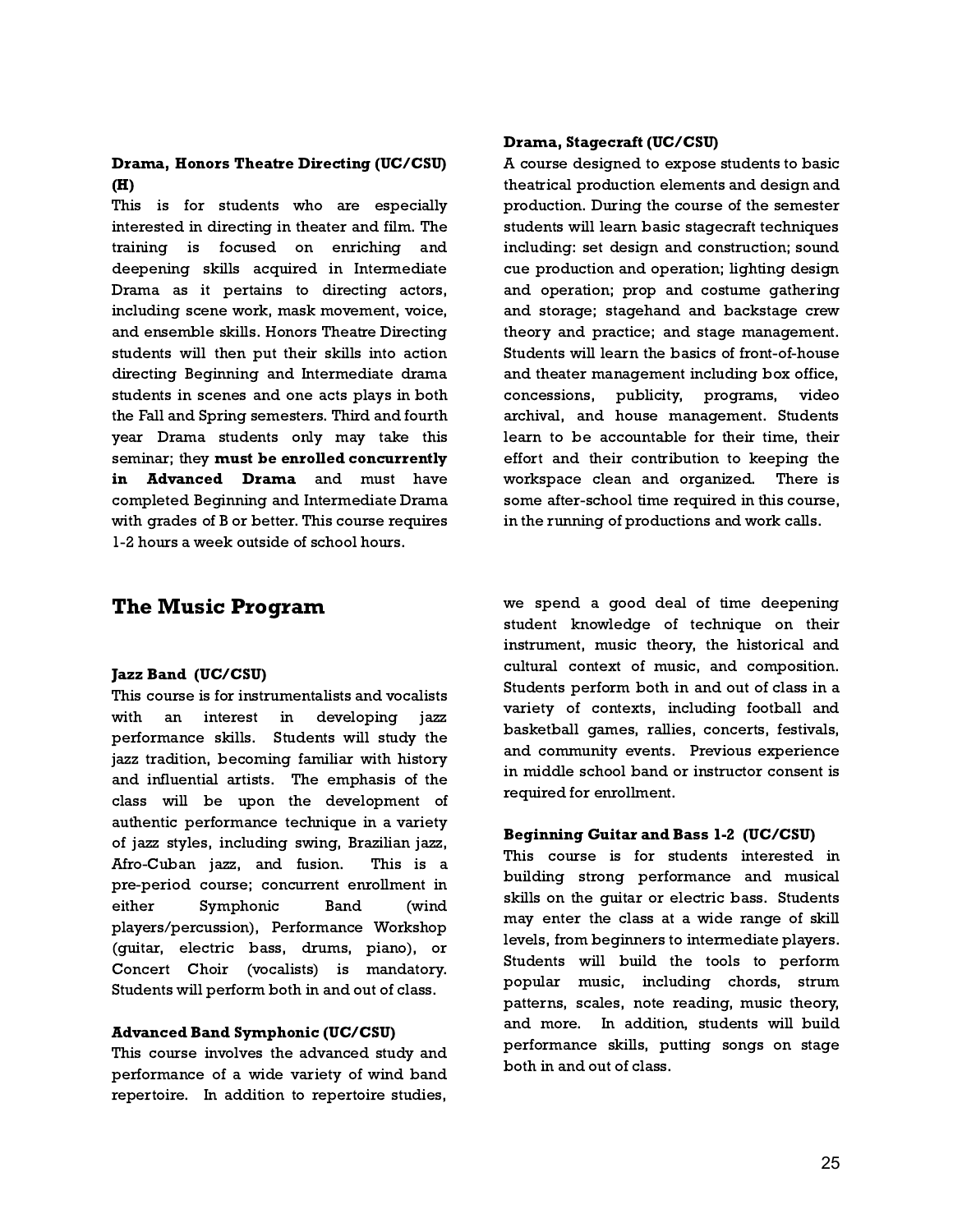#### PerformanceWorkshop (UC/CSU)

This is a class for experienced guitarists, bassists, drummers, pianists, and singers who would like to work in a group setting. Students build musical skills to perform in a popular music context, including chords, note reading, music theory, rhythmic styles, and more. Students work in groups to build performance repertoire, drawing upon a wide range of styles. Students will perform their repertoire both in and out of class. Students may enter at a variety of experience levels, but basic skills on their instrument are required.

#### Concert Choir (UC/CSU)

Concert Choir is a class that involves the study of vocal technique, music theory, reading music, vocal health, the historical and cultural context of music, and composition. It includes a wide variety of choral repertoire ranging from pop, gospel, classical, folk songs, music from around the world, art songs, and more. Students perform both in and out of class in a variety of contexts, including football and basketball games, rallies, concerts, festivals, and community events. All singers welcome no prerequisite!

# Orchestra (UC/CSU)

Orchestra is an ensemble class for string players, including students that play violin, viola, cello, and string bass. Students will rehearse through a variety of repertoire that will develop their technical, ensemble and musicianship skills with an increased emphasis on the group product and public performance.

Students will also spend time deepening their understanding of music theory, compositional practices, and the building blocks of music. Individual practice will be required to complete assignments and refine repertoire. Performances are required and these will include on campus concerts, community events, festivals, and more, both during and after school hours.

#### Music Technology

This class is for students with little or no previous musical experience who would like to enter the world of music. Music fundamentals are studied with an emphasis on composition. Students compose and arrange original music on computers through the use of MIDI sequencing and notation software. A variety of music styles is explored, including pop, rock, jazz and world music. Students are required to present their original work to a variety of audiences and will compile their compositions online.

#### Advanced Music Technology

This class is for students who wish to continue their studies in Music Technology past the first year. Students will explore advanced musical concepts and apply them to original projects on the computer. Students will use software from first year Music Technology as well as a variety of new applications. A major emphasis will be upon the promotion of students' original work and the business of music. Successful completion of first year Music Technology is required for entry into Advanced Music Technology.

# Mathematics Courses

A comprehensive four-year program is offered in mathematics. A wide range of courses is available to meet the varied abilities

and interests of the students. The Tamalpais District requires three years of mathematics to graduate. We recommend that students take four years of mathematics to prepare them for the challenges of college, the competitive job market, and decision making in today's complex society.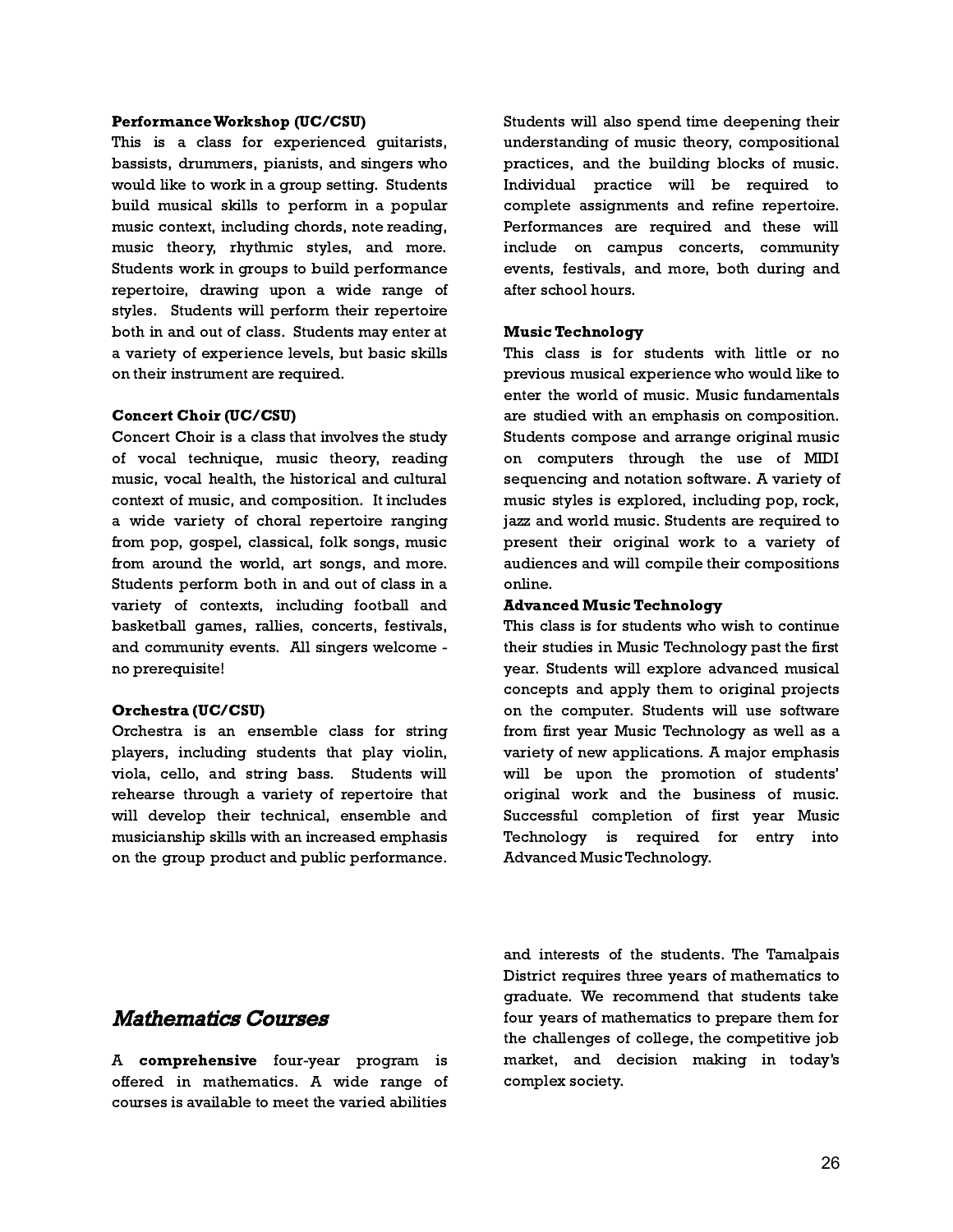For all courses in the college preparatory sequence, a student must earn a minimum grade of "C-" or better in the spring semester in order to enroll in the next course. There are three main reasons for this policy: 1) "C-" is the minimum grade that the University of California and California State University will accept for a course to count toward entrance requirements; 2) each of our college preparatory courses builds on the preceding course. Based on our experience, we have found that students earning less than a "C-", almost without exception, do not have the mathematical skills necessary to be successful in the next course.

Students who get a fall semester "D" in a college prep math course may continue in the spring semester with teacher recommendation. However, a grade of "C-" or better is required at the end of the spring semester in order to enroll in the next course of the sequence.

Students who get a fall semester "F" in a college prep math course may be dropped from the course.

All students must complete the equivalent of a first year algebra course in order to earn a diploma. This is a 2003-2004 state requirement and can be met by completion of Algebra. Students who complete algebra in middle school have met this requirement.

# Algebra Foundations

Algebra Foundations, a two-semester course, covers the prerequisite skills and introductory skills of Algebra. Topics include discovery of mathematical patterns, operations with integers, operations with fractions, problem solving, simplifying expressions, perimeter and area, graphing linear equations, writing and solving equations, ratios and systems of linear equations.

Prerequisite: Teacher recommendation.

# Algebra (UC/CSU)

Algebra 1-2, a two-semester course, is a first year algebra course. Topics of study include solving linear, quadratic, absolute value, and radical equations, graphing linear and quadratic equations as well as systems of equations, simplifying expressions, factoring, using square root properties, simplifying expressions by using the laws of exponents, and simplifying rational expressions. The course also includes finding the solution set of and graphing inequalities.

Prerequisite: Successful completion (C- or better) of Algebra Foundations or equivalent.

# Geometry (UC/CSU)

This college preparatory course includes study of lines and angles (length and angle measurement); transformations; inductive and deductive reasoning; logic and proof; congruence and similarity of triangles and other polygons; perimeter, area, and volume of two and three-dimensional figures; circles (chords, arcs, tangents); and trigonometry (tangent, sine, and cosine). The course emphasizes mathematical reasoning, problem solving, communication, and use of tools and technology. Geometry satisfies one year of the three-year mathematics graduation requirement and counts toward the "c" requirement for University of California admission.

Prerequisite: Successful completion (C- or better) of Algebra.

# Intermediate Algebra (UC/CSU)

This course is designed to review and extend the topics of a first year algebra course, as well as cover Advanced Algebra topics. The content is approached in a more practical and intuitive manner than Advanced Algebra. Intermediate Algebra 1-2 satisfies one year of the three-year mathematics graduation requirement and counts toward the "c" requirement for University of California admission..

Prerequisite: Successful completion (C- or better) of both Geometry and Algebra.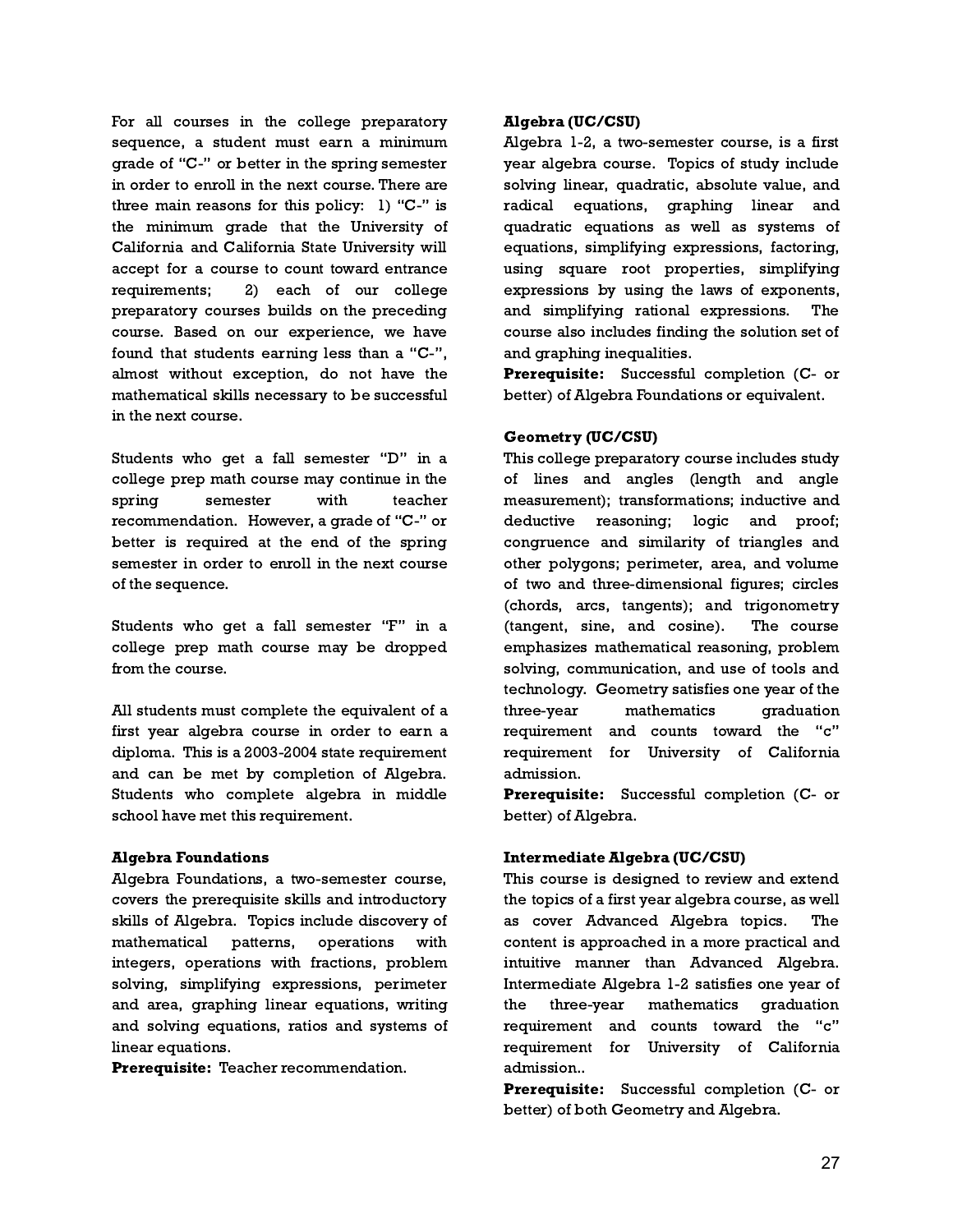#### Advanced Algebra (UC/CSU)

A focus of the course is the study of families of functions that can be used to model real world phenomena and other applications. Topics of study include the following types of functions: linear, quadratic, exponential, logarithmic, polynomial, and power. Attention will also be devoted to the following topics: data analysis, systems of equations and linear programming techniques, use of algebraic properties to simplify expressions and/or solve equations, exponents and radicals, sequences and series, probability, and matrices. Advanced Algebra satisfies one of the "c" requirements for the University of California admission.

Prerequisite: Successful completion (C- or better) of Geometry and Algebra. While a Cin Geometry is a minimum requirement, a B- in geometry and a solid foundation in first year algebra is strongly recommended as this course moves at a fast pace.

#### Advanced Algebra (Honors) (UC/CSU)

This course is designed for students who are capable of going at a faster pace and investigating topics in more depth and at a more abstract level than regular Advanced Algebra students. Students must earn a B- or better in Fall Semester Advanced Algebra to continue to Spring Semester. Advanced Algebra 1H-2H satisfies one year of the three-year mathematics graduation requirement and counts toward the "c" requirement for University of California admission.

Prerequisite: Exceptional completion of Geometry. A B- in Geometry is a minimum requirement, a A- in Geometry is strongly recommended.

# Pre-Calculus (UC/CSU)

This course is a challenging and demanding college preparatory mathematics course for motivated students. Students are required to complete homework assignments that may take a considerable amount of time to complete outside of class. This course is intended to prepare students for success in

Calculus, and it requires that students have a strong understanding of the topics from Advanced Algebra and Geometry. Topics include periodic functions (trigonometric) and an in-depth review, with applications, of basic functions including linear, quadratic, polynomial, rational, and exponential. Pre-Calculus satisfies one year of the University of California's three-year high school mathematics requirement for admission.

Prerequisite: Successful completion (C- or better) of Advanced Algebra. While a C- in Advanced Algebra is a minimum requirement, a B- in Advanced Algebra is strongly recommended as this course moves at a fast pace and requires a thorough understanding of all topics from Advanced Algebra.

# AP Calculus AB (UC/CSU) (AP)

This course allows accelerated and motivated students access to a challenging and demanding college level mathematics course in high school. Students are required to complete homework assignments that may take a considerable amount of time to complete outside of class. AP Calculus AB satisfies one year of the three-year mathematics graduation requirement and counts toward the "c" requirement for University of California admission. Students may receive college credit by passing an Advanced Placement Calculus AB Exam.

Prerequisite: Successful completion (C- or better) of Pre-Calculus or successful completion of an approved Pre-Calculus college course. A C- in Pre-Calculus is a minimum requirement, a B- in Pre-Calculus is strongly recommended.

# AP Calculus BC (UC/CSU) (AP)

This course allows accelerated and motivated students access to a challenging and demanding college level mathematics course in high school. Students are required to complete homework assignments that may take a considerable amount of time to complete outside of class. This course covers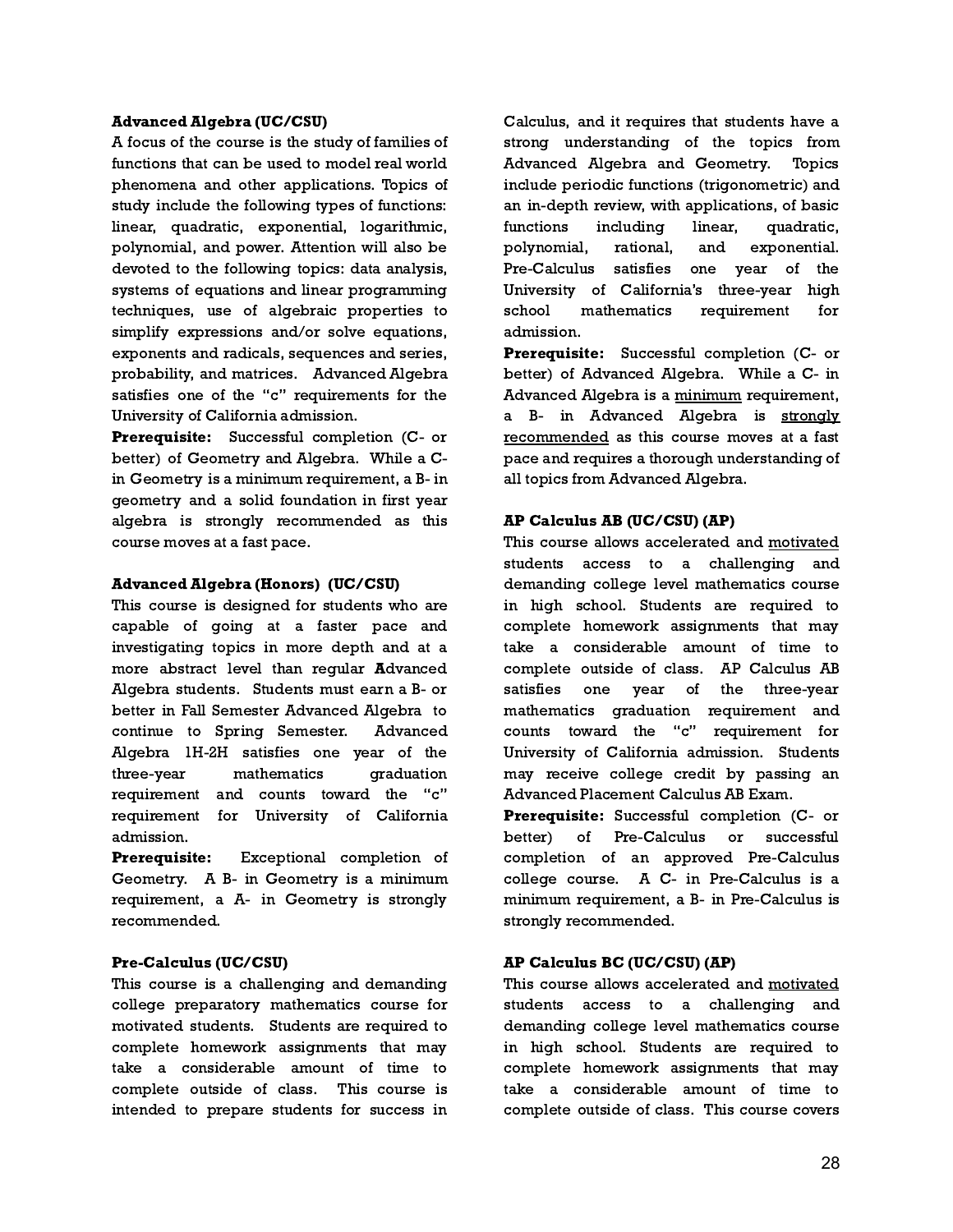considerably more content than Calculus AB, and students are expected to have a very high level of fluency with prerequisite skills and to be able to master new concepts quickly. AP Calculus BC satisfies one year of the three-year mathematics graduation requirement and counts toward the "c" requirement for University of California admission. Students may receive college credit by passing an Advanced Placement Calculus BC Exam.

Prerequisite: Students need a grade of B or better in Pre-Calculus 1-2 but an A is strongly recommended. Students earning a B or better in Pre-Calculus 1-2 should meet with their current Pre-Calculus teacher before deciding which course would be most appropriate for them.

#### Statistics (UC/CSU)

This a full year course in statistics with an emphasis on surveys and samplings, statistical reasoning, and contemporary applications. Statistics satisfies one year of the three-year mathematics graduation requirements and counts toward the "c" requirement for University of California admission.

Prerequisite: Successful completion (C- or better) of Advanced Algebra or Intermediate Algebra.

# AP Statistics (UC/CSU) (AP)

This course is an option for accelerated and motivated students who would like a challenging and demanding college level math course. Technology is heavily incorporated into the curriculum, which draws from real life examples. Students must earn a C- or better in first semester AP Statistics in order to continue to second semester. AP Statistics satisfies one year of the three-year mathematics graduation requirements and counts toward the "c" requirement for University of California admission. Students may receive college credit by passing an Advanced Placement exam of the College Entrance Examination Board.

Prerequisite: Successful completion (C- or better) of Pre-Calculus. Students may also take this class concurrently with PreCalculus/AP Calculus AB/AP Calculus BC.

# Physical Education Courses

Movement is the primary medium through which physical education reaches and teaches the whole child. Students learn effective and efficient movement patterns, appreciate the aesthetics of creative movement and develop many of the skills needed to enjoy healthy active lives. Students are required to take four semesters of physical education, Year 1 and Year 2 (Corel-4) and are encouraged to take additional elective courses listed in this section. These courses are aligned with the State Standards in Physical Education and the California State Framework.

# Physical EducationYear 1 - Core 1-2

Students will demonstrate knowledge of and competency in motor skills, movement patterns, and strategies to perform in the following areas: individual sports, dance and aquatics. Students are expected to achieve and maintain a level of fitness for health and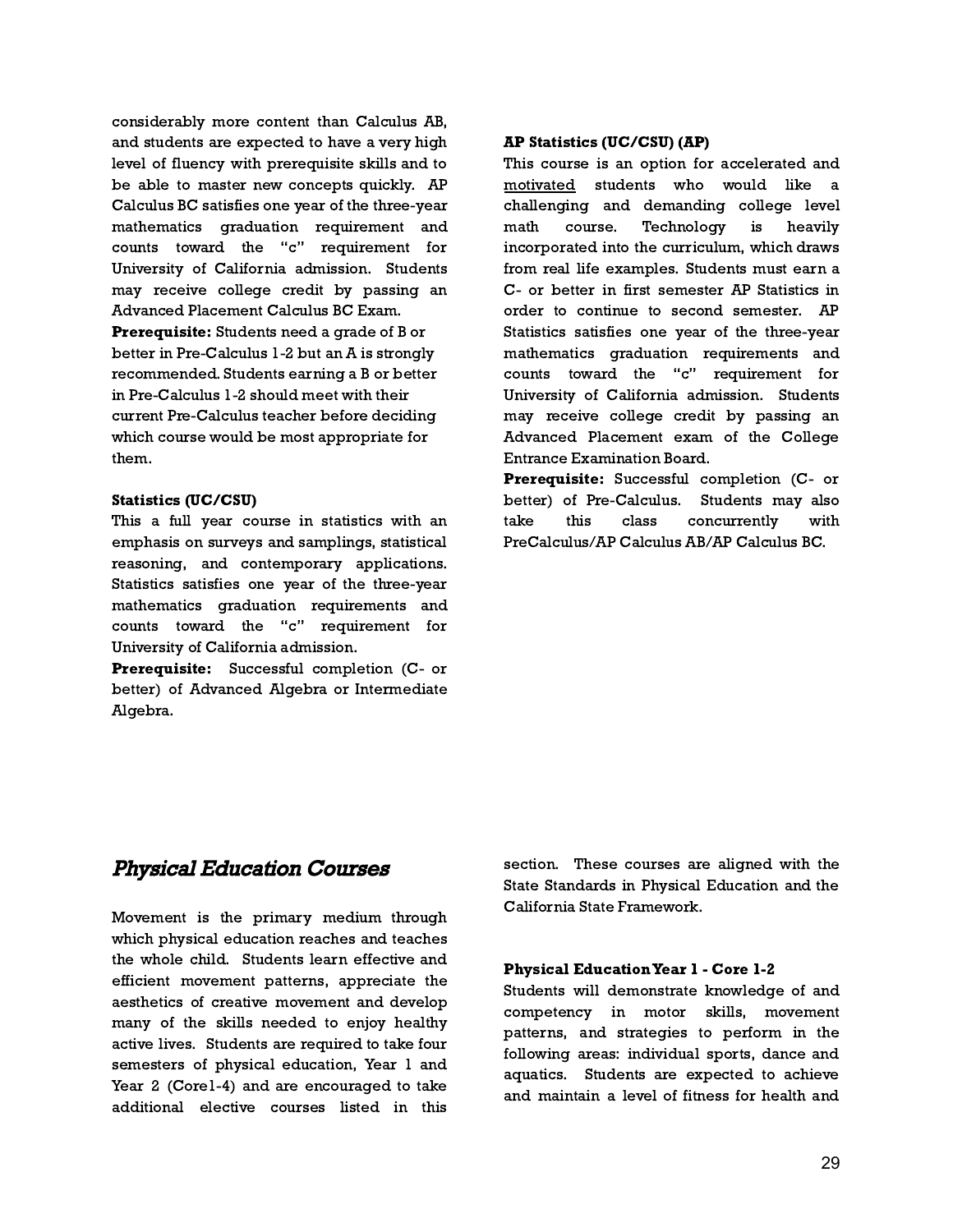performance while demonstrating knowledge of fitness concepts and basic nutrition. California state fitness assessments happen each spring and fitness data is collected on all  $9<sup>th</sup>$  qraders. Individual sports may include: golf, disc golf, badminton and tennis. Students are encouraged to take on new challenges and situations in order to explore their potential.

#### Physical EducationYear 2 - Core 3-4

Students demonstrate knowledge of and competency in motor skills, movement patterns, and strategies to perform in the

following areas: team sports, water safety, tumbling and self-defense. Students are expected to achieve and maintain a level of fitness for health and performance while demonstrating knowledge of fitness concepts. Recognition and response to emergencies, Red Cross certification in CPR, First Aid and AED, are also part of this course. Team sports, like Ultimate, teach the importance of treating everyone equally and playing with integrity. Students are encouraged to take on new challenges and situations in order to explore their potential.

# Science Courses

In order to graduate, a student must complete Physics in the Universe, The Living Earth, and Chemistry in the Earth System. Transfer students should see their counselor to determine appropriate placement in science. Science courses help students meet Tam District Outcomes.

# Physics and the Universe (UC/CSU)

Physics and the Universe is a laboratory science course integrating core ideas from the disciplines of physics and earth science. Using engaging phenomena central to these fields of science, students develop an understanding of disciplinary core ideas including: forces and motion; energy forms; energy transfer; relationships between energy and forces; nuclear processes; wave properties; electromagnetic radiation; universe and stars; earth and solar system; earth materials and systems; plate tectonics; natural resources; and human impacts on earth systems. Students will engage in the work of scientists –

using science and engineering practices – as a way to learn and then demonstrate understanding of the content as well as the important cross-cutting concepts that link all science disciplines. This 3-dimensional approach to instruction develops conceptual understanding with a focus on application. Physics and the Universe is aligned with the

Next Generation Science Standards, which are the California adopted standards in science. The course is a graduation requirement and is designated as laboratory science (UC/CSU "d") for UC and CSU admissions.

# The Living Earth (UC/CSU)

A laboratory science course integrating core ideas from the disciplines of life and earth science. Using engaging phenomena central to these fields of science, students develop an understanding of disciplinary core ideas including: ecosystem interactions and energy; photosynthesis, respiration and climate regulation; evidence of evolution throughout earth's history; inheritance of traits; structure function and growth from cells to organisms; ecosystem stability and response to climate change. Students will engage in the work of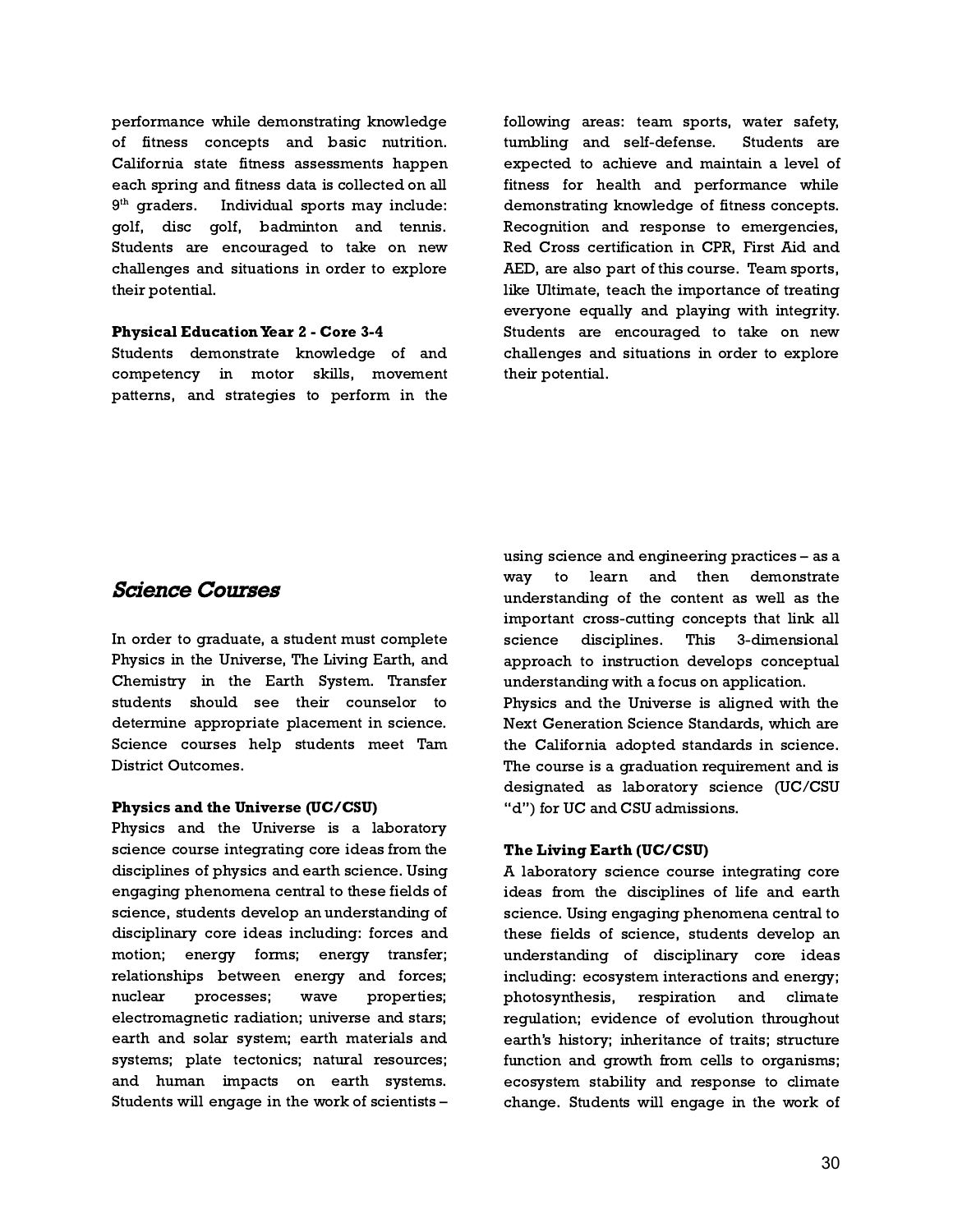scientists – using science and engineering practices – as a way to learn and then demonstrate understanding of the content as well as the important cross-cutting concepts that link all science disciplines. This 3-dimensional approach to instruction develops conceptual understanding with a focus on application. Living Earth is aligned with the Next Generation Science Standards and the California Science Framework which are the California adopted standards in science. The course is a graduation requirement and is designated as laboratory science (UC/CSU "d") for UC and CSU admissions.

# Chemistry in the Earth System (UC/CSU)

A laboratory science course integrating core ideas from the disciplines of chemistry and earth science. Using engaging phenomena central to these fields of science, students develop an understanding of disciplinary core ideas including: the structure and properties of matter as well as its interactions, chemical reactions, conservation of energy and energy transfer, forces of attraction within and between compounds, and human impacts on the earth's atmosphere, geosphere, hydrosphere and global climate. Students will engage in the work of scientists, using science and engineering practices, as a way to learn. They will then demonstrate their understanding of the content as well as the important cross-cutting concepts that link all science disciplines. This three-dimensional approach to instruction develops conceptual understanding with a focus on application.

Chemistry in the Earth System is aligned with the Next Generation Science Standards and the California Science Framework which are the California adopted standards in science. The course is a graduation requirement and is designated as laboratory science (UC/CSU "d") for UC and CSU admissions.

Prerequisites: Completion of at least one-year of lab science (PhUn or The Living Earth). Completion or concurrently enrolled in Algebra 1-2.

# Physiology 1-2 (UC/CSU)

Have you ever wondered how your body works, what are the causes of illness and diseases, and how the body repairs itself after illness or injury? Do you know what causes that uncontrollable twitch in your eye, what fitness really means or why you get headaches? Physiology is your opportunity to learn the parts of the human body and how they work together to bring about the wonder we call life.

Physiology is a study of the structure and function of the systems and organs of the human body, including skeletal, circulatory, respiratory, nervous, digestive, reproductive, excretory and endocrine systems. The course involves extensive laboratory work, dissections, lectures/discussions, and outside reading. This is a rigorous science lab course. It is accepted as a UC laboratory science "d" requirement or "g" elective.

Prerequisite: Completion of Physics in the Universe and The Living Earth. (Interested sophomores would be concurrently enrolled.)

# Biomedical Sciences 1-2 (UC/CSU)

Biomed is a yearlong upper division life science course that builds upon the foundations established in our core science courses. The course is run as a mock professional research laboratory so that students can experience what it is like to work in a medical biotech laboratory. As students explore five different biomedical science careers, they have the opportunity to use biotechnology tools and run experiments/assays that are commonly used in the field. Collaboration, problem solving, creativity, data collection, data analysis, reasoning, and independence are all actively built upon in the course. An out of class job shadow experience is required each semester. Pre-requisites: Completion of Physics in the Universe, The Living Earth. Completion or concurrent enrollment in Chemistry in the Earth System.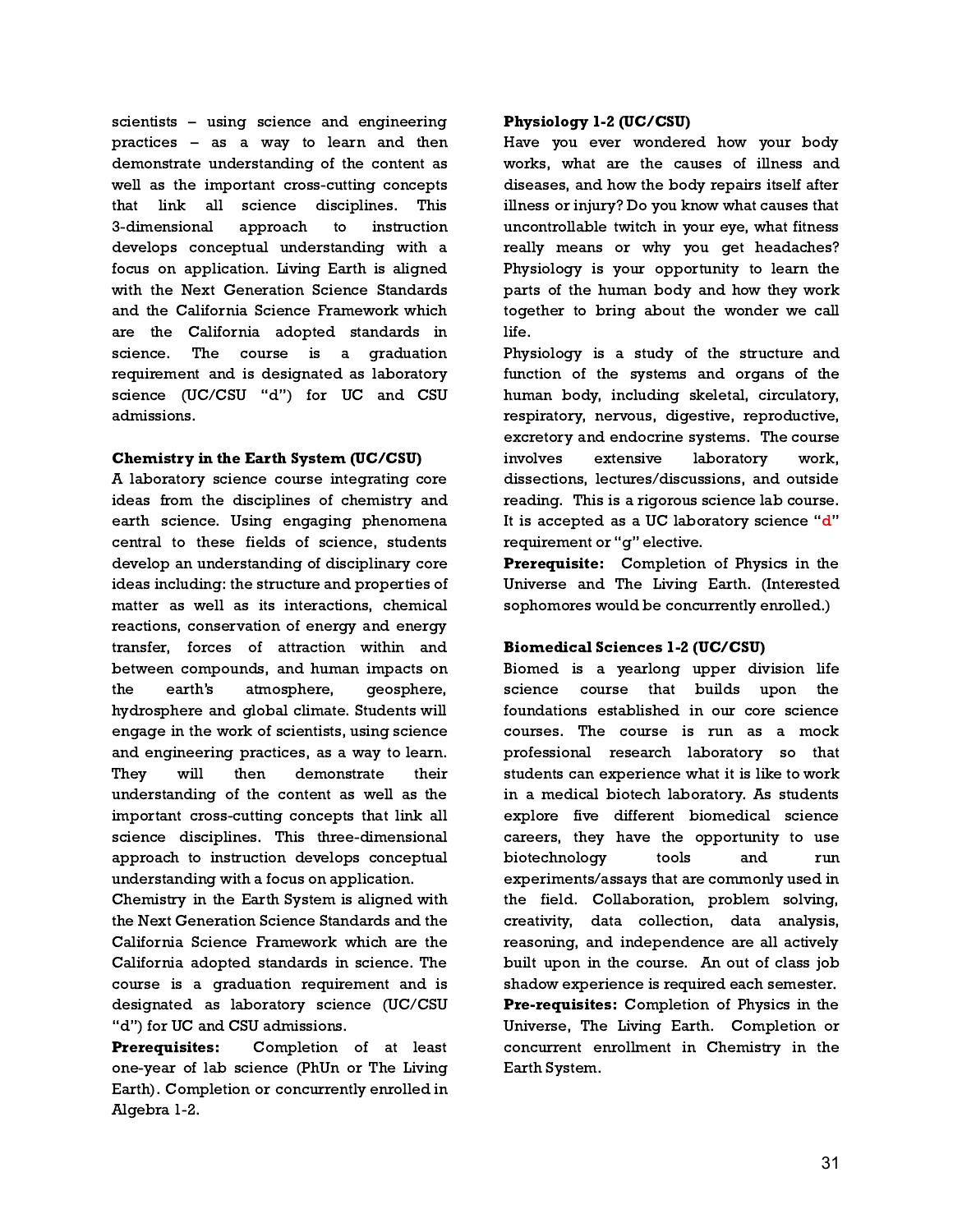#### Environmental Science 1-2 (UC/CSU)

This course will investigate the structure and function of ecosystems, emphasizing the interrelationships between biological and physical components of those systems. The course will begin with the study of 'natural' ecosystems and then examine the role of 'humans (in both degradation ecology and remediation) relative to the current status of those areas. Course work will be based on extensive work in the laboratory and some in the field, and the labs will be largely quantitative in nature. The course will also emphasize career opportunities in these fields and will specifically address the skills/techniques useful in those areas. It is accepted as a UC laboratory science "d" requirement or "g" elective.

Prerequisite: Completion of Physics in the Universe and The Living Earth. (Interested sophomores would be concurrently enrolled.)

# Physics 1-2 (UC/CSU) (Honors)

From the smallest subatomic particles to stars and galaxies, the study of Physics is the study of what makes the Universe tick. Physics students will explore the nature of gravity, light, sound, mechanics, electricity and magnetism through lecture/ discussion, laboratory activities, reading and problem solving. The course fulfills the physical science requirement for graduation, the UC laboratory science admissions "d" requirement, and is accepted by UC as an "g" elective.

Prerequisites: Completion of Physics in the Universe and The Living Earth. Completion or concurrent enrollment in Advanced Algebra1-2.

# Biology (AP) 1-2 (UC/CSU)

This course is designed to be the equivalent of a college introductory biology course usually taken by science majors during their first year. After showing themselves to be qualified on the AP Examination, some students will receive college credit and, in many colleges, be

allowed to accelerate their college program in science.

This course includes topics regularly covered in a college biology course for majors. The four big ideas of the course are: (1) the process of evolution drives the diversity and unity of life (2) biological systems utilize free energy and molecular building blocks to grow, reproduce, and maintain homeostasis (3) living systems store, receive, transmit and respond to information essential to life processes and (4) biological systems interact andtheir

interactions possess complex properties.

The textbook used in AP Biology and the kinds of experiments performed are the equivalent of those done by college students. Extensive reading and note taking will be expected in addition to the regular homework, lab reports and research assignments. AP Biology provides students with the conceptual framework, factual knowledge and analytical skills necessary to deal critically with current scientific advancements. It is accepted as a UC laboratory science admissions "d" requirement or "g" elective

Prerequisites: Completion of Physics in the Universe, The Living Earth, and Chemistry in the Earth System. (Interested Juniors may be concurrently enrolled in Chemistry in the Earth System.)

# Chemistry (AP) (UC/CSU)

AP Chemistry is designed to be the equivalent of a college introductory chemistry course, available primarily to seniors. As a second-year course in Chemistry, it is a good choice for

the student who has a particular interest in Chemistry and/or is heading towards a career which requires a strong foundation in Chemistry (e.g., medicine, biochemistry, molecular genetics, engineering, geochemistry). The overall goal of AP Chemistry is the understanding and application of fundamental chemical principles and concepts, with a strong emphasis on the learning of chemistry through laboratory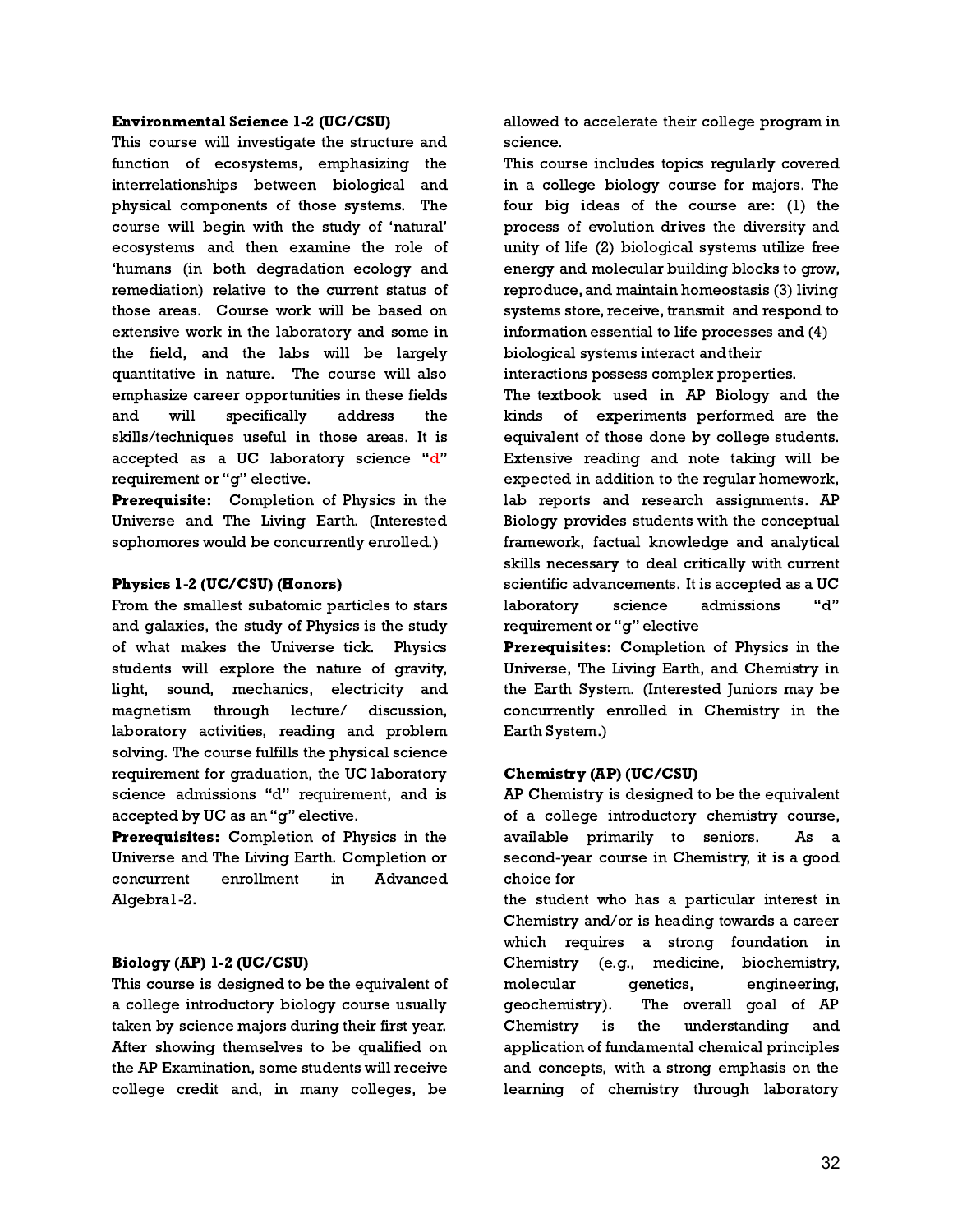experiences. The work in AP Chemistry has a strong quantitative component.

This course provides many opportunities for students to improve their skills in making observations of chemical reactions and substances, recording data, calculating and interpreting results based on the quantitative data obtained (applied algebra) and communicating effectively the results of experimental work.

All students will be expected to take the AP Chemistry exam in the spring. With satisfactory scores on the AP Chemistry exam some students will receive college credit and be able to accelerate their college program in science. AP Chemistry is designed to be taken after Chemistry, but not as a substitute for Physics. This course fulfills the UC/CSU "d" and "g" laboratory science requirements.

Prerequisites: Completion of Physics in the Universe, The Living Earth, and Chemistry in the Earth System. Completion of Advanced Algebra 1-2.

# Environmental Science (AP) 1-2 (UC/CSU)

AP Environmental Science is taught as a class within the two-year SEA-DISC Academy. The

courses for the Junior-year within this program are: First-year Environmental Science, Chemistry, US History. The senior-year courses are: AP Environmental Science, Economics & Government, and Internship. Since AP Environmental Science is the  $5<sup>th</sup>$  vear of Science for the students enrolled in this course, it is taught at a very high level building upon content covered the year prior in all of the academy courses along with lower division prerequisite Integrated Science 1-4. As such, both test prep and active environmental science will be the focus in this class. The preparation will be predominantly embedded within the SEA-DISC projects though, at times, overtly addressed. Since APES is Exam oriented, the style of unit tests and the scoring of this course will reflect a greater emphasis on the APES Exam.

Prerequisites: Completion of Physics in the Universe, The Living Earth, and Chemistry in the Earth System.

# Social Studies Courses

The Social Science Department stands united in commitment to anti-racism, social justice, and environmental justice. We focus our classes on including perspectives and views outside dominant culture to both challenge our own biases and beliefs, but also to raise awareness and celebrate the experiences of different identities. Moreover, our department believes in explaining the root causes of racism and how its effects are central to understanding each and every class we offer

[from Economics to World Cultures and Geography]. Using the A-G state requirements, our department believes in both showing the history of how this happened and challenging students to change this.

# World Cultures & Geography (UC/CSU)

This required, one-semester course for ninth or tenth graders is the study of the relationship between the physical environment and human beings, their cultures and their history.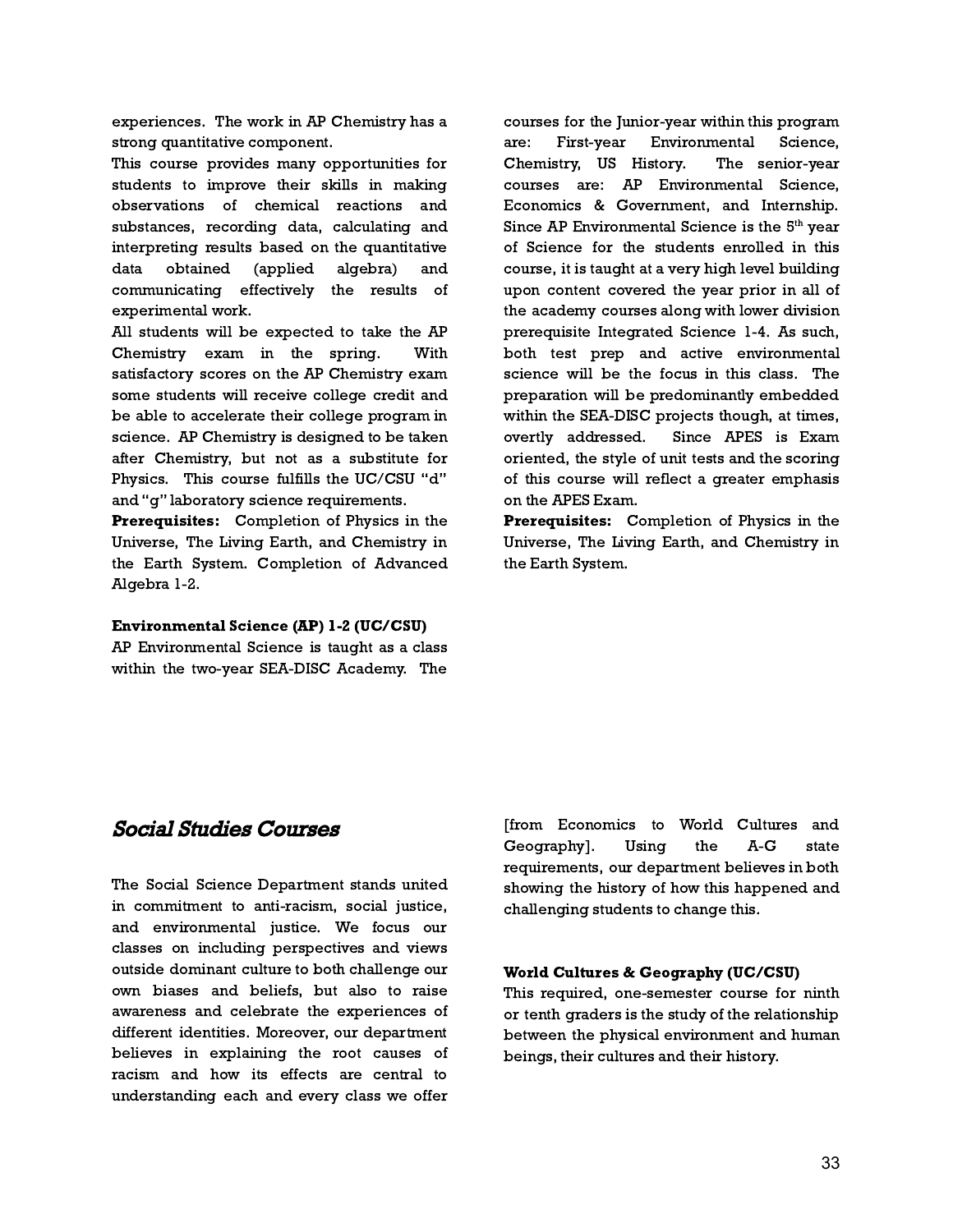Students will be able to analyze the impact of physical geography on the economics, society, culture and history of a particular area and display their understanding of the connection between human development and the environment.

They will demonstrate geographical literacy by conducting individualized research projects related to a specific region where they will explore and analyze these relationships in depth.

This course will also study the interaction and interdependence of peoples and countries across the globe. The focus will be mainly on non-Western regions. Some of the global issues studied include religion and religious conflict, economic development, women's roles, immigration and migration and population issues.

# Social Issues

This is a one-semester course taken in the ninth or tenth grade. Required for graduation, it is designed to provide every student with a common base of knowledge about relevant health issues and skills for living in an increasingly complex world. Students will be expected to complete at least ten hours of community service as part of the course requirements. This course does not satisfy any college entrance requirements but is required for graduation.

# World History 1-2 (UC/CSU)

A one-year requirement for freshmen or sophomores, this course is a study of the historical and cultural development of the various civilizations of the world from 1400 to the present. The student is expected to develop an overview of the past—chronological, cultural and conceptual—as a foundation for an appreciation and enriched understanding of the world. This course will help the student develop a global perspective.

# U. S. History 1-2 (UC/CSU)

A one-year requirement for juniors or seniors, U.S. History is designed to help students understand the political, economic, social and cultural development of our country and appreciate the various cultures within our pluralistic society. The main focus of this course is twentieth century America.

# AP U. S. History 1-2 (UC/CSU) (AP)

This course follows the fast paced College Board curriculum that surveys various political, social, economic, diplomatic and cultural trends in US History from the pre-Columbian era to the 21st Century. APUSH emphasizes critical thinking, close reading of challenging primary & secondary sources and frequent on demand analytical writing. Students will be prepared to take the Advanced Placement U.S. History exam in May. **Prerequisite:** Those students who have earned an A in their sophomore Social Studies courses are automatically eligible to enroll in the A.P. U.S. History course. Students who do not meet the grade criterion will be required to take an on-demand writing assessment to show the necessary literacy skills for APUSH. Students who do not meet the grade or written assessment criteria must appeal to administration to enroll in APUSH.

# American Government (UC/CSU)

A one-semester requirement for juniors or seniors, American Government is designed to help students learn to become informed, participating citizens of the United States. Students will be exposed to examples of how the principles of the US Constitutional system relate to modern political trends. Students are introduced to the study of law and government through direct and simulated experiences in decision making. Students are asked to explore their own political positions.

# Economics (UC/CSU)

A one-semester requirement for juniors or seniors, Economics develops an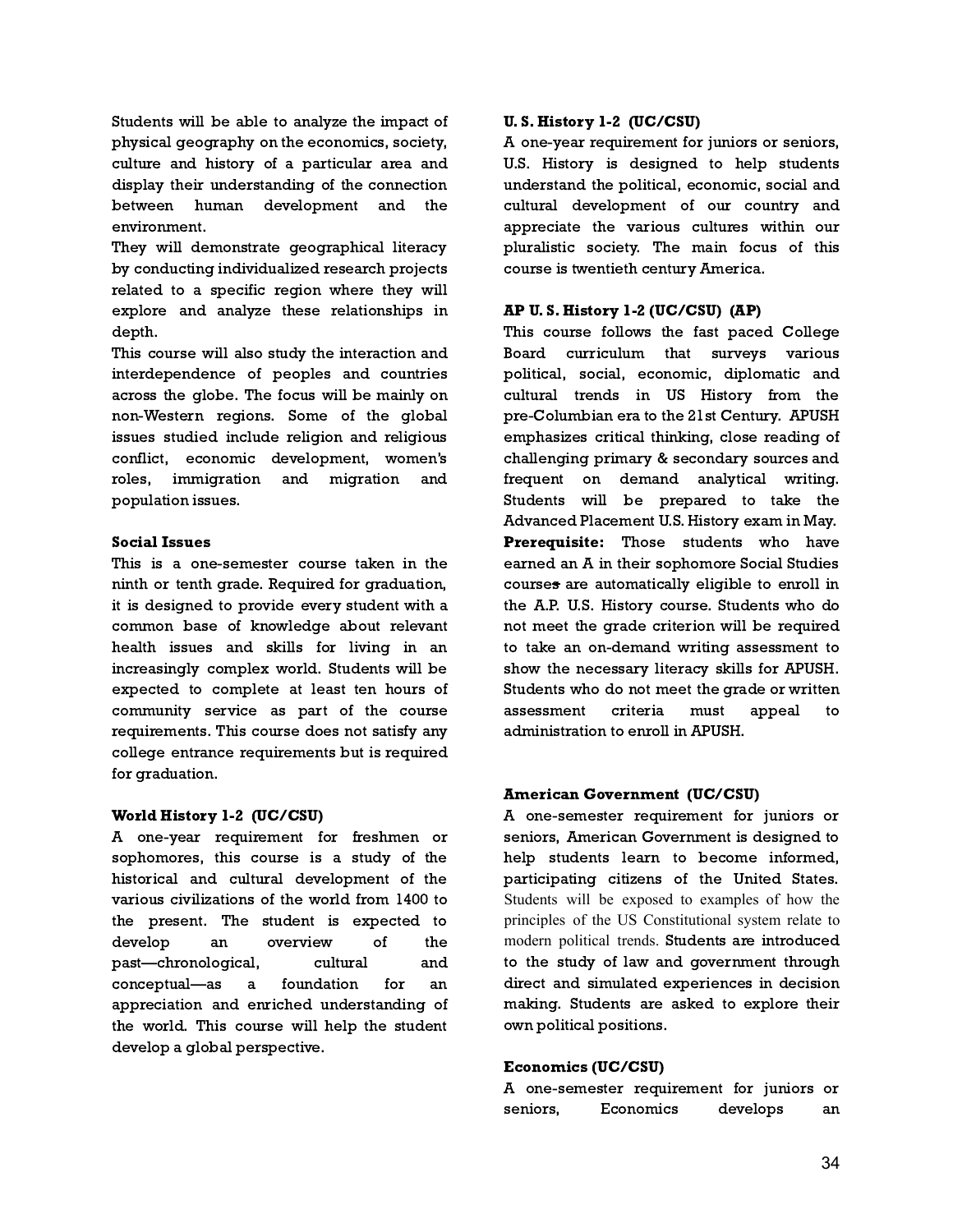understanding of our market system, as well as alternative systems. This is a conceptual course including market pricing, supply and demand, economic growth, stability, money, labor, business firms, monopoly, international trade and development, the role of government, and inflation.

# AP Microeconomics and Macroeconomics (UC/CSU)

AP Micro/Macro Economics is a year-long course offered in place of the standard one semester Economics requirement. AP Microeconomics and AP Macroeconomics follow College Board guidelines preparing students to take both exams in May. Microeconomics introduces students to the cost-benefit analysis that underlies how economic decisions are made by individuals, firms, and organizations. Supply and demand analysis is developed from a variety of perspectives to demonstrate how market prices are determined and how those prices influence an economy's allocation of goods and services. Macroeconomics emphasizes economic principles applied to the economy as a whole and includes an analysis of scarcity, trade-offs, indicators of economic performance, aggregate income and price determination, the financial sector, inflation, unemployment and international trade.

Prerequisite: There is no required prerequisite for AP Micro & Macro Economics although students with strong analytical thinking skills, an ability to interpret complex graphic representations and solid writing skills will find greater success in this fast paced class.

# Ethnic Studies (UC/CSU)

A one‐semester course for 10th – 12th graders that investigates the local and national struggles confronted by communities of color throughout history. It introduces students to foundational concepts and methods for studying how race and racism had and continues to have an impact on the people and systems of the United States. Students study

history, literature, music and art through a sociological lens for the purpose of having students develop their own informed framework for interpreting struggle and inequality. The goal is for students to identify and understand why social inequalities in the U.S. persist and how these inequalities are distributed across racial lines and to examine remedies to eliminate racism and racist policies in the U.S. The emphasis will be on Native‐Americans, Latinx Americans, African‐Americans, and Asian/Pacific Islander Americans, but other groups are also discussed.

# Contemporary Issues (UC/CSU)

A one semester elective course which investigates current issues as they relate to America and the world. Major American domestic and foreign policy issues will be probed. Class activities will include discussions, films analysis, guest speakers, collaborative projects and group reports.

# Psychology (UC/CSU)

A one semester elective course for 11th and 12th grade students which emphasizes the principles of psychology. Topics may include human development, learning and memory, personality theory, mental health consciousness, gender and relationships, and social psychology.

# Street Law (UC/CSU)

This semester-long social studies elective is available to  $11^{\rm th}$  and  $12^{\rm th}$  grade students. The course is designed to provide knowledge and problem-solving opportunities in practical law. Street Law will examine legal foundations, criminal, civil and constitutional law through a variety of projects such as mock trials and moot courts. This course draws upon salient contemporary issues to evidence relevant legal applications.

# History and Appreciation of Film (UC/CSU)

This course is a one-semester college prep elective for  $11^{\text{th}}$  and  $12^{\text{th}}$  grade students that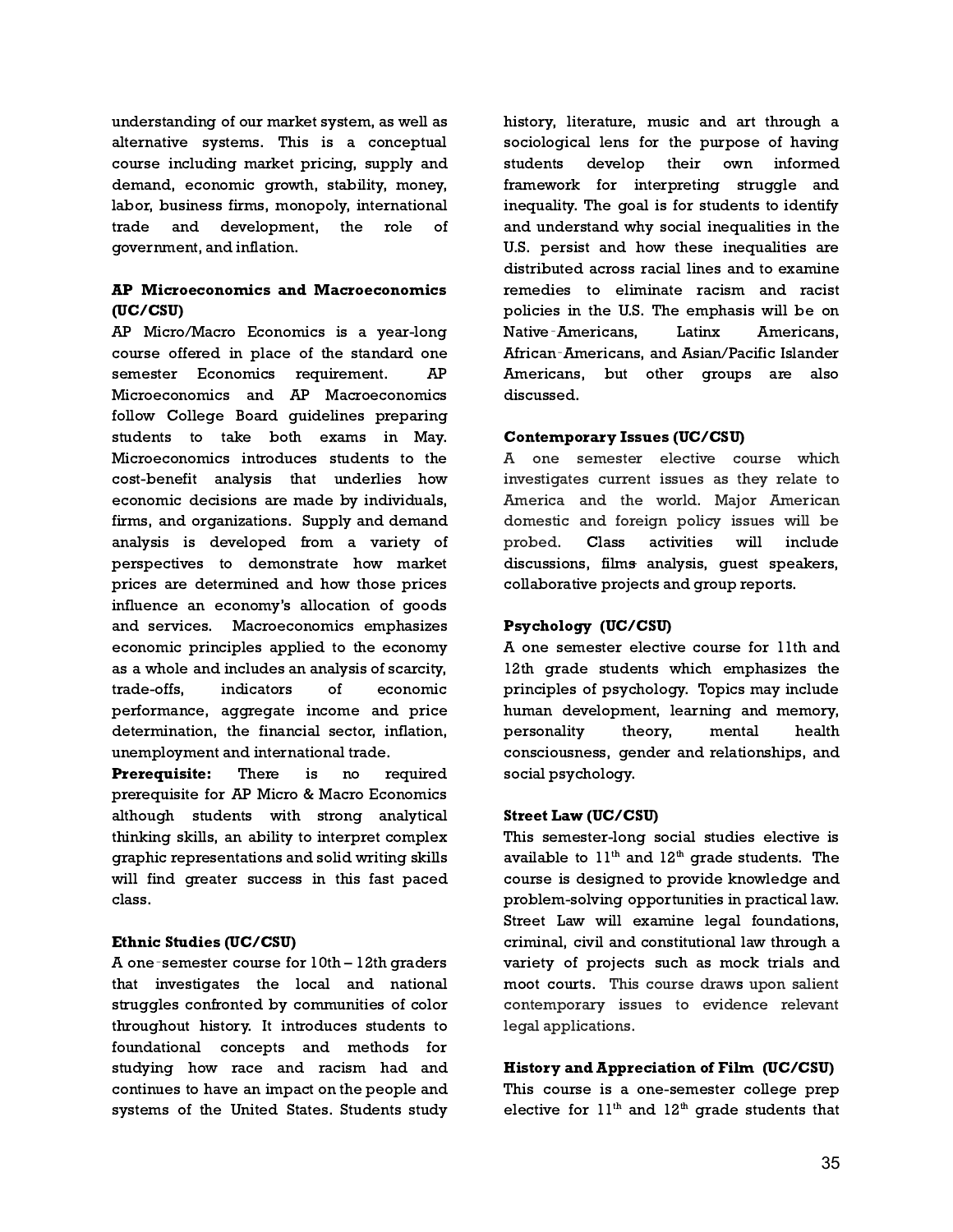offers a rigorous but accessible study of film history from the late  $19^{\text{th}}$  century to the present. The course provides a look at representative films for artistic, historical, and cultural significance. Connections will be drawn between development in different countries and times of film history. Students will acquire an understanding of the language and techniques of film making while learning about important film styles associated with particular periods, genres, countries, and directors.

# World Language Courses

A complete four-year program is offered in Spanish and French. There is no world language requirement for graduation from high school, but many universities maintain a minimum of two years of a world language as an entrance requirement. All world language courses are approved by the University of California and California State University systems.

The following world language classes may be offered:

> French 1 through French 9 - 10 Spanish 1 through AP Spanish

#### French 1-2, Spanish 1-2 (UC/CSU)

The beginning level courses all emphasize the acquisition of language with emphasis on comprehension and vocabulary building. The Tam District has adopted the TPRS approach to beginning language instruction and this methodology emphasizes listening and reading comprehension on a daily basis. There is a long latency period in which verbal production is limited. Students will be asked to translate from

the foreign language to English, read selections in the foreign

language and answer comprehension questions, listen to narratives in the foreign language and respond to comprehension questions, and write narratives in the foreign language related to specific course content. This course includes cultural awareness and an appreciation for art and music.

Prerequisite: A grade of 70% (C-) or higher is highly recommended for advancement to the next level.

# French 3-4 or Spanish 3-4 (UC/CSU)

The second year course is a progression from the first year with increased fluency in oral and written communication and greater complexity of subject matter

**Prerequisite:** A grade of 70% (C-) or higher is highly recommended for advancement to the next level.

# French 5-6 or Spanish 5-6 (UC/CSU)

Conversation, reading and listening comprehension are stressed during the third year. Review of first and second year grammar supplements introduction of new tenses and structural patterns. There is greater exposure to literature and culture. Oral and written assignments allow students to combine knowledge from all three years of instruction.

Prerequisite: A grade of 70% (C-) or higher is highly recommended for advancement to the next level.

#### Spanish 7-8 (UC/CSU)

Spanish 7-8 is available to students who have successfully achieved a 70% or better in Spanish 5-6. Competency in languages other than one's own is an essential part of communication and cross-cultural understanding in today's global community. Study of another language not only provides individuals with the ability to express thoughts and ideas for their own purposes, but also provides them with access to perspectives and knowledge that permeate the language and culture. This course builds on the progress of previous Spanish courses by reinforcing essential grammar structures, whilst also introducing more complex grammatical structures and vocabulary. Students will engage in oral presentations, discussions,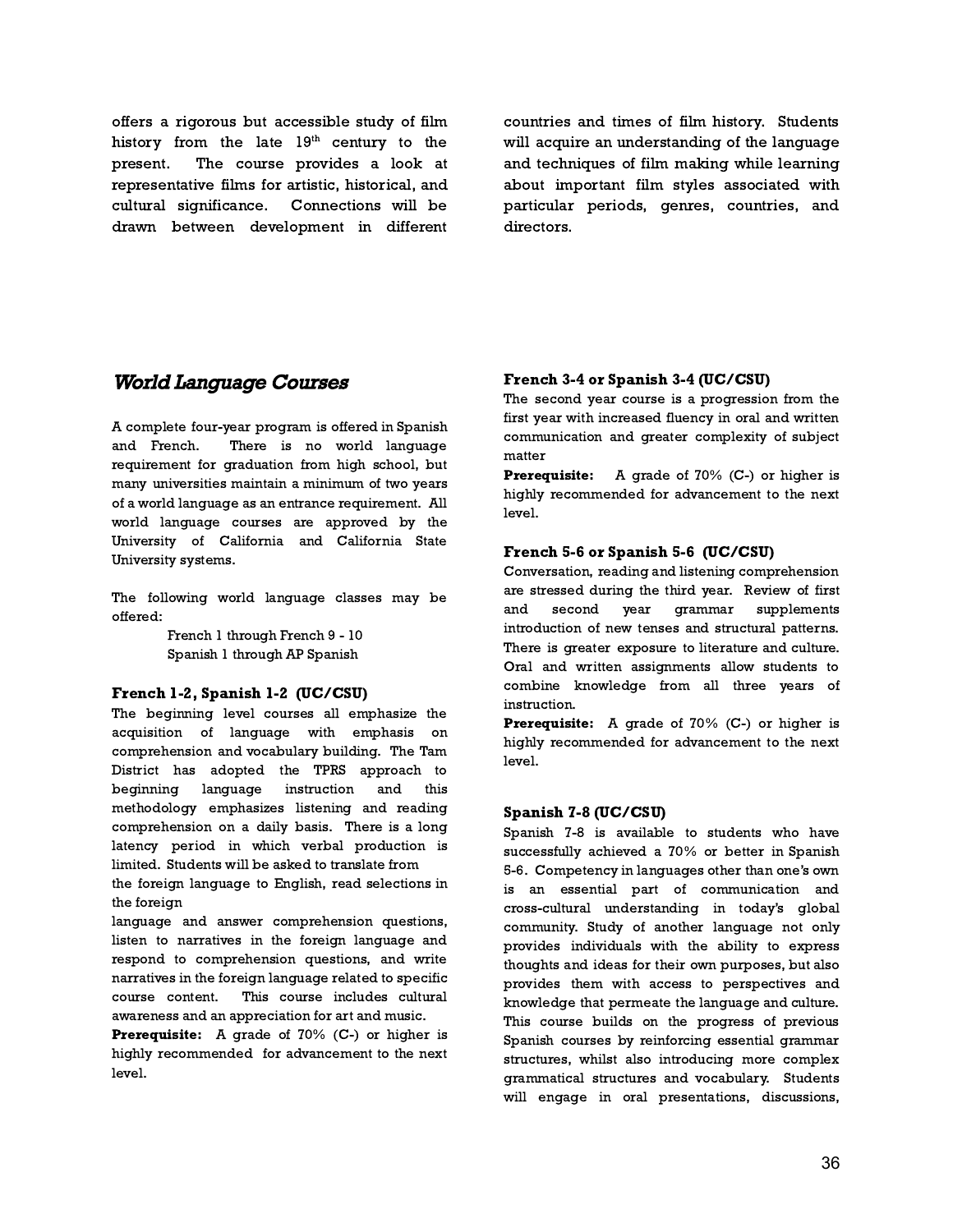readings and writings based on a variety of topics, such as literature, social/cultural themes and current events in the Spanish-speaking world.

#### French 7-8 Honors (UC/CSU)

This course will strive to continue increasing the student's high level of communication skills, through more complex grammatical structure and vocabulary. This course is taught in the target language, and students will strengthen the four language skills of speaking, listening, reading and writing. Students will engage in debates, presentations, exchanges, and conversations based on current events, different cultural perspectives, literature,and awareness of the francophone world. This course builds on the progress of previous French courses by reinforcing essential grammar structures, whilst also introducing more complex grammatical structures and vocabulary.

#### French 9/10 (UC/CSU)

This course is available to students who have successfully achieved a 70% or better in French 7-8. This is a one-year advanced course, taught in the target language, with a focus on oral and written proficiency and continuing emphasis on more complex grammar, cultural awareness and appreciation of the Francophone world. This course builds on the progress of previous French courses by reinforcing essential grammar structures, whilst also introducing more complex grammatical structures and vocabulary.

# Advanced Placement (AP) Spanish Language and Culture (UC "e"/CSU)

Students will develop high-level communication skills and advanced proficiency in Spanish. The emphasis is on strengthening and synthesizing the four language skills of speaking, listening, reading and writing. Students will access authentic materials to make connections, comparisons and explore cultural perspectives as they communicate in Spanish. Students engage in real life tasks and will be prepared to take the AP exam in May. Prerequisites: From Spanish 8: C- or better. Spanish speakers may take a challenge exam to take this course.

#### Spanish for Spanish Speakers 1-2 (UC/CSU)

This is a year-long course intended for heritage or native Spanish-speaking high school students who have varying degrees of formal exposure to Spanish. This course is specifically tailored for students who have been exposed to listening, speaking, reading and writing in Spanish at home or in their daily lives. In this class, students will strengthen grammar, spelling, and vocabulary acquisition in their home language. They will read novels and poems, write creatively, watch films, and explore music and cultural themes that are relevant to their lives.

This course satisfies one year language requirement. The course progression is as follows: 1) Spanish for Heritage Speakers 1-2, 2) Spanish for Heritage Speakers 3-4 3) AP Spanish Language and Culture, and 4) AP Spanish Literature.

Prerequisites: Varying degrees of exposure to Spanish at home or approval from World Language Department Teacher Leader or instructor of this course.

# Spanish for Spanish Speakers 3-4 (UC/CSU)

This course, a continuation of Spanish for Spanish Speakers 1- 2, is intended for Spanish-speaking high school students who have varying degrees of formal exposure to Spanish:

ï U.S.-born Hispanic students (considered to be receptive bilinguals) who are English dominant with limited speaking skills in Spanish. These students bring with them valuable cultural linguistic knowledge.

ï First and second generation bilinguals who display fluency in English and Spanish.

ï Immigrant students whose primary language is Spanish.

This course is designed for students who are able to listen, speak, read and write in Spanish and who are interested in refining their skills and acquiring new ones in their native language. The skills that students can acquire range from the use of grammar, spelling and advanced academic vocabulary to learning how to critically analyze literature. The course includes a thorough review of grammar and the orthography of Spanish, building on the skills and knowledge mastered in Spanish for Spanish Speakers 1-2. This course examines not only linguistic but also socio-cultural issues of the native speaker of Spanish language. The second semester is designed to prepare the student to take the Advanced Placement Spanish Language Exam.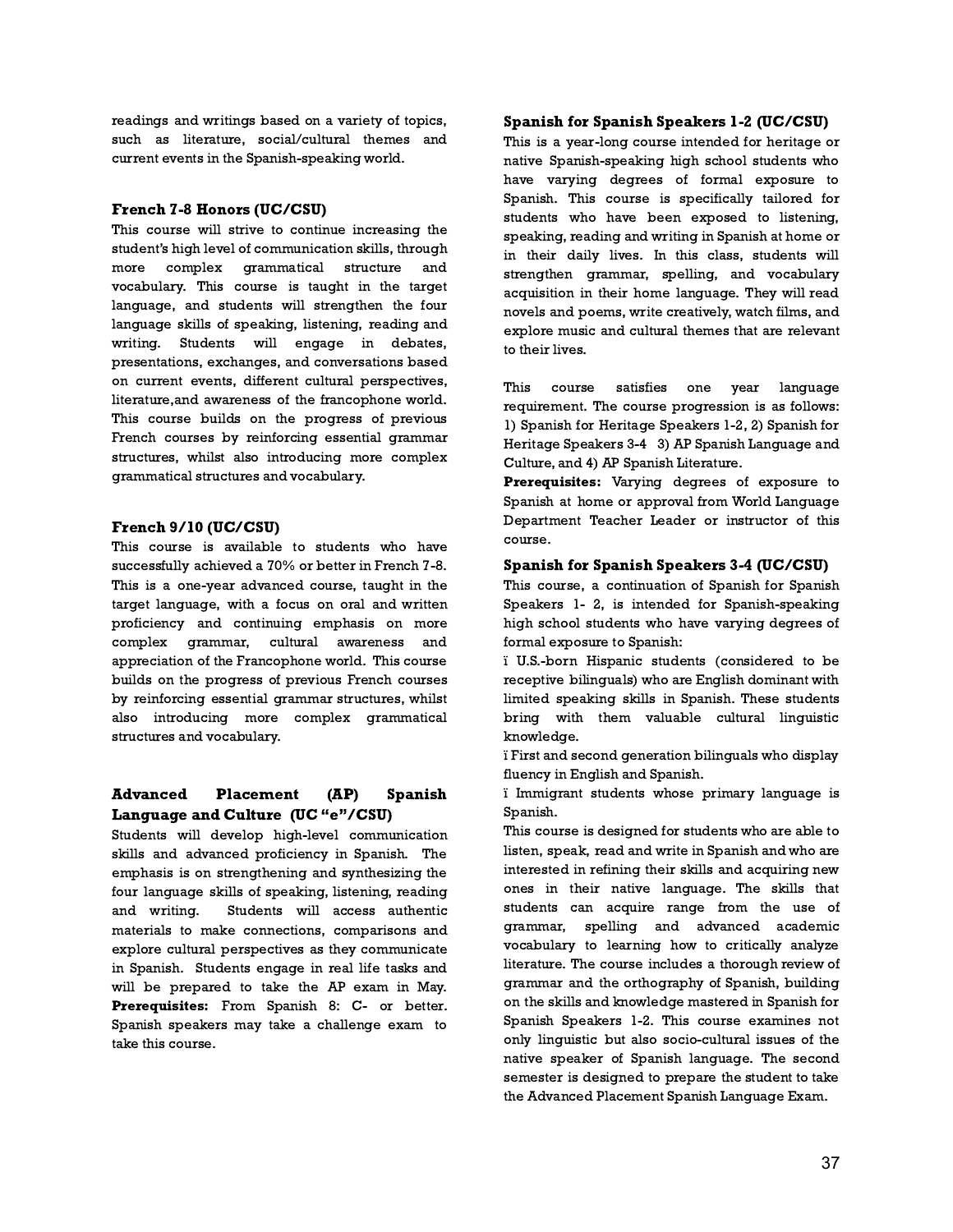Prerequisite: Student is exposed to Spanish from native speakers at home and is able to listen, speak, read, and write in Spanish or approval from World Language Department Teacher Leader or instructor of this course.

# Miscellaneous Courses

# In-SchoolWork Experience (Office/Teacher/Lab Assistant/ Lab Tech/Peer Tutor/Teacher's Aide)

Students may earn semester credit by assisting teachers, the librarian or office staff. The course may be Credit/No Credit, or a grade may be given, depending on the nature of the work.

Peer Tutor and Teacher's aide require teacher approval.

# ASB (Leadership) (UC/CSU)

The Leadership Class is a year-long course open to students who are highly motivated to improve their leadership skills and provide service to the school community. Some members of the class have been elected by their fellow classmates to serve as a class officer or as a student body officer. Some members are chosen through an application process to serve as a Leadership student in ASB. All students are involved in classroom activities, student government meetings, student and staff recognition programs on campus, student body activities, and school/community service programs.

Students develop leadership skills through direct participation in the planning and implementation of a variety of student and staff activities. The Leadership students will participate in teacher-led discussions about topics such as goal setting, communication, decision making, leadership styles, and parliamentary procedures.

Goals of the course are to develop responsibility, self-esteem, initiative, creativity, leadership and school pride; to allow students to participate in or manage co-curricular activities; to encourage productive student-staff relationships; and to develop positive school/community relationships and peer relationships.

Students are expected to exhibit qualities of a good leader, such as being respectful, responsible, dependable, accountable, trustworthy, understanding and energetic. Students will be expected to present themselves as positive role models and to be available at various times before, during, and after school to participate in student activities. Twenty-five hours of community service are required per semester.

Prerequisites: Students must maintain at least a 2.0 grade point average with no F grades. Students who apply for the Leadership Class must have outstanding citizenship and no discipline referrals during the school year; students who do not meet these criteria may be removed from the course.

# AVID (UC/CSU)

Advancement Via Individual Determination (AVID) is a four-year program with a college-going culture designed to help students achieve their post-HS dreams. To achieve this, students must commit to the yearlong AVID elective course, which counts as an academic class. Students must apply to the program.

AVID students are expected to take challenging courses and participate in extracurricular activities, as well as apply for scholarships. Beginning in ninth grade, students receive instruction based on a rigorous college-preparatory curriculum that includes student-led study groups to support academic growth while also learning how to be positive, respectful leaders on campus and in the community. This curriculum is built on each consecutive year that a student continues with the program. Students in their junior and senior years of AVID are considered part of the leadership program at AWHS. During their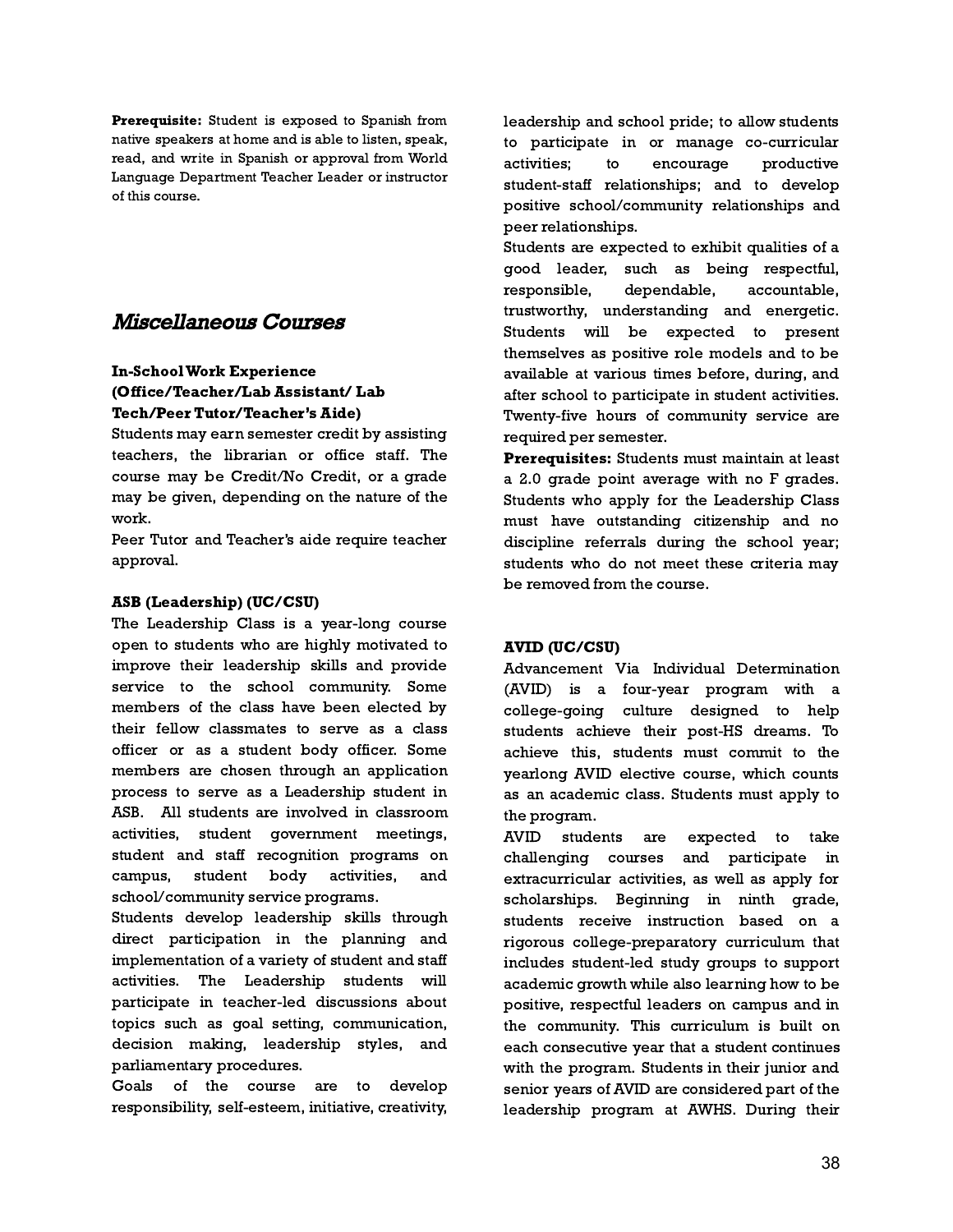senior year, students are expected to apply to colleges and universities.

#### English Language Development

English Language Development (ELD) is, at minimum, a two-semester language arts course. It is designed for the student whose primary language is something other than English and is becoming proficient in English. The course also provides students with language instruction that develops their speaking, listening, reading, and writing skills. Plus, ELD orients students to a new school environment by helping them learn about the dominant culture, customs, and holidays of the United States while teaching them practical life and study skills. ELD supports students in their general education classes and helps integrate them into high school and community life.

#### Peer Resource

Peer Resource is an elective leadership course open to  $10^{\text{th}}$ - $12^{\text{th}}$  graders. Implemented with the support of the Wellness program, it is designed to develop the social-emotional intelligence of students through reflection, sharing, mindfulness, active listening, education and outreach. Students are educated on a variety of health-related issue such as confidentiality and consent, safer sex, substance abuse, healthy relationships, gender and sexuality, anxiety and depression, and body image. Students are also trained to support their peers through peer education and presentations, conflict-mediation, and peer mentoring. Students who wish to enroll must complete an application and participate in a selection process. Prerequisite: Social Issues, application, and interview required.

Peer Tutoring: see In-School Work Experience

Students Taking Action for Anti-Racism Students Taking Action for Anti-Racism (STAAR) is part of the leadership program at AWHS. Team members must be enrolled in a yearlong leadership class where students become racial equity leaders. The team's mission is to raise awareness and educate the AWHS community about racism, both unconscious and conscious, in order to provide a safe place for all students.

Team members will spend time developing a racial consciousness, become racially literate, and develop leadership skills to interact with the student body and staff.They will also investigate how race shows up at school and create action projects to address racial inequities in the school, district, and community. Finally, team members will learn how to interrupt racism in their own lives.They create and lead efforts to address these issues, as well as those that challenge systemic racism.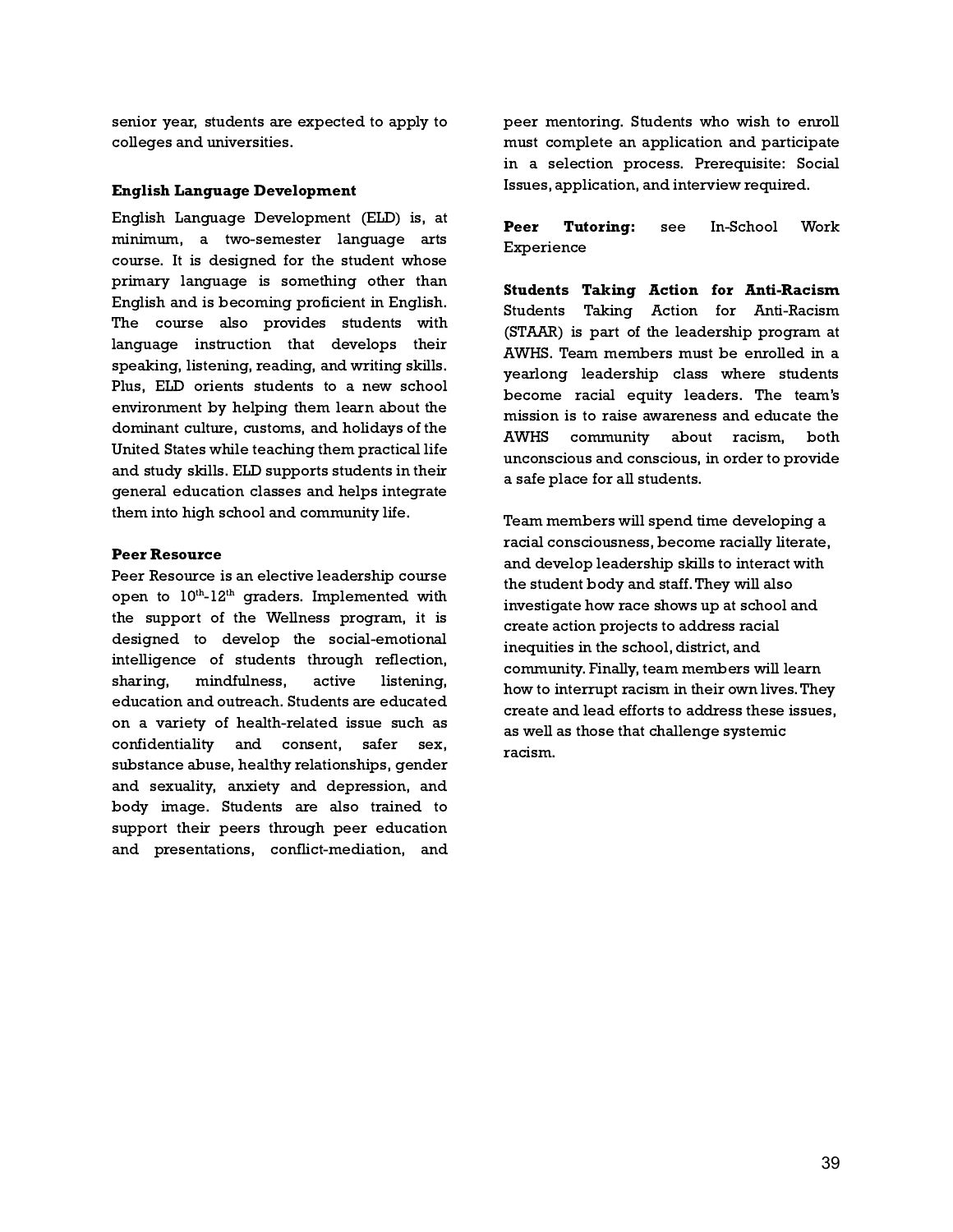# Curriculum at a Glance

| <b>Subject Areas</b>                                      | Grade 9                                                                                                                                                                                                                                                                                                                                                                           | Grade 10                                                                                                                          |                                                                                                                                                                                                                                                                                       |                                                                                          | Grade 11 & Grade 12 Options                                                                                                                                               |
|-----------------------------------------------------------|-----------------------------------------------------------------------------------------------------------------------------------------------------------------------------------------------------------------------------------------------------------------------------------------------------------------------------------------------------------------------------------|-----------------------------------------------------------------------------------------------------------------------------------|---------------------------------------------------------------------------------------------------------------------------------------------------------------------------------------------------------------------------------------------------------------------------------------|------------------------------------------------------------------------------------------|---------------------------------------------------------------------------------------------------------------------------------------------------------------------------|
| <b>ENGLISH</b><br>(4 years required)                      | English 1-2                                                                                                                                                                                                                                                                                                                                                                       | English 3-4<br>Elective:<br>Advanced<br>Journalism                                                                                | AP English Language<br>Humanities/World Lit $(12^{\omega})$<br>AP English Literature (12 <sup>th</sup> )<br>American Literature/Contemporary Literature (12 <sup>a</sup> )<br>Essay – Exposition/ Oral Rhetoric $(11*)$<br>Advanced Journalism (not a UC/CSU approved English course) |                                                                                          |                                                                                                                                                                           |
| <b>SCIENCE</b><br>(3 years required)                      | Physics in the<br>Universe<br>OR<br>The Living Earth                                                                                                                                                                                                                                                                                                                              | Physics in the<br>Universe<br>OR<br>The Living Earth                                                                              | AP Biology 1-2<br><b>AP Chemistry</b><br><b>Biomedical Science</b><br>Chemistry 1-2                                                                                                                                                                                                   | AP Environmental Science (SEA-DISC)<br><b>Environmental Science 1-2</b>                  | Physiology 1-2<br>Physics Honors                                                                                                                                          |
| <b>MATHEMATICS</b><br>(3 years<br>required)***            | Algebra<br>Foundations<br>Algebra<br>Geometry<br>Advanced<br>Algebra*<br>* Honors level<br>course also<br>offered                                                                                                                                                                                                                                                                 | Algebra<br>Foundations<br>Algebra<br>Geometry<br>Advanced<br>Algebra*<br>Pre-Calculus<br>* Honors level<br>course also<br>offered | <u> Grade 11:</u><br>Geometry<br>Geometry A<br>Intermediate Algebra<br>Advanced Algebra<br>Pre-Calculus<br><b>Statistics</b><br><b>AP Statistics</b><br>AP Calculus AB or BC                                                                                                          |                                                                                          | Grade 12:<br>Intermediate Algebra<br><b>Advanced Algebra</b><br>Pre-Calculus<br><b>Statistics</b><br>AP Calculus AB or BC<br><b>AP Statistics</b>                         |
| <b>SOCIAL</b><br><b>STUDIES</b><br>(4 years required)     | World Cultures &<br>Geography (1<br>sem.)/<br>Social Issues (1<br>sem.)<br>OR<br>World History<br>$1-2$                                                                                                                                                                                                                                                                           | World Cultures<br>& Geography (1<br>sem.)/<br>Social Issues (1<br>sem.)<br>OR<br>World History<br>$1-2$                           | <u> Grade 11:</u><br>U.S. History 1-2<br>AP U.S. History 1-2<br>Electives:<br><b>Ethnic Studies</b><br>Psychology<br><b>Street Law</b><br>History of Film                                                                                                                             |                                                                                          | Grade 12:<br>Economics/American Government<br>AP Economics (Micro and Macro)<br>Electives:<br><b>Ethnic Studies</b><br>Psychology<br><b>Street Law</b><br>History of Film |
| <b>WORLD</b><br><b>LANGUAGE**</b>                         | French 1 through French 10                                                                                                                                                                                                                                                                                                                                                        |                                                                                                                                   |                                                                                                                                                                                                                                                                                       | Spanish 1 through Spanish 8, AP Language, Spanish For Spanish Speakers                   |                                                                                                                                                                           |
| <b>FINE ARTS</b><br>(1 year required)                     | Art Explorations (prerequisite for Drawing & Painting, Photography, Ceramics, Graphic Design)<br>Ceramics 1-7<br><b>AP Art History</b><br>Performance Workshop/Choir<br>Drawing & Painting 1-7<br>Drama 1-8<br>Jazz Band<br>AP Studio Art: 2D, 3D<br><b>Honors Theater Directing</b><br>Adv. Band Symphonic<br>Photography 1-7<br>Graphic Design<br>Music Technology <sup>+</sup> |                                                                                                                                   |                                                                                                                                                                                                                                                                                       |                                                                                          |                                                                                                                                                                           |
| <b>INTEGRATED</b><br><b>STUDIES</b>                       |                                                                                                                                                                                                                                                                                                                                                                                   |                                                                                                                                   |                                                                                                                                                                                                                                                                                       | Communications Academy (ComAcad)<br>Studies of the Environment Academy (SEA-DISC)        |                                                                                                                                                                           |
| <b>APPLIED</b><br><b>TECHNOLOGY</b>                       | Computer Graphics <sup>+</sup><br>Computer Programming                                                                                                                                                                                                                                                                                                                            |                                                                                                                                   | Computer Graphics <sup>+</sup><br>Computer Programming<br>AP Computer Science Principles                                                                                                                                                                                              |                                                                                          |                                                                                                                                                                           |
| <b>ENGINEERING</b><br><b>TECHNOLOGY</b>                   | Principles of<br>Technology                                                                                                                                                                                                                                                                                                                                                       | Principles of Technology<br>Engineering Design 1, 2                                                                               |                                                                                                                                                                                                                                                                                       | Principles of Technology<br><b>Engineering Design 1-2</b><br><b>Engineering Projects</b> |                                                                                                                                                                           |
| <b>PHYSICAL</b><br><b>EDUCATION</b><br>(2 years required) | PE Core 1-2 <sup>+</sup><br>10.                                                                                                                                                                                                                                                                                                                                                   | (Two semesters must be taken in grade 9 or                                                                                        |                                                                                                                                                                                                                                                                                       | PE Core 3-4 <sup>+</sup><br>PE Electives: Yoga, Individual Excellence                    |                                                                                                                                                                           |